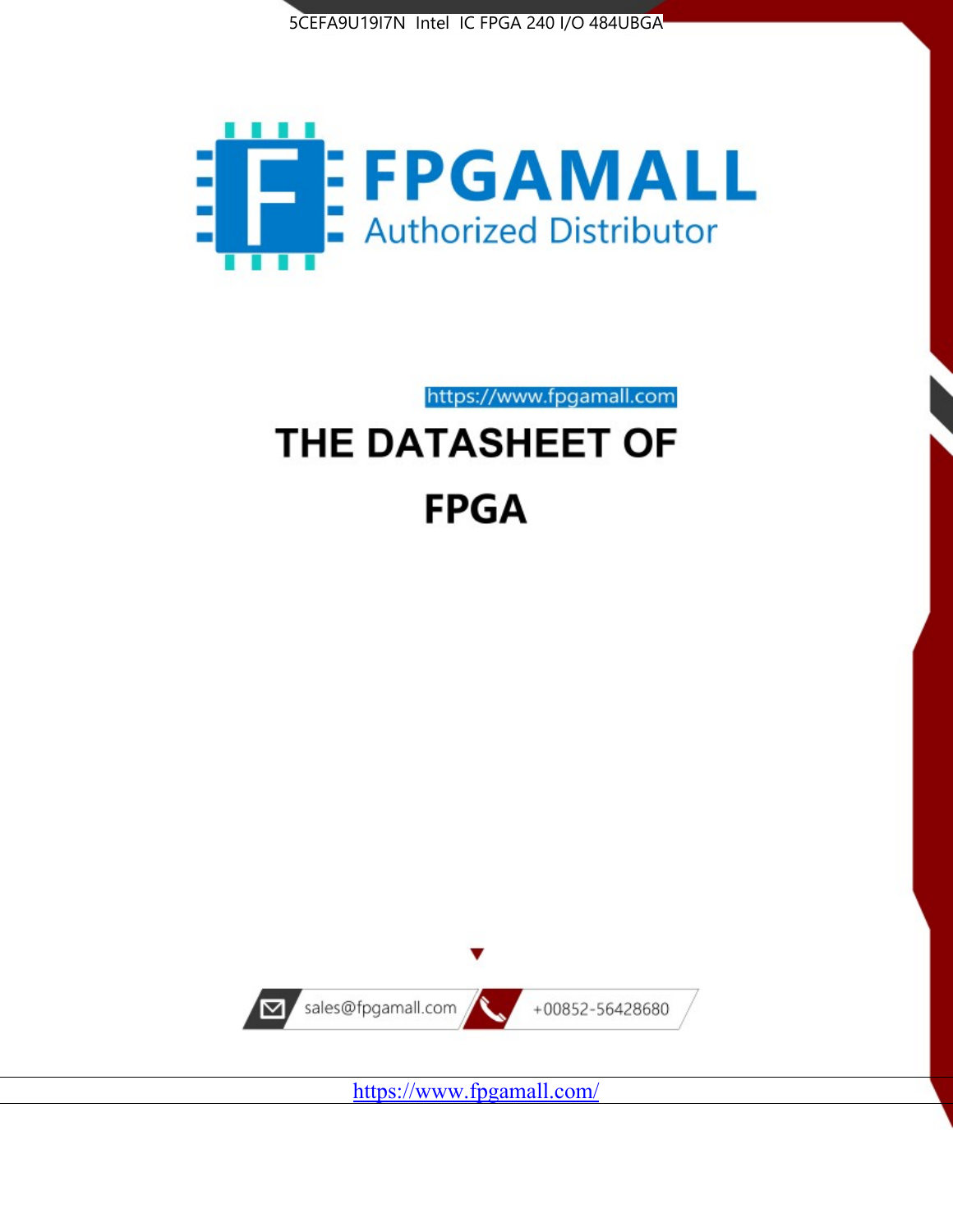5CEFA9U19I7N Intel IC FPGA 240 I/O 484UBGA



# **Cyclone V Device Overview**



**CV-51001 | 2018.05.07** Latest document on the web: **[PDF](https://www.altera.com/en_US/pdfs/literature/hb/cyclone-v/cv_51001.pdf)** | **[HTML](https://www.altera.com/documentation/sam1403480548153.html)**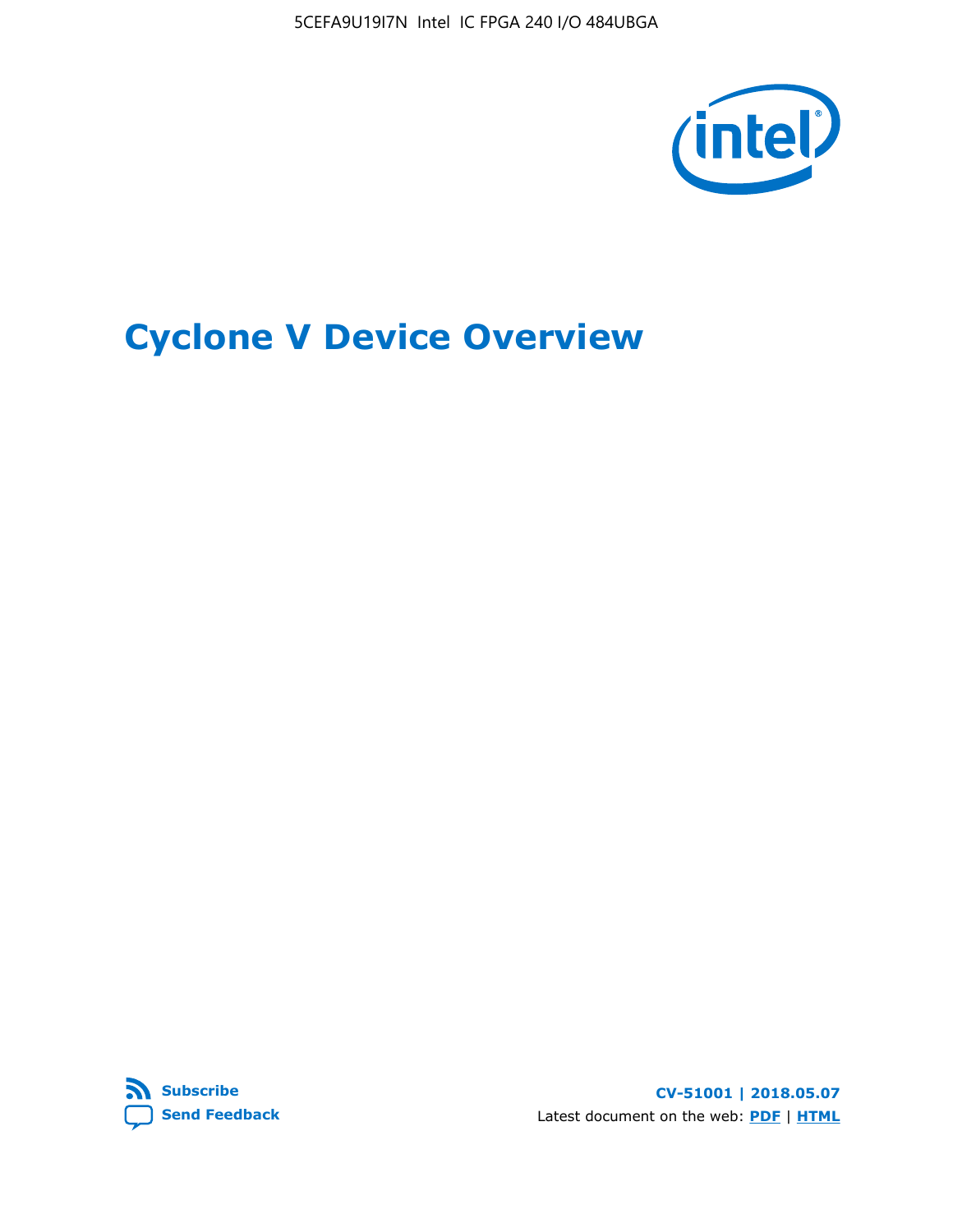

# **Contents**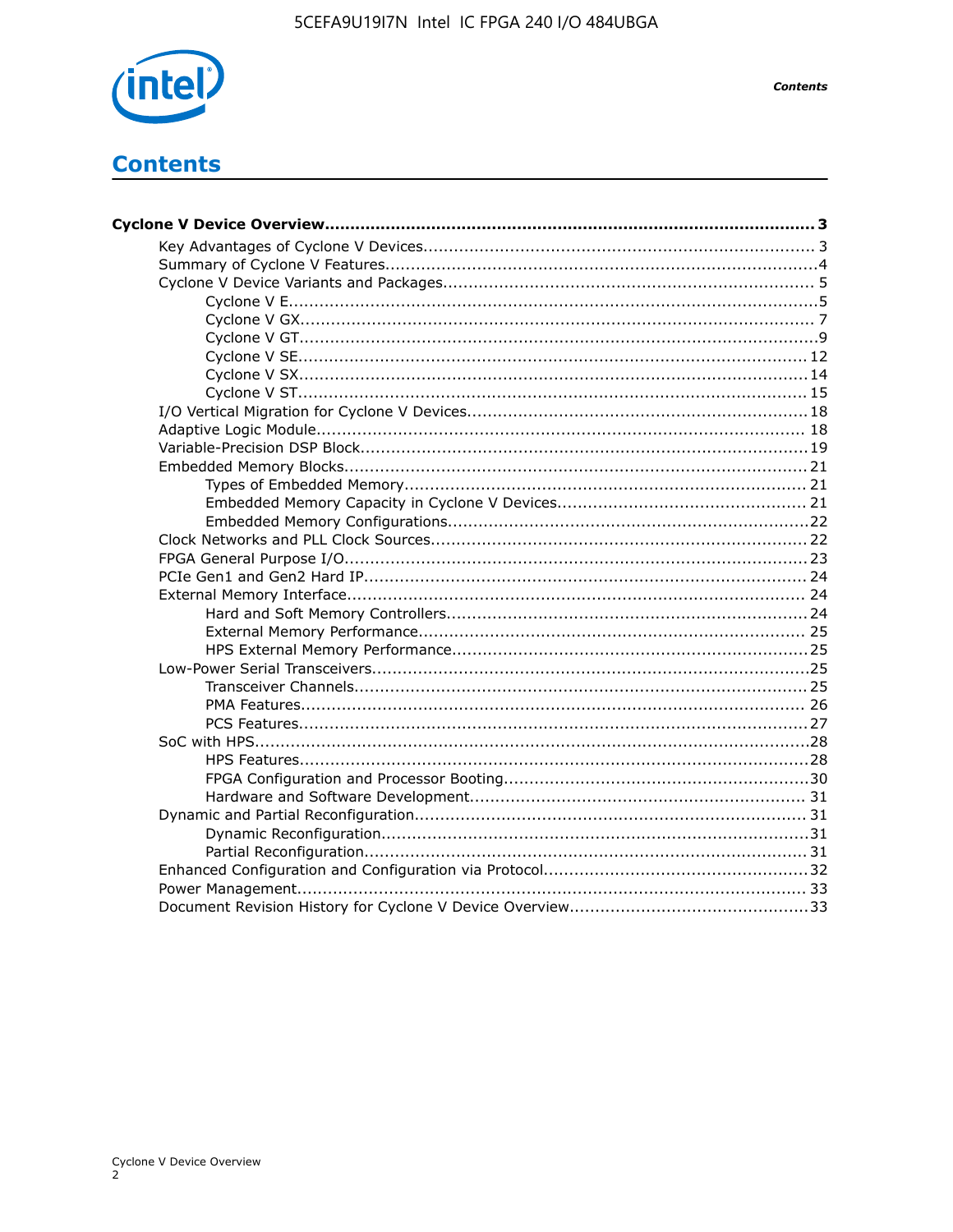

# **Cyclone V Device Overview**

The Cyclone® V devices are designed to simultaneously accommodate the shrinking power consumption, cost, and time-to-market requirements; and the increasing bandwidth requirements for high-volume and cost-sensitive applications.

Enhanced with integrated transceivers and hard memory controllers, the Cyclone V devices are suitable for applications in the industrial, wireless and wireline, military, and automotive markets.

#### **Related Information**

[Cyclone V Device Handbook: Known Issues](https://www.altera.com/support/support-resources/knowledge-base/solutions/rd12152011_347.html) Lists the planned updates to the Cyclone V Device Handbook chapters.

## **Key Advantages of Cyclone V Devices**

#### **Table 1. Key Advantages of the Cyclone V Device Family**

| <b>Advantage</b>                                                                    | <b>Supporting Feature</b>                                                                                                                                                                                                                                                    |
|-------------------------------------------------------------------------------------|------------------------------------------------------------------------------------------------------------------------------------------------------------------------------------------------------------------------------------------------------------------------------|
| Lower power consumption                                                             | Built on TSMC's 28 nm low-power (28LP) process technology and includes an<br>$\bullet$<br>abundance of hard intellectual property (IP) blocks<br>Up to 40% lower power consumption than the previous generation device                                                       |
| Improved logic integration and<br>differentiation capabilities                      | 8-input adaptive logic module (ALM)<br>٠<br>Up to 13.59 megabits (Mb) of embedded memory<br>٠<br>Variable-precision digital signal processing (DSP) blocks                                                                                                                   |
| Increased bandwidth capacity                                                        | 3.125 gigabits per second (Gbps) and 6.144 Gbps transceivers<br>٠<br>Hard memory controllers<br>٠                                                                                                                                                                            |
| Hard processor system (HPS)<br>with integrated Arm* Cortex*-A9<br>MPCore* processor | Tight integration of a dual-core Arm Cortex-A9 MPCore processor, hard IP, and an<br>$\bullet$<br>FPGA in a single Cyclone V system-on-a-chip (SoC)<br>Supports over 128 Gbps peak bandwidth with integrated data coherency between<br>٠<br>the processor and the FPGA fabric |
| Lowest system cost                                                                  | Requires only two core voltages to operate<br>٠<br>Available in low-cost wirebond packaging<br>٠<br>Includes innovative features such as Configuration via Protocol (CvP) and partial<br>٠<br>reconfiguration                                                                |

Intel Corporation. All rights reserved. Intel, the Intel logo, Altera, Arria, Cyclone, Enpirion, MAX, Nios, Quartus and Stratix words and logos are trademarks of Intel Corporation or its subsidiaries in the U.S. and/or other countries. Intel warrants performance of its FPGA and semiconductor products to current specifications in accordance with Intel's standard warranty, but reserves the right to make changes to any products and services at any time without notice. Intel assumes no responsibility or liability arising out of the application or use of any information, product, or service described herein except as expressly agreed to in writing by Intel. Intel customers are advised to obtain the latest version of device specifications before relying on any published information and before placing orders for products or services. \*Other names and brands may be claimed as the property of others.

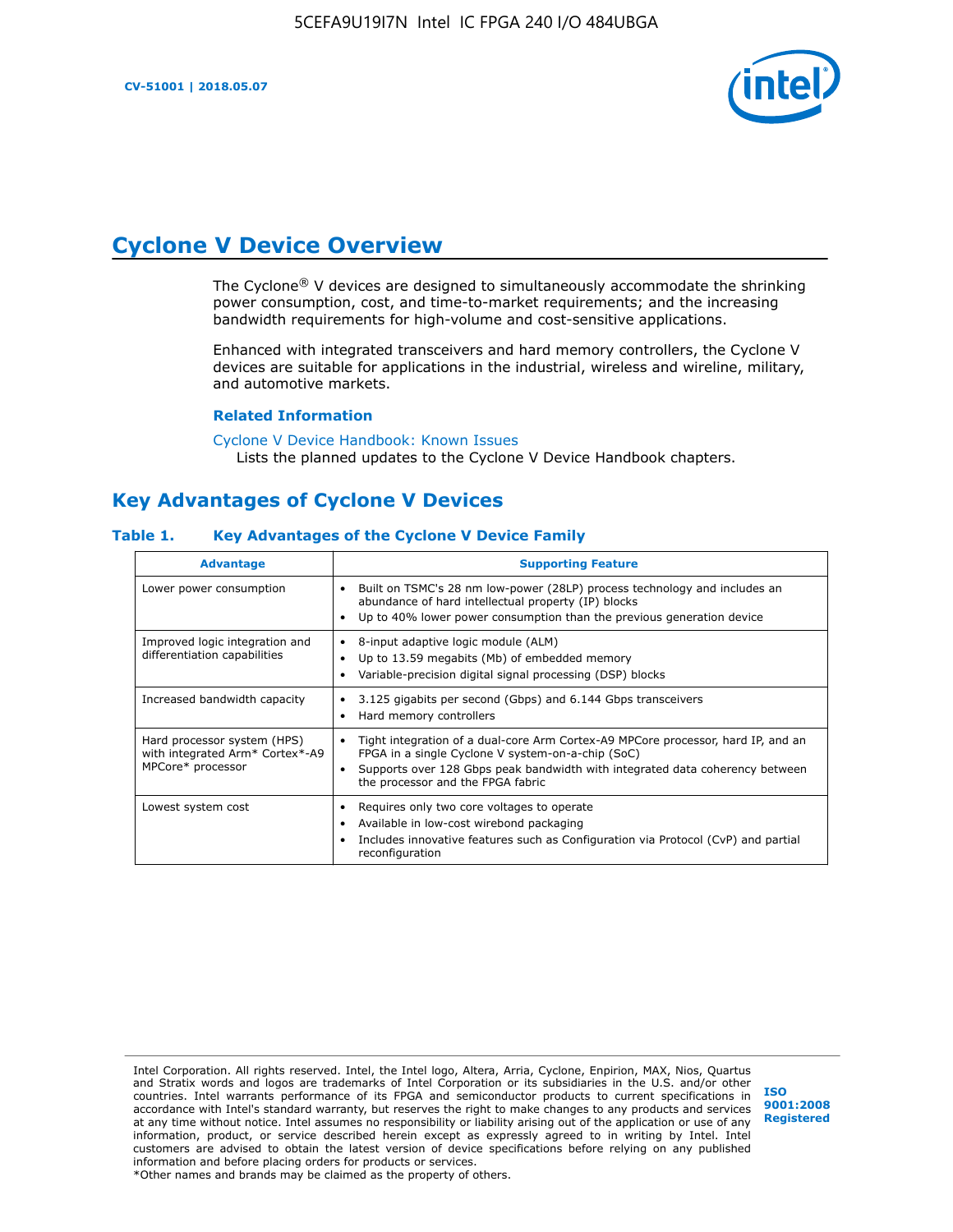

## **Summary of Cyclone V Features**

#### **Table 2. Summary of Features for Cyclone V Devices**

| <b>Feature</b>                                           | <b>Description</b>                                                                                                                                                                                                                                                                                                                        |                                                                                                                                                                                                                                                                                                                                                                                                                                                                                                                                                                                                                                                                                                         |  |  |  |  |  |  |
|----------------------------------------------------------|-------------------------------------------------------------------------------------------------------------------------------------------------------------------------------------------------------------------------------------------------------------------------------------------------------------------------------------------|---------------------------------------------------------------------------------------------------------------------------------------------------------------------------------------------------------------------------------------------------------------------------------------------------------------------------------------------------------------------------------------------------------------------------------------------------------------------------------------------------------------------------------------------------------------------------------------------------------------------------------------------------------------------------------------------------------|--|--|--|--|--|--|
| Technology                                               | TSMC's 28-nm low-power (28LP) process technology<br>$\bullet$<br>1.1 V core voltage<br>$\bullet$                                                                                                                                                                                                                                          |                                                                                                                                                                                                                                                                                                                                                                                                                                                                                                                                                                                                                                                                                                         |  |  |  |  |  |  |
| Packaging                                                | $\bullet$                                                                                                                                                                                                                                                                                                                                 | Wirebond low-halogen packages<br>Multiple device densities with compatible package footprints for seamless migration between<br>different device densities<br>RoHS-compliant and leaded $(1)$ options                                                                                                                                                                                                                                                                                                                                                                                                                                                                                                   |  |  |  |  |  |  |
| High-performance<br>FPGA fabric                          | Enhanced 8-input ALM with four registers                                                                                                                                                                                                                                                                                                  |                                                                                                                                                                                                                                                                                                                                                                                                                                                                                                                                                                                                                                                                                                         |  |  |  |  |  |  |
| Internal memory<br>blocks                                | of the ALMs as MLAB memory                                                                                                                                                                                                                                                                                                                | M10K-10-kilobits (Kb) memory blocks with soft error correction code (ECC)<br>Memory logic array block (MLAB)-640-bit distributed LUTRAM where you can use up to 25%                                                                                                                                                                                                                                                                                                                                                                                                                                                                                                                                     |  |  |  |  |  |  |
| Embedded Hard IP<br>blocks                               | Variable-precision DSP<br>Native support for up to three signal processing precision levels<br>(three $9 \times 9$ , two $18 \times 18$ , or one 27 x 27 multiplier) in the same<br>variable-precision DSP block<br>64-bit accumulator and cascade<br>Embedded internal coefficient memory<br>Preadder/subtractor for improved efficiency |                                                                                                                                                                                                                                                                                                                                                                                                                                                                                                                                                                                                                                                                                                         |  |  |  |  |  |  |
|                                                          | Memory controller                                                                                                                                                                                                                                                                                                                         | DDR3, DDR2, and LPDDR2 with 16 and 32 bit ECC support                                                                                                                                                                                                                                                                                                                                                                                                                                                                                                                                                                                                                                                   |  |  |  |  |  |  |
|                                                          | Embedded transceiver<br>I/O                                                                                                                                                                                                                                                                                                               | PCI Express* (PCIe*) Gen2 and Gen1 (x1, x2, or x4) hard IP with<br>multifunction support, endpoint, and root port                                                                                                                                                                                                                                                                                                                                                                                                                                                                                                                                                                                       |  |  |  |  |  |  |
| Clock networks                                           | Up to 550 MHz global clock network<br>$\bullet$<br>$\bullet$                                                                                                                                                                                                                                                                              | Global, quadrant, and peripheral clock networks<br>Clock networks that are not used can be powered down to reduce dynamic power                                                                                                                                                                                                                                                                                                                                                                                                                                                                                                                                                                         |  |  |  |  |  |  |
| Phase-locked loops<br>(PLLs)                             | $\bullet$<br>Integer mode and fractional mode<br>$\bullet$                                                                                                                                                                                                                                                                                | Precision clock synthesis, clock delay compensation, and zero delay buffering (ZDB)                                                                                                                                                                                                                                                                                                                                                                                                                                                                                                                                                                                                                     |  |  |  |  |  |  |
| FPGA General-purpose<br>$I/Os$ (GPIOs)                   | $\bullet$<br>$\bullet$<br>$\bullet$                                                                                                                                                                                                                                                                                                       | 875 megabits per second (Mbps) LVDS receiver and 840 Mbps LVDS transmitter<br>400 MHz/800 Mbps external memory interface<br>On-chip termination (OCT)<br>3.3 V support with up to 16 mA drive strength                                                                                                                                                                                                                                                                                                                                                                                                                                                                                                  |  |  |  |  |  |  |
| Low-power high-speed<br>serial interface                 | 614 Mbps to 6.144 Gbps integrated transceiver speed<br>$\bullet$<br>Transmit pre-emphasis and receiver equalization<br>$\bullet$<br>Dynamic partial reconfiguration of individual channels<br>$\bullet$                                                                                                                                   |                                                                                                                                                                                                                                                                                                                                                                                                                                                                                                                                                                                                                                                                                                         |  |  |  |  |  |  |
| <b>HPS</b><br>(Cyclone V SE, SX,<br>and ST devices only) | $\bullet$<br>$\bullet$<br>interfaces<br>On-chip RAM and boot ROM                                                                                                                                                                                                                                                                          | Single or dual-core Arm Cortex-A9 MPCore processor-up to 925 MHz maximum frequency with<br>support for symmetric and asymmetric multiprocessing<br>Interface peripherals-10/100/1000 Ethernet media access control (EMAC), USB 2.0<br>On-The-GO (OTG) controller, quad serial peripheral interface (QSPI) flash controller, NAND<br>flash controller, Secure Digital/MultiMediaCard (SD/MMC) controller, UART, controller area<br>network (CAN), serial peripheral interface (SPI), I <sup>2</sup> C interface, and up to 85 HPS GPIO<br>System peripherals—general-purpose timers, watchdog timers, direct memory access (DMA)<br>controller, FPGA configuration manager, and clock and reset managers |  |  |  |  |  |  |
|                                                          |                                                                                                                                                                                                                                                                                                                                           | continued                                                                                                                                                                                                                                                                                                                                                                                                                                                                                                                                                                                                                                                                                               |  |  |  |  |  |  |

<sup>(1)</sup> Contact Intel for availability.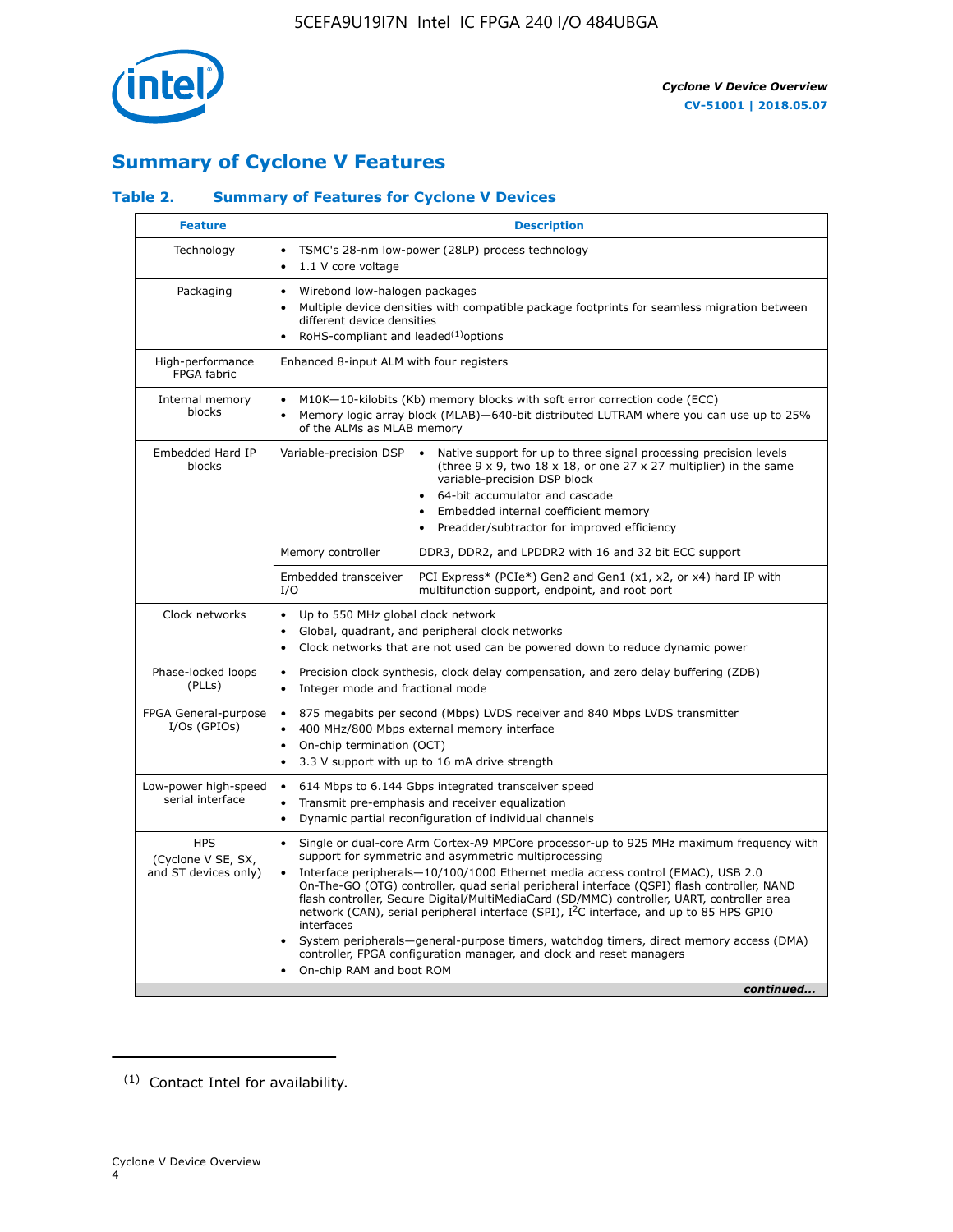

| <b>Feature</b> | <b>Description</b>                                                                                                                                                                                                                                                                                                                                                                                                    |
|----------------|-----------------------------------------------------------------------------------------------------------------------------------------------------------------------------------------------------------------------------------------------------------------------------------------------------------------------------------------------------------------------------------------------------------------------|
|                | HPS-FPGA bridges—include the FPGA-to-HPS, HPS-to-FPGA, and lightweight HPS-to-FPGA<br>bridges that allow the FPGA fabric to issue transactions to slaves in the HPS, and vice versa<br>FPGA-to-HPS SDRAM controller subsystem-provides a configurable interface to the multiport<br>front end (MPFE) of the HPS SDRAM controller<br>Arm CoreSight™ JTAG debug access port, trace port, and on-chip trace storage      |
| Configuration  | Tamper protection—comprehensive design protection to protect your valuable IP investments<br>Enhanced advanced encryption standard (AES) design security features<br>CvP<br>$\bullet$<br>Dynamic reconfiguration of the FPGA<br>Active serial (AS) x1 and x4, passive serial (PS), JTAG, and fast passive parallel (FPP) x8 and<br>x16 configuration options<br>Internal scrubbing (2)<br>Partial reconfiguration (3) |

## **Cyclone V Device Variants and Packages**

#### **Table 3. Device Variants for the Cyclone V Device Family**

| <b>Variant</b> | <b>Description</b>                                                                                                      |
|----------------|-------------------------------------------------------------------------------------------------------------------------|
| Cyclone V E    | Optimized for the lowest system cost and power requirement for a wide spectrum of general logic<br>and DSP applications |
| Cyclone V GX   | Optimized for the lowest cost and power requirement for 614 Mbps to 3.125 Gbps transceiver<br>applications              |
| Cyclone V GT   | The FPGA industry's lowest cost and lowest power requirement for 6.144 Gbps transceiver<br>applications                 |
| Cyclone V SE   | SoC with integrated Arm-based HPS                                                                                       |
| Cyclone V SX   | SoC with integrated Arm-based HPS and 3.125 Gbps transceivers                                                           |
| Cyclone V ST   | SoC with integrated Arm-based HPS and 6.144 Gbps transceivers                                                           |

## **Cyclone V E**

This section provides the available options, maximum resource counts, and package plan for the Cyclone V E devices.

The information in this section is correct at the time of publication. For the latest information and to get more details, refer to the Product Selector Guide.

#### **Related Information**

[Product Selector Guide](https://www.altera.com/products/product-selector-guide.html)

Provides the latest information about Intel products.

<sup>(2)</sup> The SEU internal scrubbing feature is available for Cyclone V E, GX, SE, and SX devices with the "SC" suffix in the part number. For device availability and ordering, contact your local Intel sales representatives.

 $(3)$  The partial reconfiguration feature is available for Cyclone V E, GX, SE, and SX devices with the "SC" suffix in the part number. For device availability and ordering, contact your local Intel® sales representatives.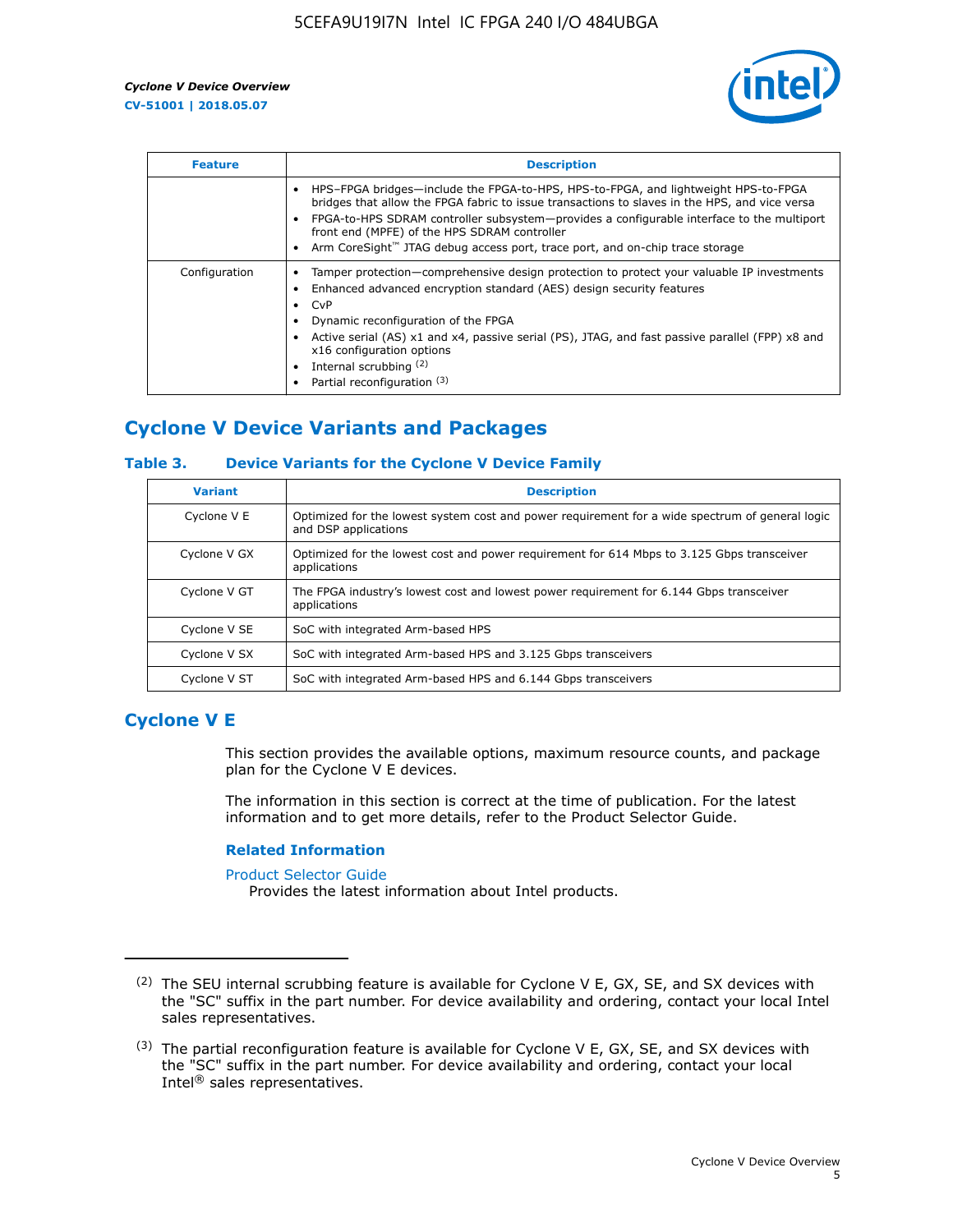## **Available Options**

#### **Figure 1. Sample Ordering Code and Available Options for Cyclone V E Devices**

The SEU internal scrubbing feature is available for Cyclone V E, GX, SE, and SX devices with the "SC" suffix in the part number. For device availability and ordering, contact your local Intel sales representatives.



## **Maximum Resources**

#### **Table 4. Maximum Resource Counts for Cyclone V E Devices**

| <b>Resource</b>              |             | <b>Member Code</b> |                |                |                |         |  |  |
|------------------------------|-------------|--------------------|----------------|----------------|----------------|---------|--|--|
|                              |             | A2                 | A <sub>4</sub> | <b>A5</b>      | <b>A7</b>      | A9      |  |  |
| Logic Elements (LE) (K)      |             | 25                 | 49             | 77             | 150            | 301     |  |  |
| <b>ALM</b>                   |             | 9,430              | 18,480         | 29,080         | 56,480         | 113,560 |  |  |
| Register                     |             | 37,736             | 73,920         | 116,320        | 225,920        | 454,240 |  |  |
| Memory (Kb)                  | M10K        | 1,760              | 3,080          | 4,460          | 6,860          | 12,200  |  |  |
|                              | MLAB        | 196                | 303            | 424            | 836            | 1,717   |  |  |
| Variable-precision DSP Block |             | 25                 | 66             | 150            | 156            | 342     |  |  |
| 18 x 18 Multiplier           |             | 50                 | 132            | 300            | 312            | 684     |  |  |
| PLL                          |             | $\overline{4}$     | 4              | 6              | $\overline{7}$ | 8       |  |  |
| GPIO                         |             | 224                | 224            | 240            | 480            | 480     |  |  |
| <b>LVDS</b>                  | Transmitter | 56                 | 56             | 60             | 120            | 120     |  |  |
|                              | Receiver    | 56                 | 56             | 60             | 120            | 120     |  |  |
| Hard Memory Controller       |             | $\mathbf{1}$       | $\mathbf{1}$   | $\overline{2}$ | $\overline{2}$ | 2       |  |  |

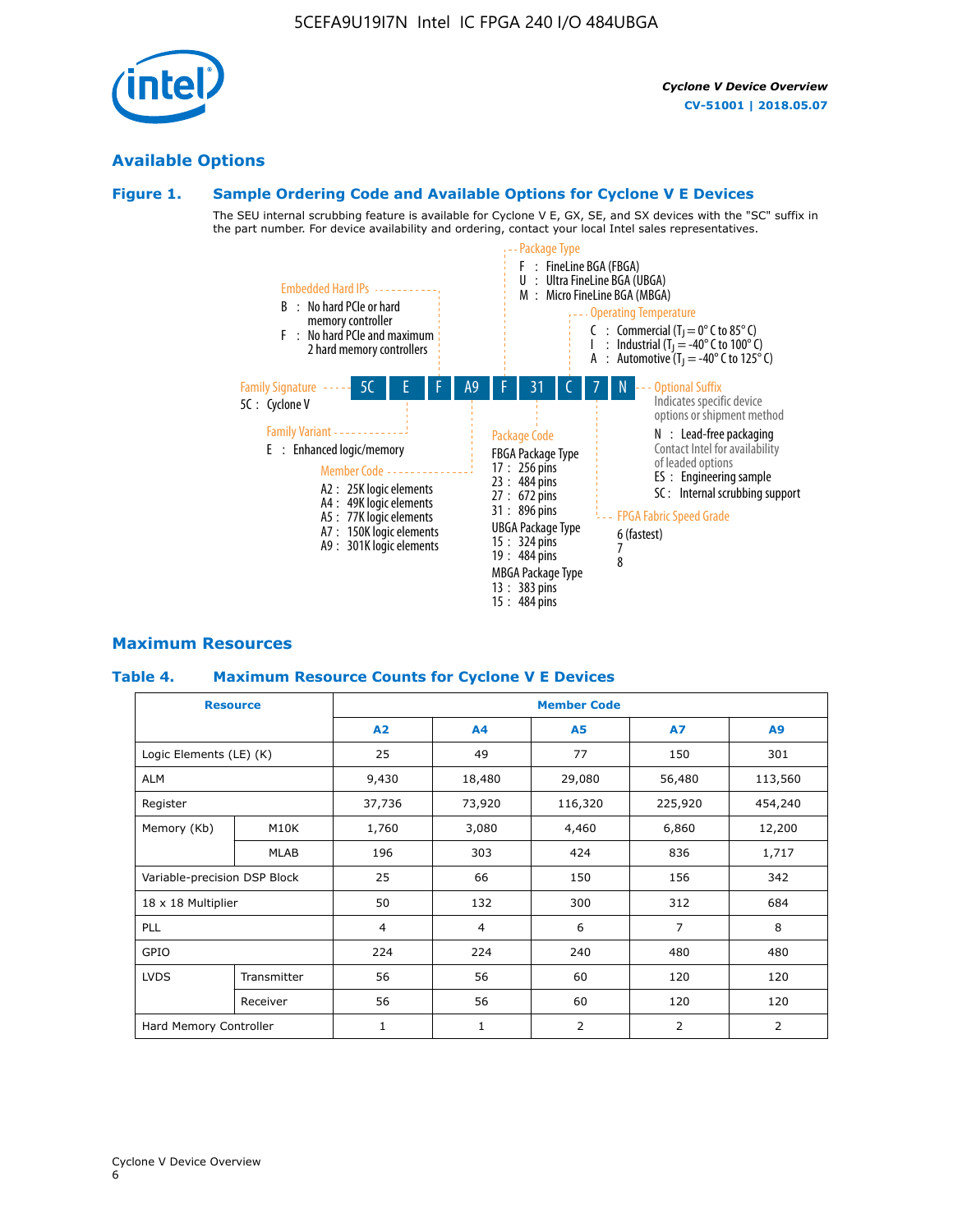

#### **Related Information**

[True LVDS Buffers in Devices, I/O Features in Cyclone V Devices](https://www.altera.com/documentation/sam1403481100977.html#sam1403480885395) Provides the number of LVDS channels in each device package.

#### **Package Plan**

#### **Table 5. Package Plan for Cyclone V E Devices**

| <b>Member</b><br><b>Code</b> | <b>M383</b><br>$(13 \text{ mm})$ | M484<br>$(15 \text{ mm})$ | <b>U324</b><br>$(15 \text{ mm})$ | <b>F256</b><br>$(17 \text{ mm})$ | <b>U484</b><br>$(19$ mm) | <b>F484</b><br>$(23$ mm $)$ | <b>F672</b><br>$(27 \, \text{mm})$ | <b>F896</b><br>$(31 \text{ mm})$ |
|------------------------------|----------------------------------|---------------------------|----------------------------------|----------------------------------|--------------------------|-----------------------------|------------------------------------|----------------------------------|
|                              | <b>GPIO</b>                      | <b>GPIO</b>               | <b>GPIO</b>                      | <b>GPIO</b>                      | <b>GPIO</b>              | <b>GPIO</b>                 | <b>GPIO</b>                        | <b>GPIO</b>                      |
| A2                           | 223                              |                           | 176                              | 128                              | 224                      | 224                         |                                    |                                  |
| A4                           | 223                              |                           | 176                              | 128                              | 224                      | 224                         |                                    |                                  |
| A <sub>5</sub>               | 175                              |                           |                                  |                                  | 224                      | 240                         |                                    |                                  |
| A7                           |                                  | 240                       |                                  |                                  | 240                      | 240                         | 336                                | 480                              |
| A9                           |                                  |                           |                                  |                                  | 240                      | 224                         | 336                                | 480                              |

## **Cyclone V GX**

This section provides the available options, maximum resource counts, and package plan for the Cyclone V GX devices.

The information in this section is correct at the time of publication. For the latest information and to get more details, refer to the *Product Selector Guide*.

#### **Related Information**

[Product Selector Guide](https://www.altera.com/products/product-selector-guide.html)

Provides the latest information about Intel products.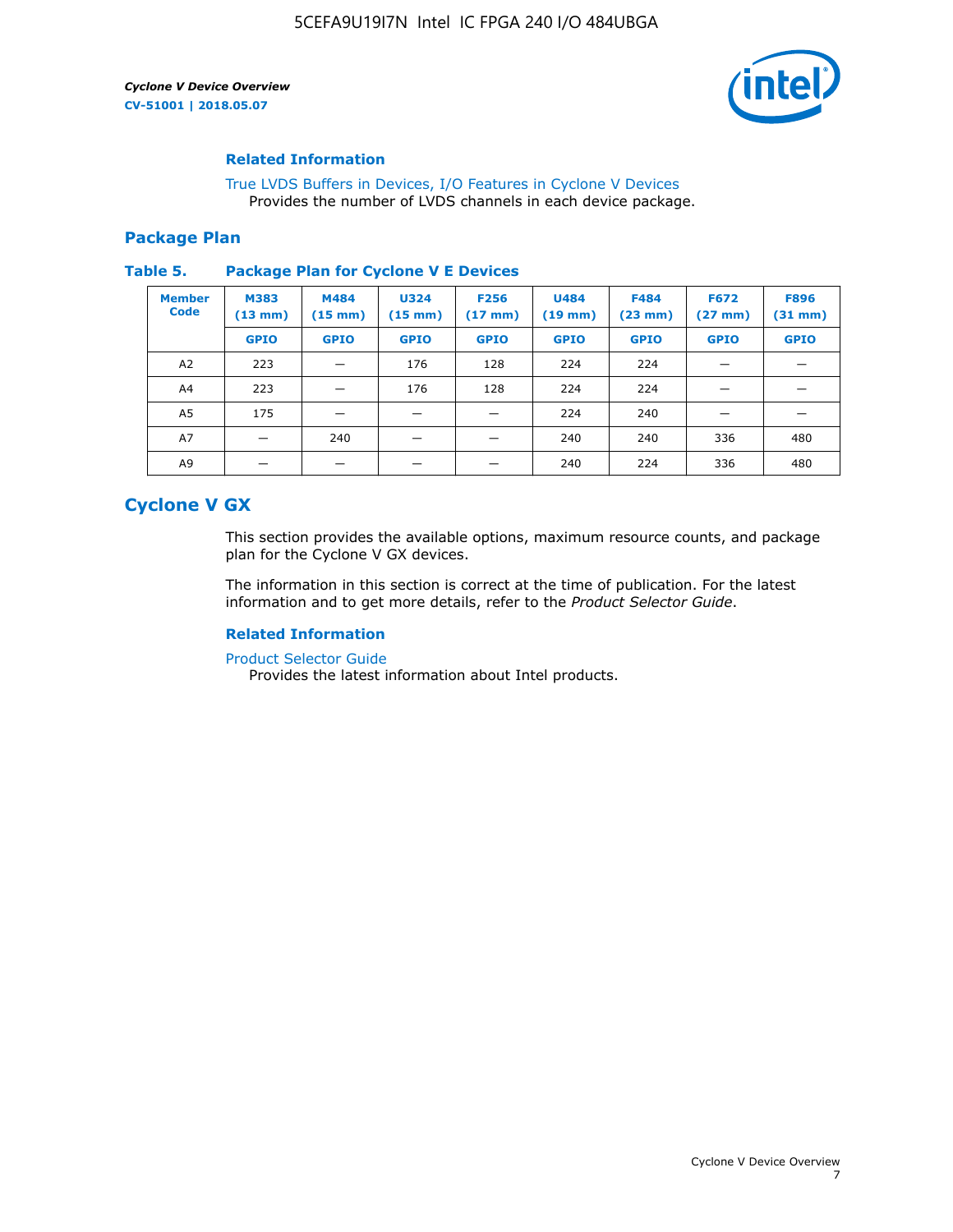

#### **Available Options**

#### **Figure 2. Sample Ordering Code and Available Options for Cyclone V GX Devices**

The SEU internal scrubbing feature is available for Cyclone V E, GX, SE, and SX devices with the "SC" suffix in the part number. For device availability and ordering, contact your local Intel sales representatives.



#### **Maximum Resources**

#### **Table 6. Maximum Resource Counts for Cyclone V GX Devices**

|                              | <b>Resource</b>   | <b>Member Code</b> |                |                |                |           |  |  |
|------------------------------|-------------------|--------------------|----------------|----------------|----------------|-----------|--|--|
|                              |                   | C <sub>3</sub>     | C <sub>4</sub> | C <sub>5</sub> | C7             | C9        |  |  |
| Logic Elements (LE) (K)      |                   | 36                 | 50             | 77             | 150            | 301       |  |  |
| <b>ALM</b>                   |                   | 13,460             | 18,860         | 29,080         | 56,480         | 113,560   |  |  |
| Register                     |                   | 53,840             | 75,440         | 116,320        | 225,920        | 454,240   |  |  |
| Memory (Kb)                  | M <sub>10</sub> K | 1,350              | 2,500          | 4,460          | 6,860          | 12,200    |  |  |
|                              | <b>MLAB</b>       | 182                | 424            | 424            | 836            | 1,717     |  |  |
| Variable-precision DSP Block |                   | 57                 | 70             | 150            | 156            | 342       |  |  |
| 18 x 18 Multiplier           |                   | 114                | 140            | 300            | 312            | 684       |  |  |
| PLL                          |                   | $\overline{4}$     | 6              | 6              | $\overline{7}$ | 8         |  |  |
| 3 Gbps Transceiver           |                   | 3                  | 6              | 6              | 9              | 12        |  |  |
| GPIO <sup>(4)</sup>          |                   | 208                | 336            | 336            | 480            | 560       |  |  |
|                              |                   |                    |                |                |                | continued |  |  |

 $(4)$  The number of GPIOs does not include transceiver I/Os. In the Intel Quartus® Prime software, the number of user I/Os includes transceiver I/Os.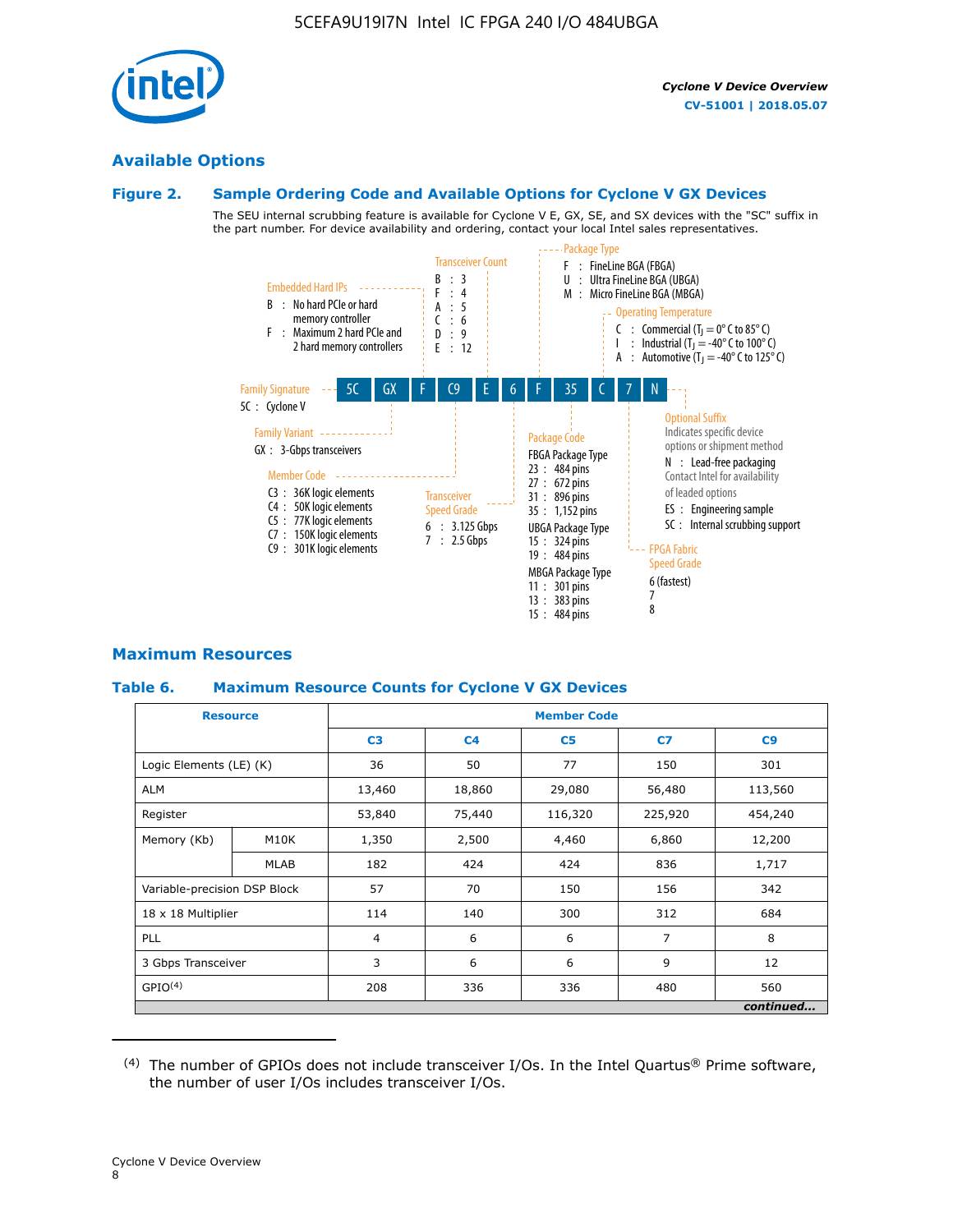

| <b>Resource</b>        |             | <b>Member Code</b> |                |                |     |     |  |  |
|------------------------|-------------|--------------------|----------------|----------------|-----|-----|--|--|
|                        |             | C3                 | C <sub>4</sub> | C <sub>5</sub> | C7  | C9  |  |  |
| <b>LVDS</b>            | Transmitter | 52                 | 84             | 84             | 120 | 140 |  |  |
|                        | Receiver    | 52                 | 84             | 84             | 120 | 140 |  |  |
| PCIe Hard IP Block     |             |                    |                |                |     |     |  |  |
| Hard Memory Controller |             |                    |                |                |     |     |  |  |

#### **Related Information**

[True LVDS Buffers in Devices, I/O Features in Cyclone V Devices](https://www.altera.com/documentation/sam1403481100977.html#sam1403480885395) Provides the number of LVDS channels in each device package.

#### **Package Plan**

#### **Table 7. Package Plan for Cyclone V GX Devices**

| <b>Member</b><br><b>Code</b> | <b>M301</b><br>$(11$ mm) |                | <b>M383</b><br>$(13 \text{ mm})$ |             | M484        | $(15 \text{ mm})$ | <b>U324</b><br>$(15 \text{ mm})$ |             | <b>U484</b><br>$(19$ mm) |             |
|------------------------------|--------------------------|----------------|----------------------------------|-------------|-------------|-------------------|----------------------------------|-------------|--------------------------|-------------|
|                              | <b>GPIO</b>              | <b>XCVR</b>    | <b>GPIO</b>                      | <b>XCVR</b> | <b>GPIO</b> | <b>XCVR</b>       | <b>GPIO</b>                      | <b>XCVR</b> | <b>GPIO</b>              | <b>XCVR</b> |
| C <sub>3</sub>               |                          |                |                                  |             |             |                   | 144                              | 3           | 208                      | 3           |
| C <sub>4</sub>               | 129                      | $\overline{4}$ | 175                              | 6           |             |                   | –                                |             | 224                      | 6           |
| C5                           | 129                      | 4              | 175                              | 6           |             |                   |                                  |             | 224                      | 6           |
| C7                           | _                        |                |                                  |             | 240         | 3                 |                                  |             | 240                      | 6           |
| C9                           |                          |                |                                  |             |             |                   |                                  |             | 240                      | 5           |

| <b>Member</b><br><b>Code</b> | <b>F484</b> | (23 mm)     |             | <b>F672</b><br>$(27$ mm $)$ | <b>F896</b><br>$(31$ mm $)$ |             | F1152<br>$(35 \text{ mm})$ |             |  |
|------------------------------|-------------|-------------|-------------|-----------------------------|-----------------------------|-------------|----------------------------|-------------|--|
|                              | <b>GPIO</b> | <b>XCVR</b> | <b>GPIO</b> | <b>XCVR</b>                 | <b>GPIO</b>                 | <b>XCVR</b> | <b>GPIO</b>                | <b>XCVR</b> |  |
| C <sub>3</sub>               | 208         | 3           |             |                             |                             |             |                            |             |  |
| C4                           | 240         | 6           | 336         | 6                           |                             |             |                            |             |  |
| C <sub>5</sub>               | 240         | 6           | 336         | 6                           |                             |             |                            |             |  |
| C7                           | 240         | 6           | 336         | 9                           | 480                         | 9           |                            |             |  |
| C9                           | 224         | 6           | 336         | 9                           | 480                         | 12          | 560                        | 12          |  |

## **Cyclone V GT**

This section provides the available options, maximum resource counts, and package plan for the Cyclone V GT devices.

The information in this section is correct at the time of publication. For the latest information and to get more details, refer to the *Product Selector Guide*.

#### **Related Information**

#### [Product Selector Guide](https://www.altera.com/products/product-selector-guide.html)

Provides the latest information about Intel products.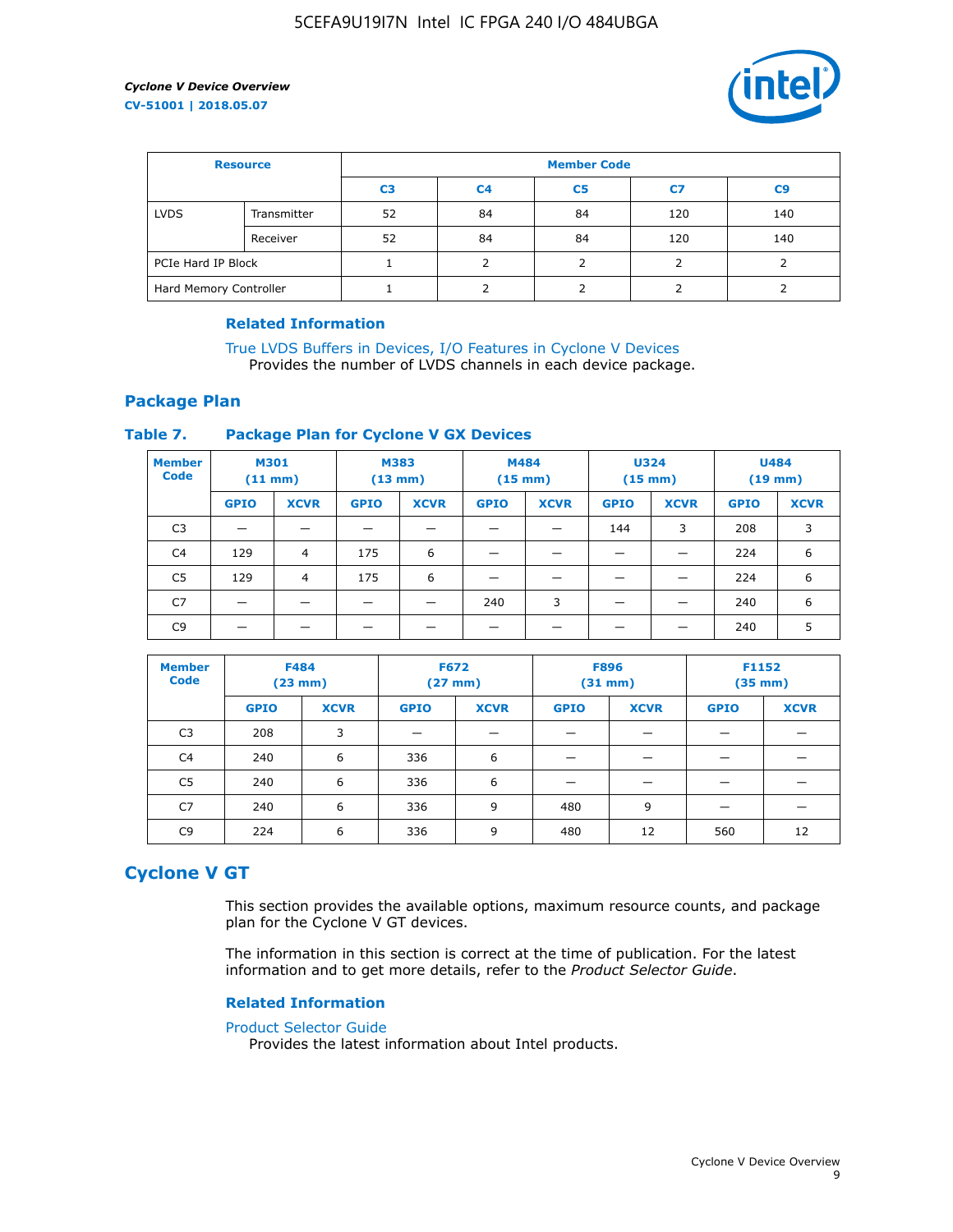

## **Available Options**

#### **Figure 3. Sample Ordering Code and Available Options for Cyclone V GT Devices**



#### **Maximum Resources**

#### **Table 8. Maximum Resource Counts for Cyclone V GT Devices**

|                              | <b>Resource</b> | <b>Member Code</b> |         |                |  |  |
|------------------------------|-----------------|--------------------|---------|----------------|--|--|
|                              |                 | D <sub>5</sub>     | D7      | D <sub>9</sub> |  |  |
| Logic Elements (LE) (K)      |                 | 77                 | 150     | 301            |  |  |
| <b>ALM</b>                   |                 | 29,080             | 56,480  | 113,560        |  |  |
| Register                     |                 | 116,320            | 225,920 | 454,240        |  |  |
| Memory (Kb)                  | M10K            | 4,460              | 6,860   | 12,200         |  |  |
|                              | <b>MLAB</b>     | 424                | 836     | 1,717          |  |  |
| Variable-precision DSP Block |                 | 150                | 156     | 342            |  |  |
| 18 x 18 Multiplier           |                 | 300                | 312     | 684            |  |  |
| PLL                          |                 | 6                  | 7       | 8              |  |  |
| 6 Gbps Transceiver           |                 | 6                  | 9       | 12             |  |  |
| GPIO <sup>(5)</sup>          |                 | 336                | 480     | 560            |  |  |
| <b>LVDS</b>                  | Transmitter     | 84                 | 120     | 140            |  |  |
|                              |                 |                    |         | continued      |  |  |

<sup>(5)</sup> The number of GPIOs does not include transceiver I/Os. In the Intel Quartus Prime software, the number of user I/Os includes transceiver I/Os.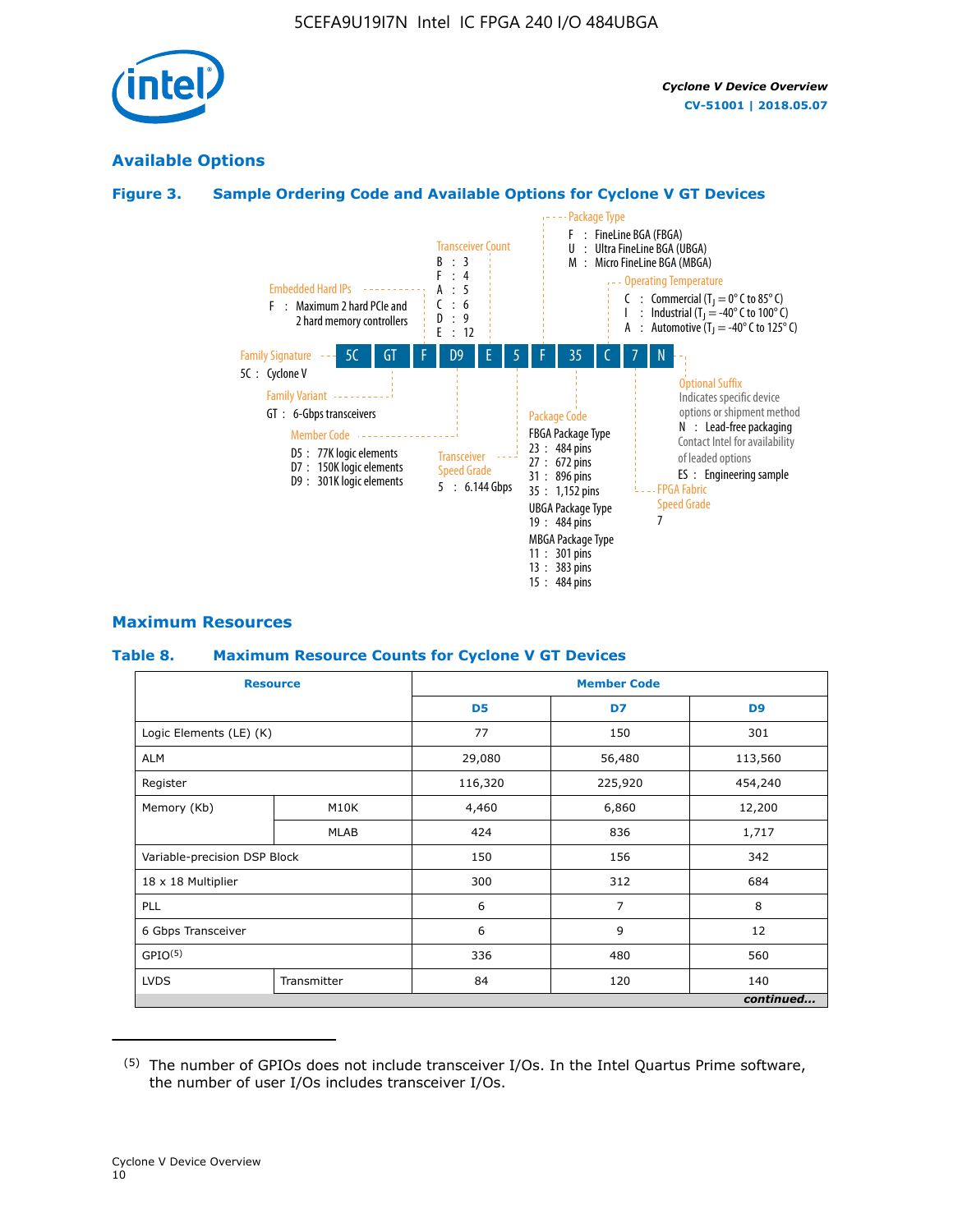

| <b>Resource</b>        |          | <b>Member Code</b> |     |     |  |  |
|------------------------|----------|--------------------|-----|-----|--|--|
|                        |          | D <sub>5</sub>     | D7  | D9  |  |  |
|                        | Receiver | 84                 | 120 | 140 |  |  |
| PCIe Hard IP Block     |          |                    |     |     |  |  |
| Hard Memory Controller |          |                    |     |     |  |  |

#### **Related Information**

[True LVDS Buffers in Devices, I/O Features in Cyclone V Devices](https://www.altera.com/documentation/sam1403481100977.html#sam1403480885395) Provides the number of LVDS channels in each device package.

#### **Package Plan**

#### **Table 9. Package Plan for Cyclone V GT Devices**

Transceiver counts shown are for transceiver ≤5 Gbps . 6 Gbps transceiver channel count support depends on the package and channel usage. For more information about the 6 Gbps transceiver channel count, refer to the *Cyclone V Device Handbook Volume 2: Transceivers*.

| <b>Member</b><br><b>Code</b> | <b>M301</b><br>$(11$ mm) |             | M383<br>$(13 \text{ mm})$ |             | M484<br>$(15$ mm $)$     |                          | <b>U484</b><br>$(19$ mm) |             |
|------------------------------|--------------------------|-------------|---------------------------|-------------|--------------------------|--------------------------|--------------------------|-------------|
|                              | <b>GPIO</b>              | <b>XCVR</b> | <b>GPIO</b>               | <b>XCVR</b> | <b>GPIO</b>              | <b>XCVR</b>              | <b>GPIO</b>              | <b>XCVR</b> |
| D <sub>5</sub>               | 129                      | 4           | 175                       | 6           | $\overline{\phantom{0}}$ | $\overline{\phantom{0}}$ | 224                      | 6           |
| D7                           | -                        |             |                           | _           | 240                      | 3                        | 240                      | 6           |
| D <sub>9</sub>               | -                        |             |                           | _           | _                        | –                        | 240                      | 5           |

| <b>Member</b><br><b>Code</b> | <b>F484</b><br>$(23$ mm $)$ |             | <b>F672</b><br>$(27 \text{ mm})$ |             | <b>F896</b><br>$(31$ mm $)$ |             | F1152<br>$(35$ mm $)$ |             |
|------------------------------|-----------------------------|-------------|----------------------------------|-------------|-----------------------------|-------------|-----------------------|-------------|
|                              | <b>GPIO</b>                 | <b>XCVR</b> | <b>GPIO</b>                      | <b>XCVR</b> | <b>GPIO</b>                 | <b>XCVR</b> | <b>GPIO</b>           | <b>XCVR</b> |
| D <sub>5</sub>               | 240                         | 6           | 336                              | 6           | -                           |             |                       |             |
| D7                           | 240                         | 6           | 336                              | q(6)        | 480                         | q(6)        | -                     | _           |
| D <sub>9</sub>               | 224                         | 6           | 336                              | q(6)        | 480                         | 12(7)       | 560                   | 12(7)       |

#### **Related Information**

[6.144-Gbps Support Capability in Cyclone V GT Devices, Cyclone V Device Handbook](https://www.altera.com/documentation/nik1409855456781.html#nik1409855410757) [Volume 2: Transceivers](https://www.altera.com/documentation/nik1409855456781.html#nik1409855410757)

Provides more information about 6 Gbps transceiver channel count.

<sup>(6)</sup> If you require CPRI (at 6.144 Gbps) and PCIe Gen2 transmit jitter compliance, Intel recommends that you use only up to three full-duplex transceiver channels for CPRI, and up to six full-duplex channels for PCIe Gen2. The CMU channels are not considered full-duplex channels.

 $(7)$  If you require CPRI (at 6.144 Gbps) and PCIe Gen2 transmit jitter compliance, Intel recommends that you use only up to three full-duplex transceiver channels for CPRI, and up to eight full-duplex channels for PCIe Gen2. The CMU channels are not considered full-duplex channels.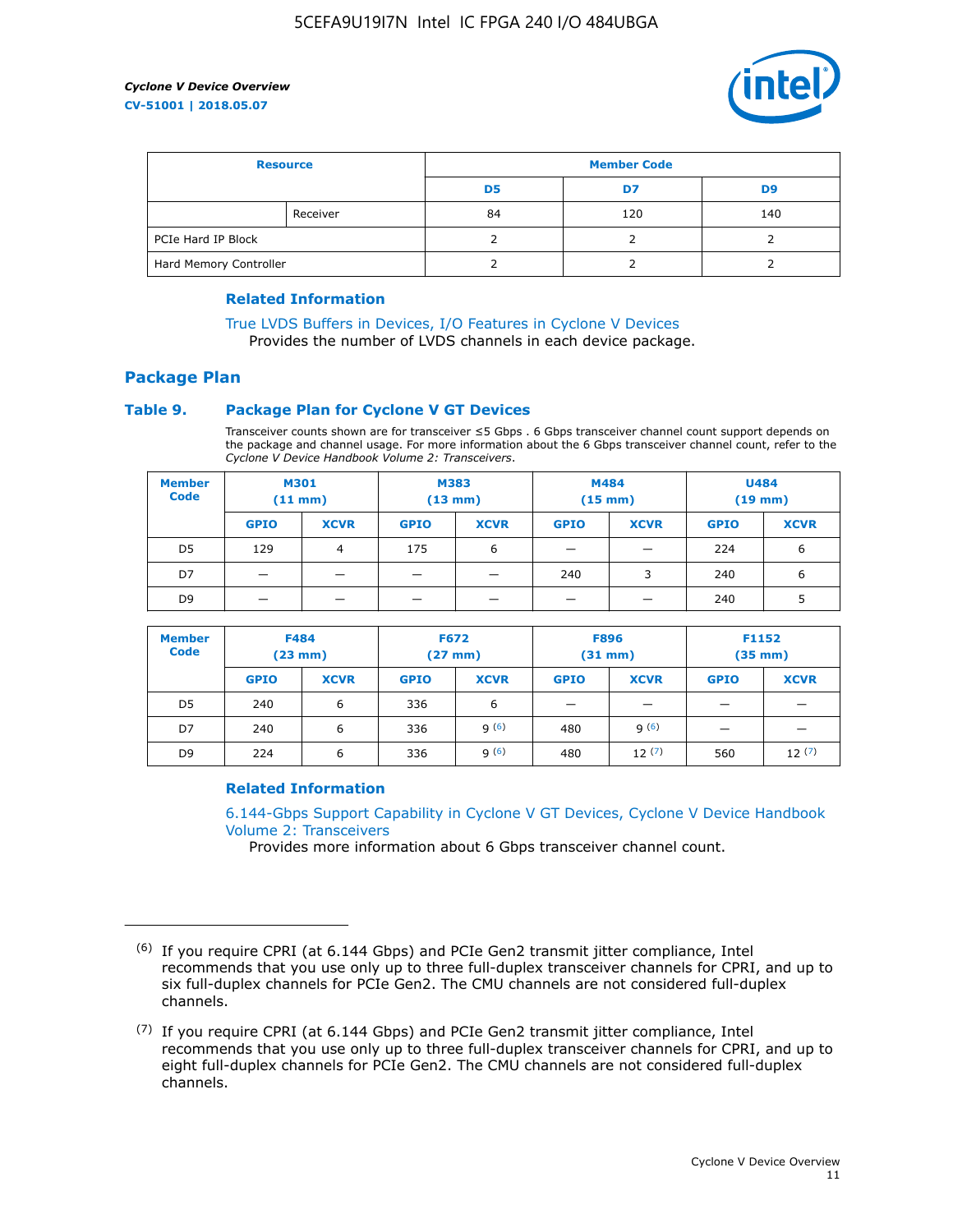

## **Cyclone V SE**

This section provides the available options, maximum resource counts, and package plan for the Cyclone V SE devices.

The information in this section is correct at the time of publication. For the latest information and to get more details, refer to the *Product Selector Guide*.

#### **Related Information**

#### [Product Selector Guide](https://www.altera.com/products/product-selector-guide.html)

Provides the latest information about Intel products.

#### **Available Options**

#### **Figure 4. Sample Ordering Code and Available Options for Cyclone V SE Devices**

The SEU internal scrubbing feature is available for Cyclone V E, GX, SE, and SX devices with the "SC" suffix in the part number. For device availability and ordering, contact your local Intel sales representatives.

Cyclone V SE and SX low-power devices (L power option) offer 30% static power reduction for devices with 25K LE and 40K LE, and 20% static power reduction for devices with 85K LE and 110K LE.

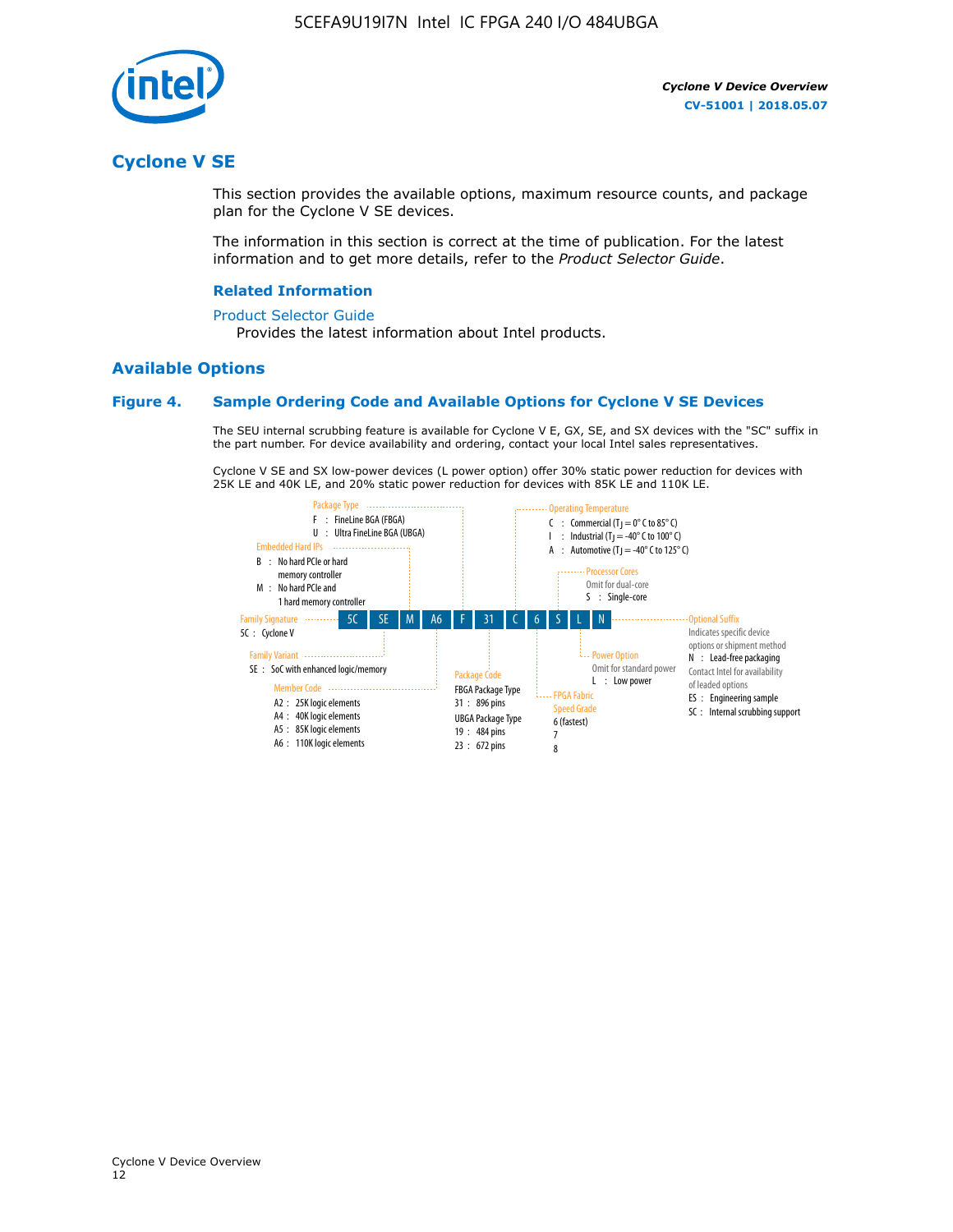

#### **Maximum Resources**

#### **Table 10. Maximum Resource Counts for Cyclone V SE Devices**

|                                | <b>Resource</b>              | <b>Member Code</b>       |                          |                      |                      |  |
|--------------------------------|------------------------------|--------------------------|--------------------------|----------------------|----------------------|--|
|                                |                              | A <sub>2</sub>           | A <sub>4</sub>           | <b>A5</b>            | A6                   |  |
| Logic Elements (LE) (K)        |                              | 25                       | 40                       | 85                   | 110                  |  |
| <b>ALM</b>                     |                              | 9,430                    | 15,880                   | 32,070               | 41,910               |  |
| Register                       |                              | 37,736                   | 60,376                   | 128,300              | 166,036              |  |
| Memory (Kb)                    | M <sub>10</sub> K            | 1,400                    | 2,700                    | 3,970                | 5,570                |  |
|                                | <b>MLAB</b>                  | 138                      | 231                      | 480                  | 621                  |  |
|                                | Variable-precision DSP Block |                          | 84                       | 87                   | 112                  |  |
| 18 x 18 Multiplier             |                              | 72                       | 168                      | 174                  | 224                  |  |
| <b>FPGA PLL</b>                |                              | 5                        | 5                        | 6                    | 6                    |  |
| <b>HPS PLL</b>                 |                              | 3                        | 3                        | 3                    | 3                    |  |
| <b>FPGA GPIO</b>               |                              | 145                      | 145                      | 288                  | 288                  |  |
| HPS I/O                        |                              | 181                      | 181                      | 181                  | 181                  |  |
| <b>LVDS</b>                    | Transmitter                  | 32                       | 32                       | 72                   | 72                   |  |
|                                | Receiver                     | 37                       | 37                       | 72                   | 72                   |  |
| FPGA Hard Memory Controller    |                              | $\mathbf{1}$             | $\mathbf{1}$             | $\mathbf{1}$         | $\mathbf{1}$         |  |
| HPS Hard Memory Controller     |                              | $\mathbf{1}$             | $\mathbf{1}$             | $\mathbf{1}$         | $\mathbf{1}$         |  |
| Arm Cortex-A9 MPCore Processor |                              | Single- or dual-<br>core | Single- or dual-<br>core | Single- or dual-core | Single- or dual-core |  |

#### **Related Information**

[True LVDS Buffers in Devices, I/O Features in Cyclone V Devices](https://www.altera.com/documentation/sam1403481100977.html#sam1403480885395) Provides the number of LVDS channels in each device package.

#### **Package Plan**

#### **Table 11. Package Plan for Cyclone V SE Devices**

The HPS I/O counts are the number of I/Os in the HPS and does not correlate with the number of HPS-specific I/O pins in the FPGA. Each HPS-specific pin in the FPGA may be mapped to several HPS I/Os.

| <b>Member Code</b> | <b>U484</b><br>$(19$ mm) |           | <b>U672</b><br>(23 mm) |         | <b>F896</b><br>$(31$ mm $)$ |           |
|--------------------|--------------------------|-----------|------------------------|---------|-----------------------------|-----------|
|                    | <b>FPGA GPIO</b>         | HPS $I/O$ | <b>FPGA GPIO</b>       | HPS I/O | <b>FPGA GPIO</b>            | HPS $I/O$ |
| A <sub>2</sub>     | 66                       | 151       | 145                    | 181     |                             |           |
| A4                 | 66                       | 151       | 145                    | 181     |                             |           |
| A <sub>5</sub>     | 66                       | 151       | 145                    | 181     | 288                         | 181       |
| A6                 | 66                       | 151       | 145                    | 181     | 288                         | 181       |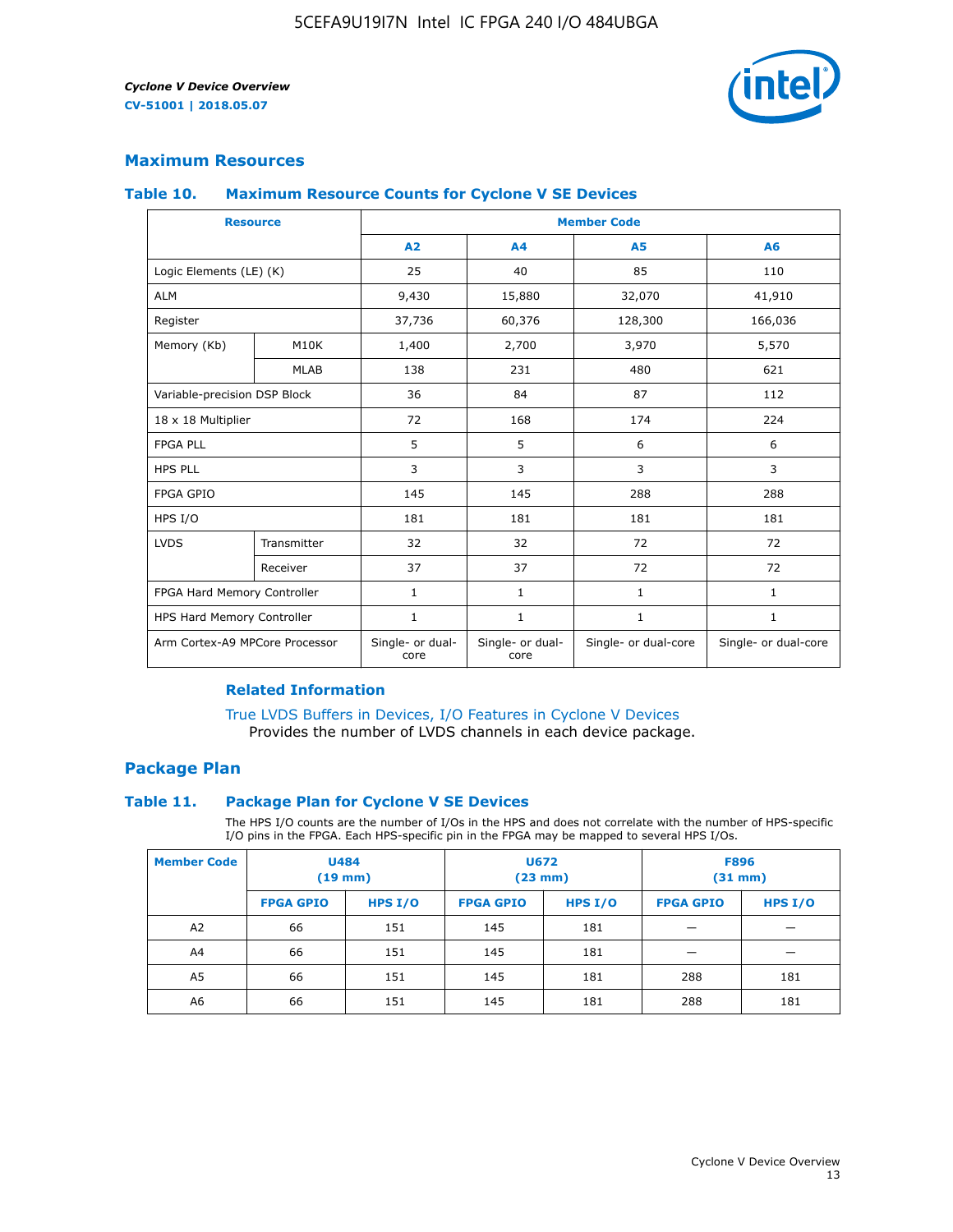

## **Cyclone V SX**

This section provides the available options, maximum resource counts, and package plan for the Cyclone V SX devices.

The information in this section is correct at the time of publication. For the latest information and to get more details, refer to the *Product Selector Guide*.

#### **Related Information**

#### [Product Selector Guide](https://www.altera.com/products/product-selector-guide.html)

Provides the latest information about Intel products.

#### **Available Options**

#### **Figure 5. Sample Ordering Code and Available Options for Cyclone V SX Devices**

The SEU internal scrubbing feature is available for Cyclone V E, GX, SE, and SX devices with the "SC" suffix in the part number. For device availability and ordering, contact your local Intel sales representatives.

Cyclone V SE and SX low-power devices (L power option) offer 30% static power reduction for devices with 25K LE and 40K LE, and 20% static power reduction for devices with 85K LE and 110K LE.



#### **Maximum Resources**

#### **Table 12. Maximum Resource Counts for Cyclone V SX Devices**

|                              | <b>Resource</b> | <b>Member Code</b> |                |                |           |  |
|------------------------------|-----------------|--------------------|----------------|----------------|-----------|--|
|                              |                 | C <sub>2</sub>     | C <sub>4</sub> | C <sub>5</sub> | C6        |  |
| Logic Elements (LE) (K)      |                 | 25                 | 40             | 85             | 110       |  |
| <b>ALM</b>                   |                 | 9,430              | 15,880         | 32,070         | 41,910    |  |
| Register                     |                 | 37,736             | 60,376         | 128,300        | 166,036   |  |
| Memory (Kb)                  | M10K            | 1,400              | 2,700          | 3,970          | 5,570     |  |
|                              | <b>MLAB</b>     | 138                | 231            | 480            | 621       |  |
| Variable-precision DSP Block |                 | 36                 | 84             | 87             | 112       |  |
| 18 x 18 Multiplier           |                 | 72                 | 168            | 174            | 224       |  |
| <b>FPGA PLL</b>              |                 | 5                  | 5              | 6              | 6         |  |
|                              |                 |                    |                |                | continued |  |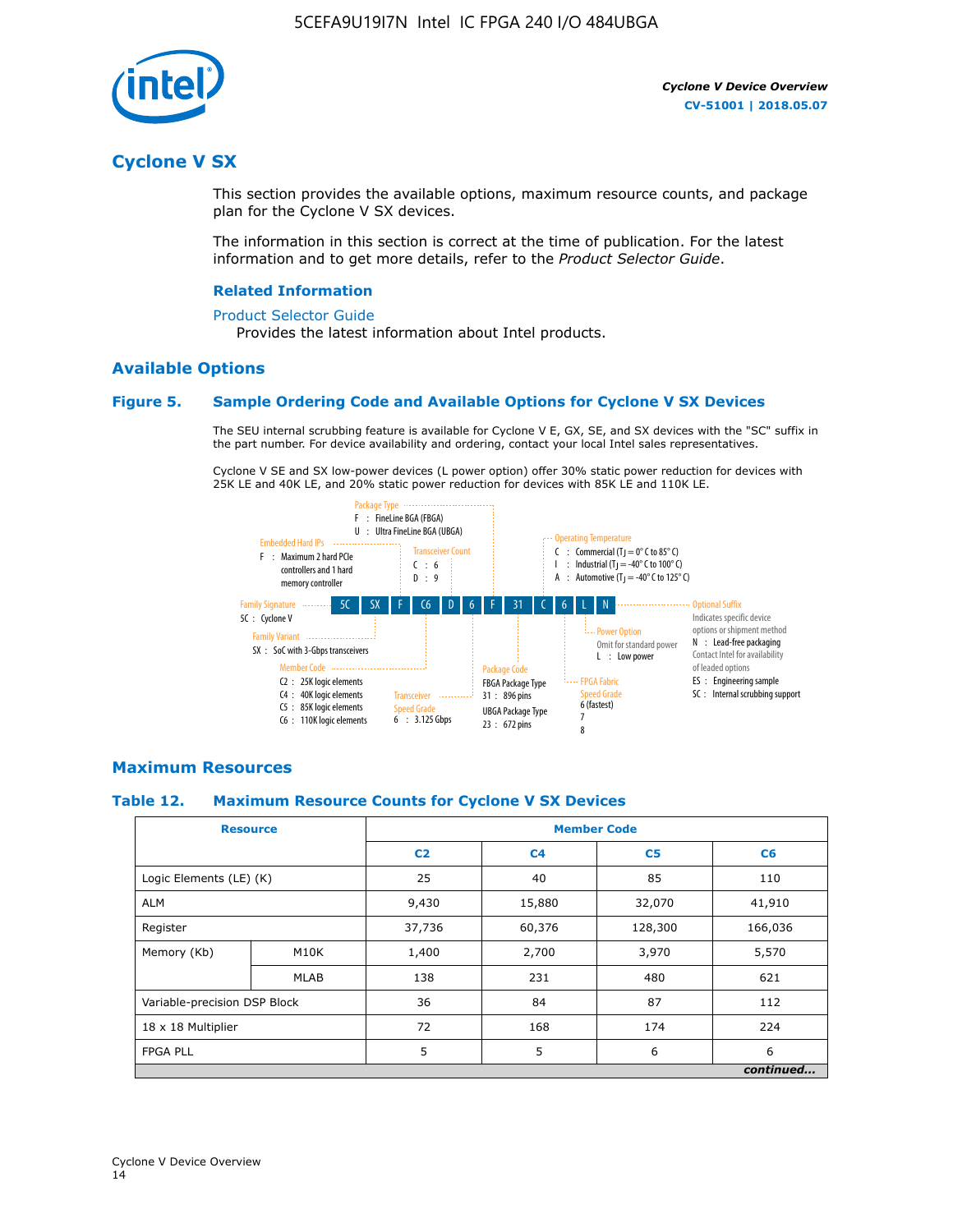

| <b>Resource</b>                |             | <b>Member Code</b> |                |                |              |  |  |
|--------------------------------|-------------|--------------------|----------------|----------------|--------------|--|--|
|                                |             | C <sub>2</sub>     | C <sub>4</sub> | C <sub>5</sub> | C6           |  |  |
| <b>HPS PLL</b>                 |             | 3                  | 3              | 3              | 3            |  |  |
| 3 Gbps Transceiver             |             | 6                  | 6              | 9              | 9            |  |  |
| FPGA GPIO <sup>(8)</sup>       |             | 145                | 145            | 288            | 288          |  |  |
| HPS I/O                        |             | 181                | 181            | 181            | 181          |  |  |
| <b>LVDS</b>                    | Transmitter | 32                 | 32             | 72             | 72           |  |  |
|                                | Receiver    | 37                 | 37             | 72             | 72           |  |  |
| PCIe Hard IP Block             |             | $\overline{2}$     | $\overline{2}$ | 2(9)           | 2(9)         |  |  |
| FPGA Hard Memory Controller    |             | 1                  | $\mathbf{1}$   | 1              | $\mathbf{1}$ |  |  |
| HPS Hard Memory Controller     |             | 1                  | $\mathbf{1}$   | 1              | 1            |  |  |
| Arm Cortex-A9 MPCore Processor |             | Dual-core          | Dual-core      | Dual-core      | Dual-core    |  |  |

#### **Related Information**

[True LVDS Buffers in Devices, I/O Features in Cyclone V Devices](https://www.altera.com/documentation/sam1403481100977.html#sam1403480885395) Provides the number of LVDS channels in each device package.

#### **Package Plan**

#### **Table 13. Package Plan for Cyclone V SX Devices**

The HPS I/O counts are the number of I/Os in the HPS and does not correlate with the number of HPS-specific I/O pins in the FPGA. Each HPS-specific pin in the FPGA may be mapped to several HPS I/Os.

| <b>Member Code</b> | U672<br>(23 mm)  |           |             | <b>F896</b><br>$(31$ mm $)$ |           |             |
|--------------------|------------------|-----------|-------------|-----------------------------|-----------|-------------|
|                    | <b>FPGA GPIO</b> | HPS $I/O$ | <b>XCVR</b> | <b>FPGA GPIO</b>            | HPS $I/O$ | <b>XCVR</b> |
| C <sub>2</sub>     | 145              | 181       | 6           |                             |           |             |
| C <sub>4</sub>     | 145              | 181       | 6           |                             |           |             |
| C5                 | 145              | 181       | 6           | 288                         | 181       | 9           |
| C6                 | 145              | 181       | 6           | 288                         | 181       | 9           |

## **Cyclone V ST**

This section provides the available options, maximum resource counts, and package plan for the Cyclone V ST devices.

The information in this section is correct at the time of publication. For the latest information and to get more details, refer to the *Product Selector Guide*.

 $(8)$  The number of GPIOs does not include transceiver I/Os. In the Intel Quartus Prime software, the number of user I/Os includes transceiver I/Os.

<sup>(9)</sup> 1 PCIe Hard IP Block in U672 package.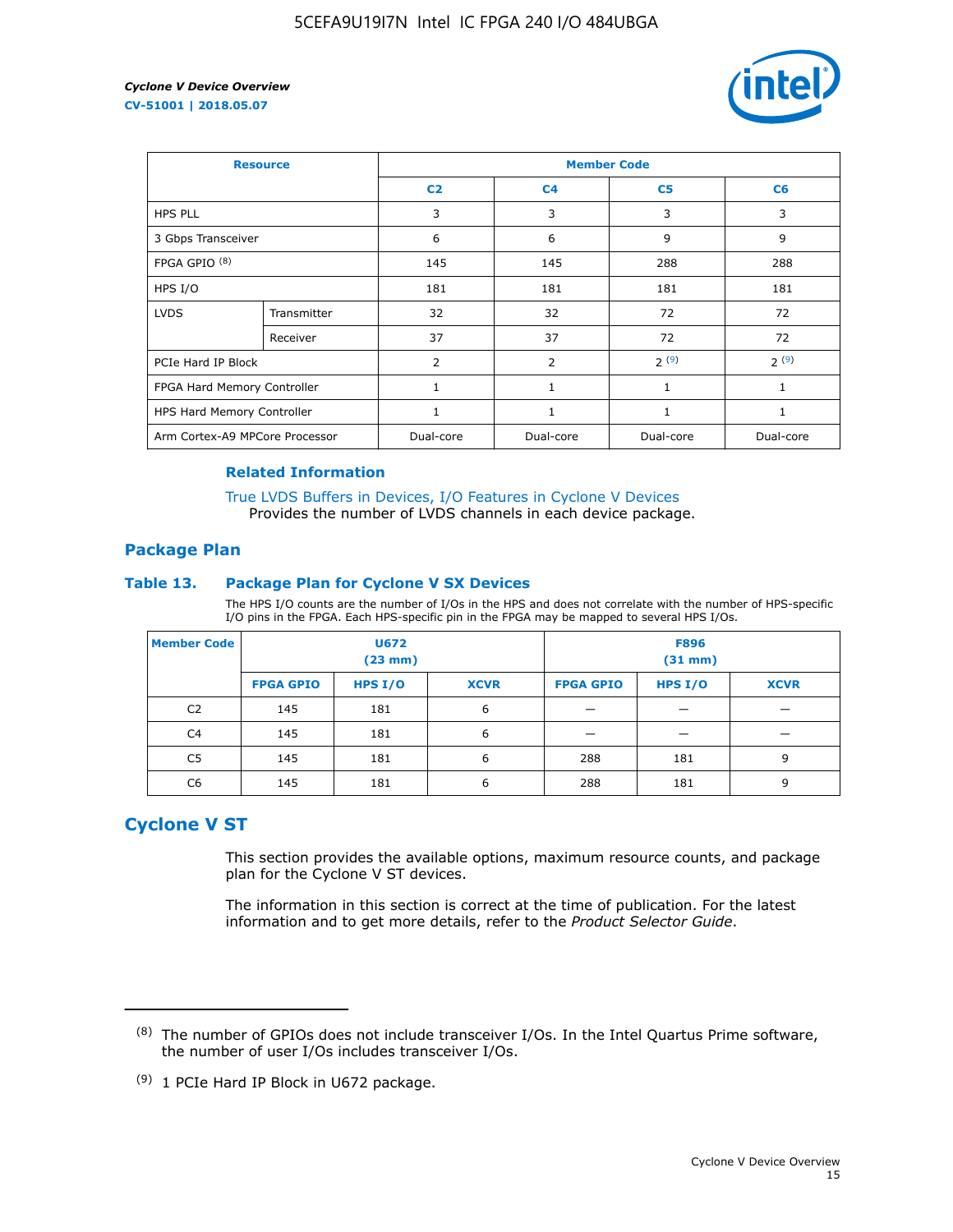

#### **Related Information**

[Product Selector Guide](https://www.altera.com/products/product-selector-guide.html) Provides the latest information about Intel products.

#### **Available Options**

#### **Figure 6. Sample Ordering Code and Available Options for Cyclone V ST Devices**



#### **Maximum Resources**

#### **Table 14. Maximum Resource Counts for Cyclone V ST Devices**

| <b>Resource</b>              |             |                | <b>Member Code</b> |
|------------------------------|-------------|----------------|--------------------|
|                              |             | D <sub>5</sub> | D <sub>6</sub>     |
| Logic Elements (LE) (K)      |             | 85             | 110                |
| <b>ALM</b>                   |             | 32,070         | 41,910             |
| Register                     |             | 128,300        | 166,036            |
| Memory (Kb)                  | M10K        | 3,970          | 5,570              |
|                              | <b>MLAB</b> | 480            | 621                |
| Variable-precision DSP Block |             | 87             | 112                |
| 18 x 18 Multiplier           |             | 174            | 224                |
| <b>FPGA PLL</b>              |             | 6              | 6                  |
| <b>HPS PLL</b>               |             | 3              | 3                  |
| 6.144 Gbps Transceiver       |             | 9              | 9                  |
| FPGA GPIO(10)                |             | 288            | 288                |
| HPS I/O                      |             | 181            | 181                |
| <b>LVDS</b>                  | Transmitter | 72             | 72                 |
|                              |             |                | continued          |

<sup>(10)</sup> The number of GPIOs does not include transceiver I/Os. In the Intel Quartus Prime software, the number of user I/Os includes transceiver I/Os.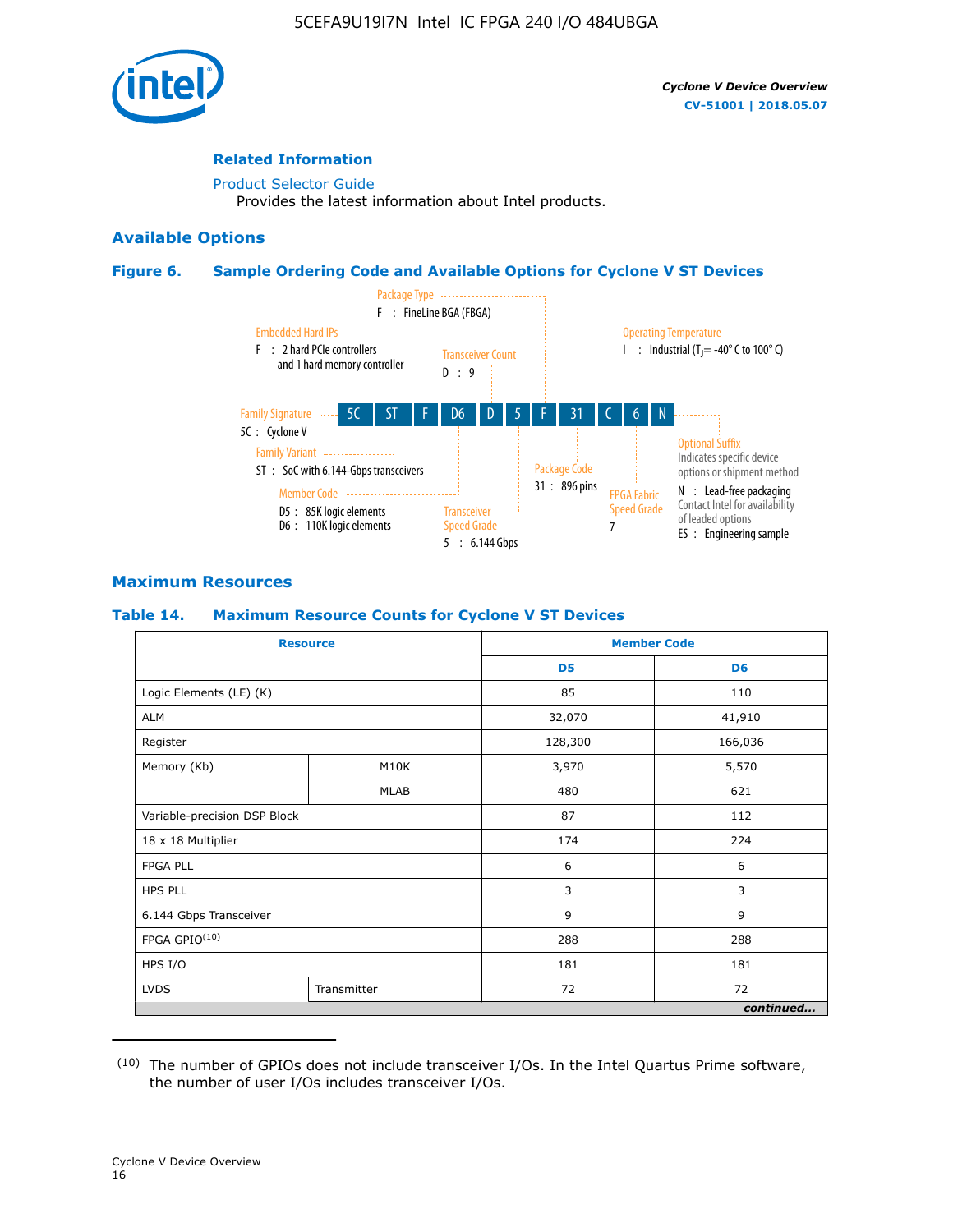

| <b>Resource</b>                |          | <b>Member Code</b> |                |  |
|--------------------------------|----------|--------------------|----------------|--|
|                                |          | D <sub>5</sub>     | D <sub>6</sub> |  |
|                                | Receiver | 72                 | 72             |  |
| PCIe Hard IP Block             |          |                    |                |  |
| FPGA Hard Memory Controller    |          |                    |                |  |
| HPS Hard Memory Controller     |          |                    |                |  |
| Arm Cortex-A9 MPCore Processor |          | Dual-core          | Dual-core      |  |

#### **Related Information**

## [True LVDS Buffers in Devices, I/O Features in Cyclone V Devices](https://www.altera.com/documentation/sam1403481100977.html#sam1403480885395)

Provides the number of LVDS channels in each device package.

#### **Package Plan**

#### **Table 15. Package Plan for Cyclone V ST Devices**

- The HPS I/O counts are the number of I/Os in the HPS and does not correlate with the number of HPSspecific I/O pins in the FPGA. Each HPS-specific pin in the FPGA may be mapped to several HPS I/Os.
- Transceiver counts shown are for transceiver ≤5 Gbps . 6 Gbps transceiver channel count support depends on the package and channel usage. For more information about the 6 Gbps transceiver channel count, refer to the *Cyclone V Device Handbook Volume 2: Transceivers*.

| <b>Member Code</b> | <b>F896</b><br>$(31$ mm $)$ |           |             |  |  |
|--------------------|-----------------------------|-----------|-------------|--|--|
|                    | <b>FPGA GPIO</b>            | HPS $I/O$ | <b>XCVR</b> |  |  |
| D <sub>5</sub>     | 288                         | 181       | 9(11)       |  |  |
| D <sub>6</sub>     | 288                         | 181       | q(11)       |  |  |

#### **Related Information**

[6.144-Gbps Support Capability in Cyclone V GT Devices, Cyclone V Device Handbook](https://www.altera.com/documentation/nik1409855456781.html#nik1409855410757) [Volume 2: Transceivers](https://www.altera.com/documentation/nik1409855456781.html#nik1409855410757)

Provides more information about 6 Gbps transceiver channel count.

<sup>(11)</sup> If you require CPRI (at 4.9152 Gbps) and PCIe Gen2 transmit jitter compliance, Intel recommends that you use only up to seven full-duplex transceiver channels for CPRI, and up to six full-duplex channels for PCIe Gen2. The CMU channels are not considered full-duplex channels.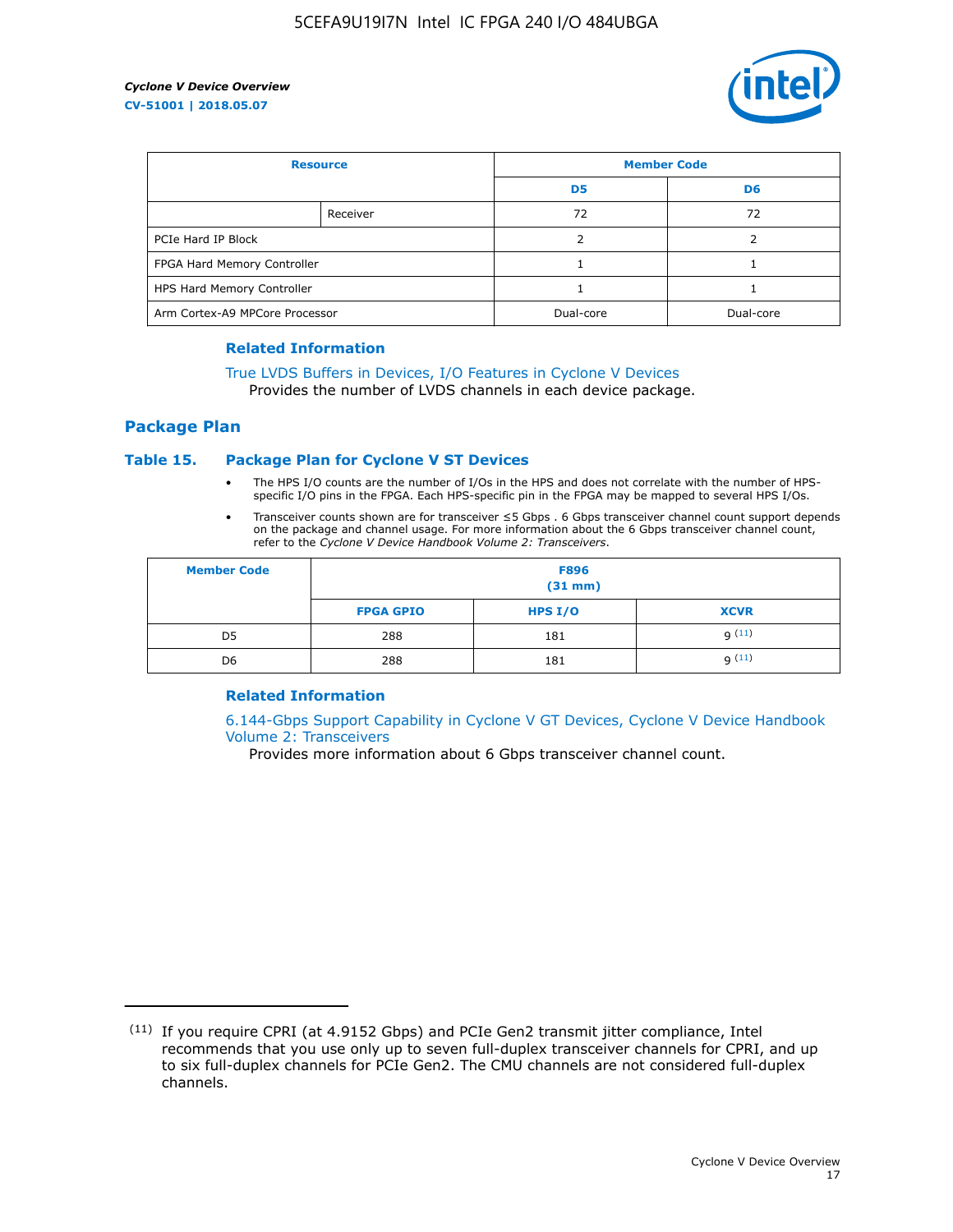

## **I/O Vertical Migration for Cyclone V Devices**

#### **Figure 7. Vertical Migration Capability Across Cyclone V Device Packages and Densities**

The arrows indicate the vertical migration paths. The devices included in each vertical migration path are shaded. You can also migrate your design across device densities in the same package option if the devices have the same dedicated pins, configuration pins, and power pins.



You can achieve the vertical migration shaded in red if you use only up to 175 GPIOs for the M383 package, and 138 GPIOs for the U672 package. These migration paths are not shown in the Intel Quartus Prime software Pin Migration View.

*Note:* To verify the pin migration compatibility, use the Pin Migration View window in the Intel Quartus Prime software Pin Planner.

## **Adaptive Logic Module**

Cyclone V devices use a 28 nm ALM as the basic building block of the logic fabric.

The ALM, as shown in following figure, uses an 8-input fracturable look-up table (LUT) with four dedicated registers to help improve timing closure in register-rich designs and achieve an even higher design packing capability than previous generations.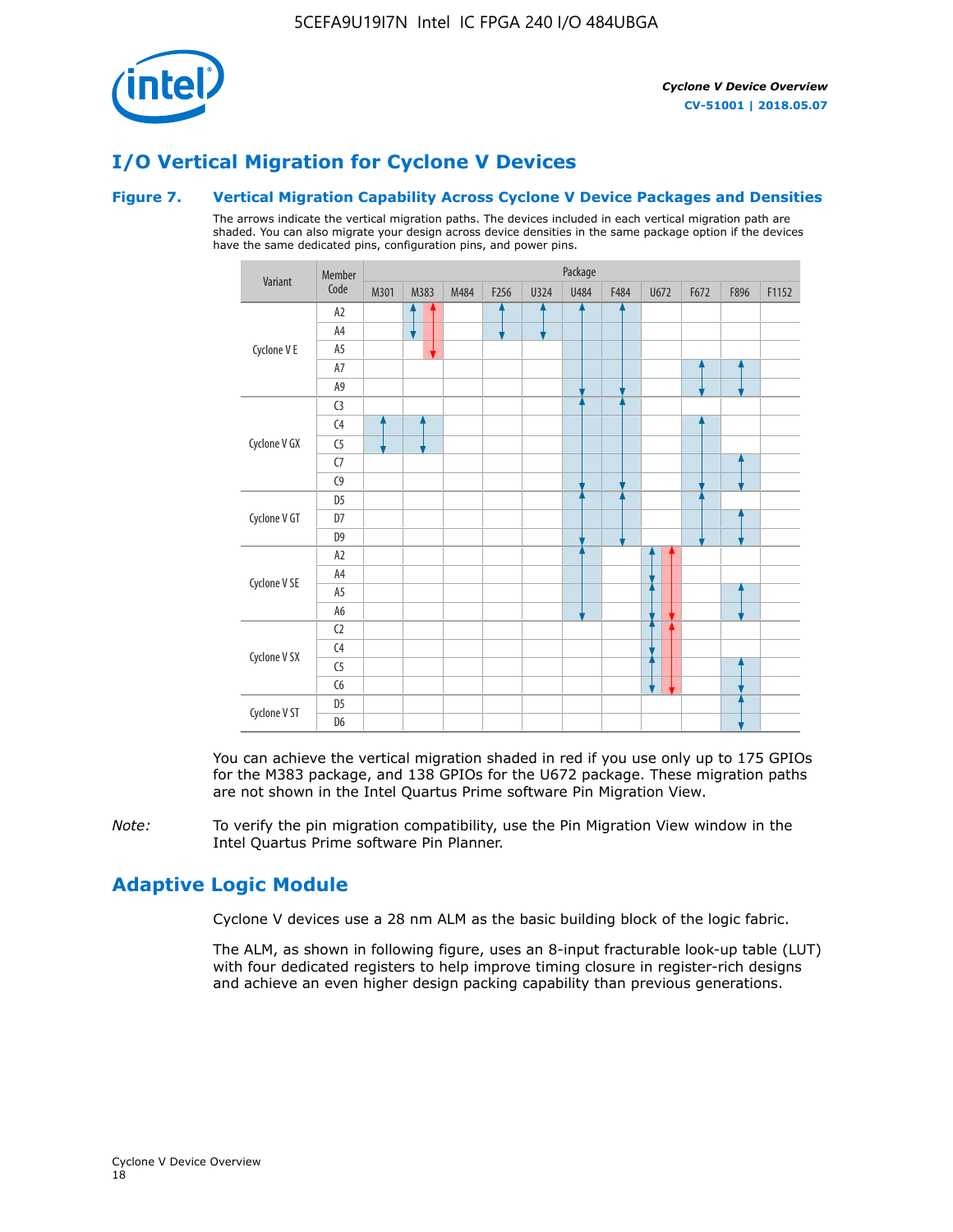

#### **Figure 8. ALM for Cyclone V Devices**



You can configure up to 25% of the ALMs in the Cyclone V devices as distributed memory using MLABs.

#### **Related Information**

Embedded Memory Capacity in Cyclone V Devices on page 21 Lists the embedded memory capacity for each device.

## **Variable-Precision DSP Block**

Cyclone V devices feature a variable-precision DSP block that supports these features:

- Configurable to support signal processing precisions ranging from  $9 \times 9$ ,  $18 \times 18$ and 27 x 27 bits natively
- A 64-bit accumulator
- A hard preadder that is available in both 18- and 27-bit modes
- Cascaded output adders for efficient systolic finite impulse response (FIR) filters
- Internal coefficient register banks, 8 deep, for each multiplier in 18- or 27-bit mode
- Fully independent multiplier operation
- A second accumulator feedback register to accommodate complex multiplyaccumulate functions
- Fully independent Efficient support for single-precision floating point arithmetic
- The inferability of all modes by the Intel Quartus Prime design software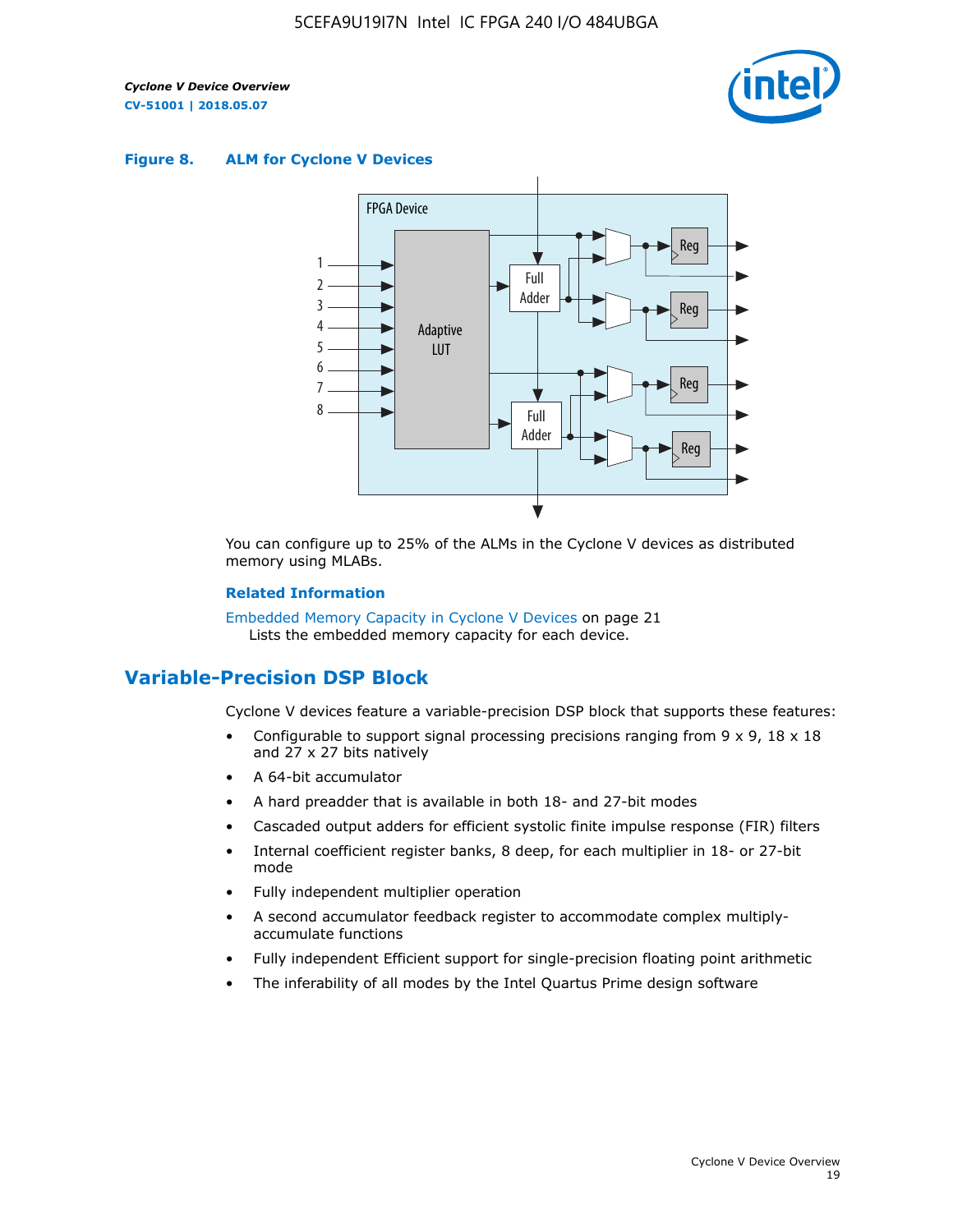

#### **Table 16. Variable-Precision DSP Block Configurations for Cyclone V Devices**

| <b>Usage Example</b>                                       | <b>Multiplier Size (Bit)</b> | <b>DSP Block Resource</b> |
|------------------------------------------------------------|------------------------------|---------------------------|
| Low precision fixed point for video<br>applications        | Three $9 \times 9$           |                           |
| Medium precision fixed point in FIR<br>filters             | Two 18 x 18                  |                           |
| FIR filters and general DSP usage                          | Two 18 x 18 with accumulate  |                           |
| High precision fixed- or floating-point<br>implementations | One 27 x 27 with accumulate  |                           |

You can configure each DSP block during compilation as independent three  $9 \times 9$ , two 18 x 18, or one 27 x 27 multipliers. With a dedicated 64 bit cascade bus, you can cascade multiple variable-precision DSP blocks to implement even higher precision DSP functions efficiently.

#### **Table 17. Number of Multipliers in Cyclone V Devices**

The table lists the variable-precision DSP resources by bit precision for each Cyclone V device.

| <b>Variant</b>  | <b>Member</b><br>Code | <b>Variable-</b><br>precision |                                   | <b>Independent Input and Output</b><br><b>Multiplications Operator</b> |                                     |                   | $18 \times 18$<br><b>Multiplier</b>                          |
|-----------------|-----------------------|-------------------------------|-----------------------------------|------------------------------------------------------------------------|-------------------------------------|-------------------|--------------------------------------------------------------|
|                 |                       | <b>DSP Block</b>              | $9 \times 9$<br><b>Multiplier</b> | $18 \times 18$<br><b>Multiplier</b>                                    | $27 \times 27$<br><b>Multiplier</b> | <b>Adder Mode</b> | <b>Adder</b><br><b>Summed</b><br>with 36 bit<br><b>Input</b> |
| Cyclone V E     | A2                    | 25                            | 75                                | 50                                                                     | 25                                  | 25                | 25                                                           |
|                 | A4                    | 66                            | 198                               | 132                                                                    | 66                                  | 66                | 66                                                           |
|                 | A <sub>5</sub>        | 150                           | 450                               | 300                                                                    | 150                                 | 150               | 150                                                          |
|                 | A7                    | 156                           | 468                               | 312                                                                    | 156                                 | 156               | 156                                                          |
|                 | A9                    | 342                           | 1,026                             | 684                                                                    | 342                                 | 342               | 342                                                          |
| Cyclone V<br>GX | C <sub>3</sub>        | 57                            | 171                               | 114                                                                    | 57                                  | 57                | 57                                                           |
|                 | C <sub>4</sub>        | 70                            | 210                               | 140                                                                    | 70                                  | 70                | 70                                                           |
|                 | C <sub>5</sub>        | 150                           | 450                               | 300                                                                    | 150                                 | 150               | 150                                                          |
|                 | C7                    | 156                           | 468                               | 312                                                                    | 156                                 | 156               | 156                                                          |
|                 | C <sub>9</sub>        | 342                           | 1,026                             | 684                                                                    | 342                                 | 342               | 342                                                          |
| Cyclone V GT    | D <sub>5</sub>        | 150                           | 450                               | 300                                                                    | 150                                 | 150               | 150                                                          |
|                 | D7                    | 156                           | 468                               | 312                                                                    | 156                                 | 156               | 156                                                          |
|                 | D <sub>9</sub>        | 342                           | 1,026                             | 684                                                                    | 342                                 | 342               | 342                                                          |
| Cyclone V SE    | A <sub>2</sub>        | 36                            | 108                               | 72                                                                     | 36                                  | 36                | 36                                                           |
|                 | A4                    | 84                            | 252                               | 168                                                                    | 84                                  | 84                | 84                                                           |
|                 | A <sub>5</sub>        | 87                            | 261                               | 174                                                                    | 87                                  | 87                | 87                                                           |
|                 | A <sub>6</sub>        | 112                           | 336                               | 224                                                                    | 112                                 | 112               | 112                                                          |
| Cyclone V SX    | C <sub>2</sub>        | 36                            | 108                               | 72                                                                     | 36                                  | 36                | 36                                                           |
|                 | C <sub>4</sub>        | 84                            | 252                               | 168                                                                    | 84                                  | 84                | 84                                                           |
|                 | C <sub>5</sub>        | 87                            | 261                               | 174                                                                    | 87                                  | 87                | 87                                                           |
|                 |                       |                               |                                   |                                                                        |                                     |                   | continued                                                    |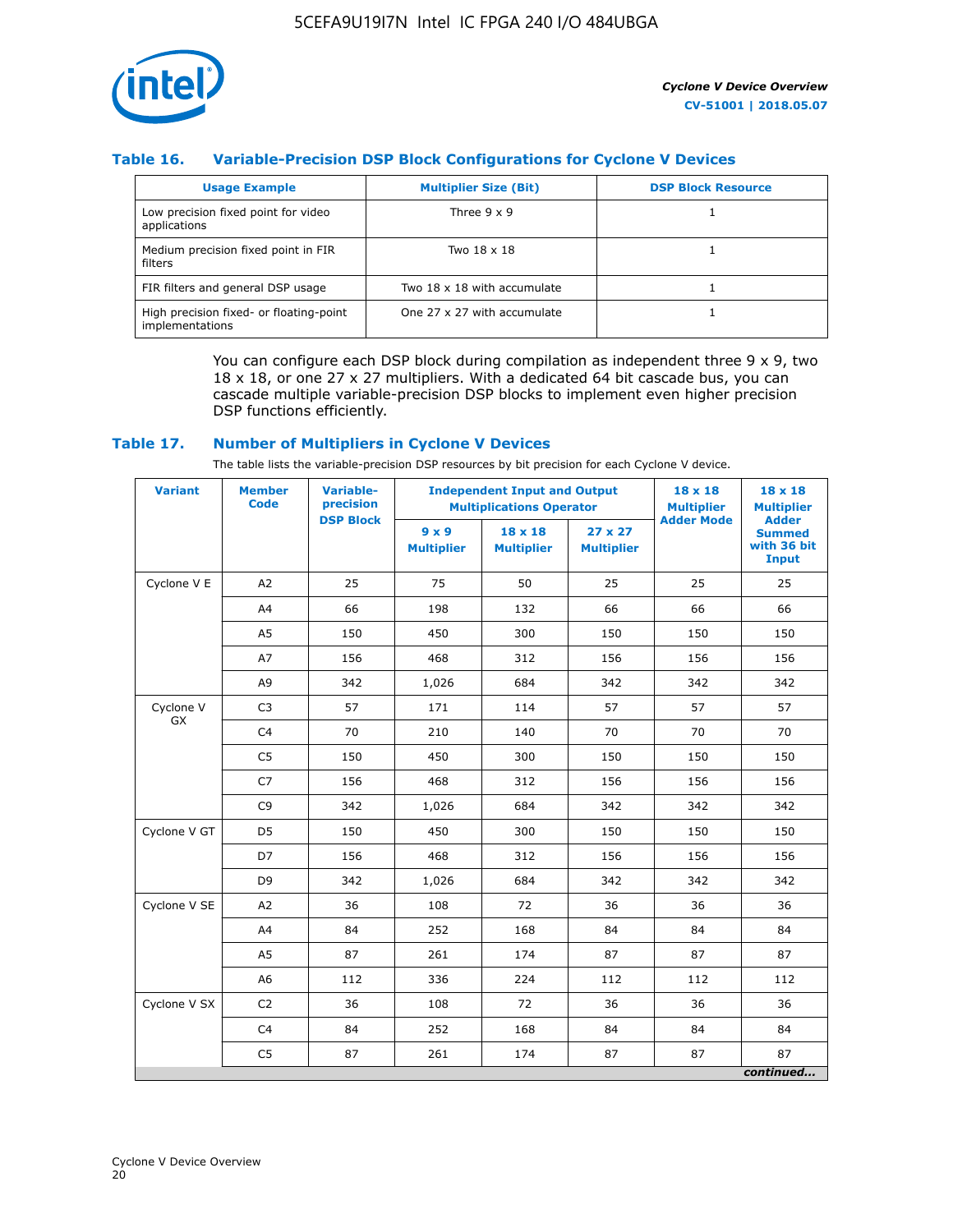

| <b>Variant</b> | <b>Variable-</b><br><b>Member</b><br>precision<br><b>Code</b><br><b>DSP Block</b> |     | <b>Independent Input and Output</b><br><b>Multiplications Operator</b> | $18 \times 18$<br><b>Multiplier</b> | $18 \times 18$<br><b>Multiplier</b><br><b>Adder</b> |                   |                                       |
|----------------|-----------------------------------------------------------------------------------|-----|------------------------------------------------------------------------|-------------------------------------|-----------------------------------------------------|-------------------|---------------------------------------|
|                |                                                                                   |     | $9 \times 9$<br><b>Multiplier</b>                                      | $18 \times 18$<br><b>Multiplier</b> | $27 \times 27$<br><b>Multiplier</b>                 | <b>Adder Mode</b> | <b>Summed</b><br>with 36 bit<br>Input |
|                | C6                                                                                | 112 | 336                                                                    | 224                                 | 112                                                 | 112               | 112                                   |
| Cyclone V ST   | D <sub>5</sub>                                                                    | 87  | 261                                                                    | 174                                 | 87                                                  | 87                | 87                                    |
|                | D <sub>6</sub>                                                                    | 112 | 336                                                                    | 224                                 | 112                                                 | 112               | 112                                   |

## **Embedded Memory Blocks**

The embedded memory blocks in the devices are flexible and designed to provide an optimal amount of small- and large-sized memory arrays to fit your design requirements.

## **Types of Embedded Memory**

The Cyclone V devices contain two types of memory blocks:

- 10 Kb M10K blocks—blocks of dedicated memory resources. The M10K blocks are ideal for larger memory arrays while still providing a large number of independent ports.
- 640 bit memory logic array blocks (MLABs)—enhanced memory blocks that are configured from dual-purpose logic array blocks (LABs). The MLABs are ideal for wide and shallow memory arrays. The MLABs are optimized for implementation of shift registers for digital signal processing (DSP) applications, wide shallow FIFO buffers, and filter delay lines. Each MLAB is made up of ten adaptive logic modules (ALMs). In the Cyclone V devices, you can configure these ALMs as ten 32 x 2 blocks, giving you one 32 x 20 simple dual-port SRAM block per MLAB.

## **Embedded Memory Capacity in Cyclone V Devices**

#### **Table 18. Embedded Memory Capacity and Distribution in Cyclone V Devices**

|                | <b>Member</b>  | <b>M10K</b>  |                     | <b>MLAB</b>  | <b>Total RAM Bit</b> |        |  |  |  |
|----------------|----------------|--------------|---------------------|--------------|----------------------|--------|--|--|--|
| <b>Variant</b> | <b>Code</b>    | <b>Block</b> | <b>RAM Bit (Kb)</b> | <b>Block</b> | <b>RAM Bit (Kb)</b>  | (Kb)   |  |  |  |
| Cyclone V E    | A2             | 176          | 1,760               | 314          | 196                  | 1,956  |  |  |  |
|                | A4             | 308          | 3,080               | 485          | 303                  | 3,383  |  |  |  |
|                | A5             | 446          | 4,460               | 679          | 424                  | 4,884  |  |  |  |
|                | A7             | 686          | 6,860               | 1338         | 836                  | 7,696  |  |  |  |
|                | A9             | 1,220        | 12,200              | 2748         | 1,717                | 13,917 |  |  |  |
| Cyclone V GX   | C <sub>3</sub> | 135          | 1,350               | 291          | 182                  | 1,532  |  |  |  |
|                | C4             | 250          | 2,500               | 678          | 424                  | 2,924  |  |  |  |
|                | C5             | 446          | 4,460               | 678          | 424                  | 4,884  |  |  |  |
|                | C7             | 686          | 6,860               | 1338         | 836                  | 7,696  |  |  |  |
|                | C <sub>9</sub> | 1,220        | 12,200              | 2748         | 1,717                | 13,917 |  |  |  |
|                | continued      |              |                     |              |                      |        |  |  |  |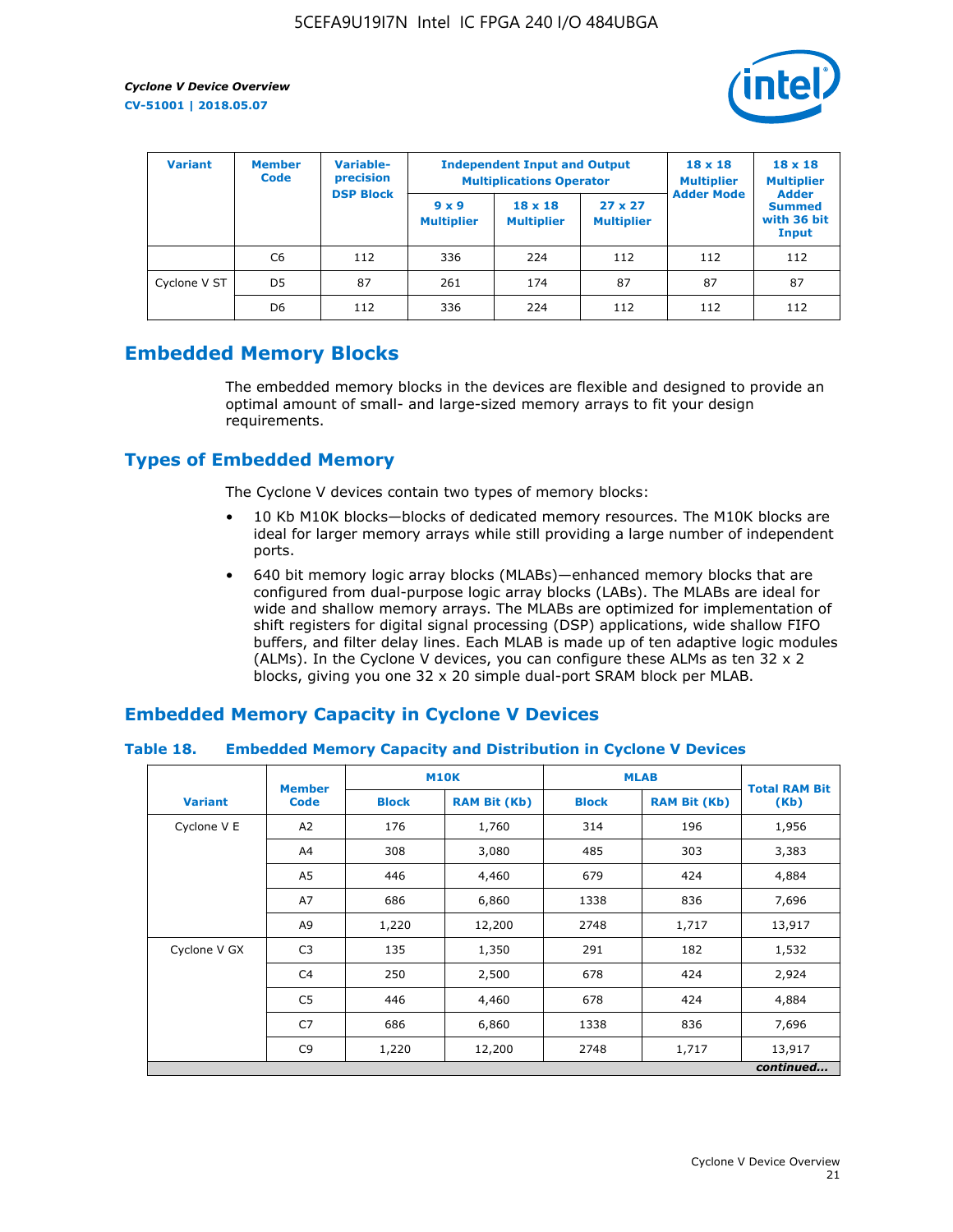

|                | <b>Member</b>  | <b>M10K</b>  |                     | <b>MLAB</b>  | <b>Total RAM Bit</b> |        |
|----------------|----------------|--------------|---------------------|--------------|----------------------|--------|
| <b>Variant</b> | <b>Code</b>    | <b>Block</b> | <b>RAM Bit (Kb)</b> | <b>Block</b> | <b>RAM Bit (Kb)</b>  | (Kb)   |
| Cyclone V GT   | D <sub>5</sub> | 446          | 4,460               | 679          | 424                  | 4,884  |
|                | D7             | 686          | 6,860               | 1338         | 836                  | 7,696  |
|                | D <sub>9</sub> | 1,220        | 12,200              | 2748         | 1,717                | 13,917 |
| Cyclone V SE   | A <sub>2</sub> | 140          | 1,400               | 221          | 138                  | 1,538  |
|                | A4             | 270          | 2,700               | 370          | 231                  | 2,460  |
|                | A5             | 397          | 3,970               | 768          | 480                  | 4,450  |
|                | A6             | 553          | 5,530               | 994          | 621                  | 6,151  |
| Cyclone V SX   | C <sub>2</sub> | 140          | 1,400               | 221          | 138                  | 1,538  |
|                | C4             | 270          | 2,700               | 370          | 231                  | 2,460  |
|                | C5             | 397          | 3,970               | 768          | 480                  | 4,450  |
|                | C <sub>6</sub> | 553          | 5,530               | 994          | 621                  | 6,151  |
| Cyclone V ST   | D <sub>5</sub> | 397          | 3,970               | 768          | 480                  | 4,450  |
|                | D <sub>6</sub> | 553          | 5,530               | 994          | 621                  | 6,151  |

## **Embedded Memory Configurations**

#### **Table 19. Supported Embedded Memory Block Configurations for Cyclone V Devices**

This table lists the maximum configurations supported for the embedded memory blocks. The information is applicable only to the single-port RAM and ROM modes.

| <b>Memory Block</b> | Depth (bits) | <b>Programmable Width</b> |
|---------------------|--------------|---------------------------|
| MLAB                | 32           | x16, x18, or x20          |
| M10K                | 256          | x40 or x32                |
|                     | 512          | x20 or x16                |
|                     | 1K           | $x10$ or $x8$             |
|                     | 2K           | $x5$ or $x4$              |
|                     | 4K           | x2                        |
|                     | 8K           | x1                        |

## **Clock Networks and PLL Clock Sources**

550 MHz Cyclone V devices have 16 global clock networks capable of up to operation. The clock network architecture is based on Intel's global, quadrant, and peripheral clock structure. This clock structure is supported by dedicated clock input pins and fractional PLLs.

*Note:* To reduce power consumption, the Intel Quartus Prime software identifies all unused sections of the clock network and powers them down.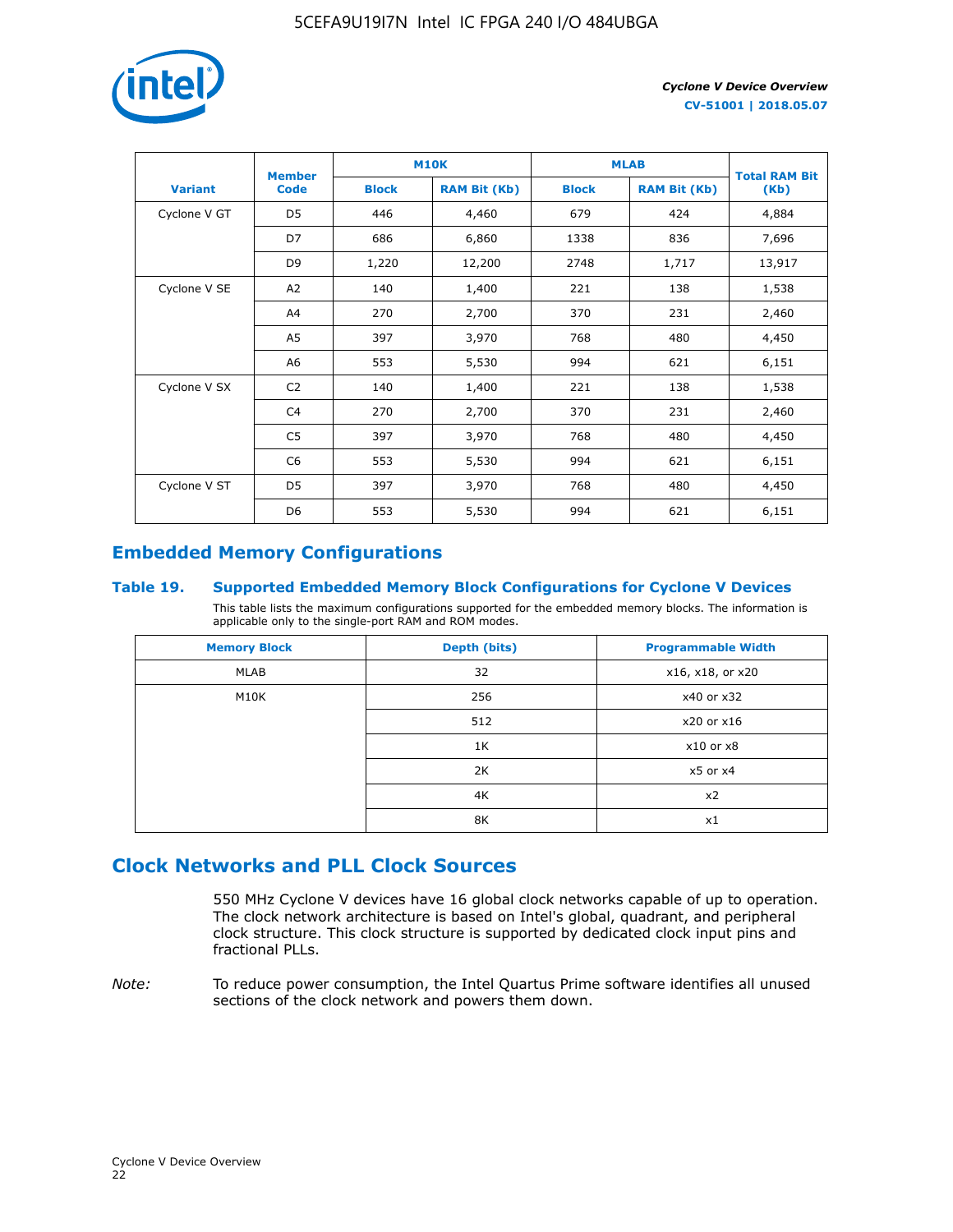5CEFA9U19I7N Intel IC FPGA 240 I/O 484UBGA



#### **PLL Features**

The PLLs in the Cyclone V devices support the following features:

- Frequency synthesis
- On-chip clock deskew
- Jitter attenuation
- Programmable output clock duty cycles
- PLL cascading
- Reference clock switchover
- Programmable bandwidth
- User-mode reconfiguration of PLLs
- Low power mode for each fractional PLL
- Dynamic phase shift
- Direct, source synchronous, zero delay buffer, external feedback, and LVDS compensation modes

#### **Fractional PLL**

In addition to integer PLLs, the Cyclone V devices use a fractional PLL architecture. The devices have up to eight PLLs, each with nine output counters. You can use the output counters to reduce PLL usage in two ways:

- Reduce the number of oscillators that are required on your board by using fractional PLLs
- Reduce the number of clock pins that are used in the device by synthesizing multiple clock frequencies from a single reference clock source

If you use the fractional PLL mode, you can use the PLLs for precision fractional-N frequency synthesis—removing the need for off-chip reference clock sources in your design.

The transceiver fractional PLLs that are not used by the transceiver I/Os can be used as general purpose fractional PLLs by the FPGA fabric.

## **FPGA General Purpose I/O**

Cyclone V devices offer highly configurable GPIOs. The following list describes the features of the GPIOs:

- Programmable bus hold and weak pull-up
- LVDS output buffer with programmable differential output voltage ( $V_{OD}$ ) and programmable pre-emphasis
- On-chip parallel termination ( $R<sub>T</sub>$  OCT) for all I/O banks with OCT calibration to limit the termination impedance variation
- On-chip dynamic termination that has the ability to swap between series and parallel termination, depending on whether there is read or write on a common bus for signal integrity
- Easy timing closure support using the hard read FIFO in the input register path, and delay-locked loop (DLL) delay chain with fine and coarse architecture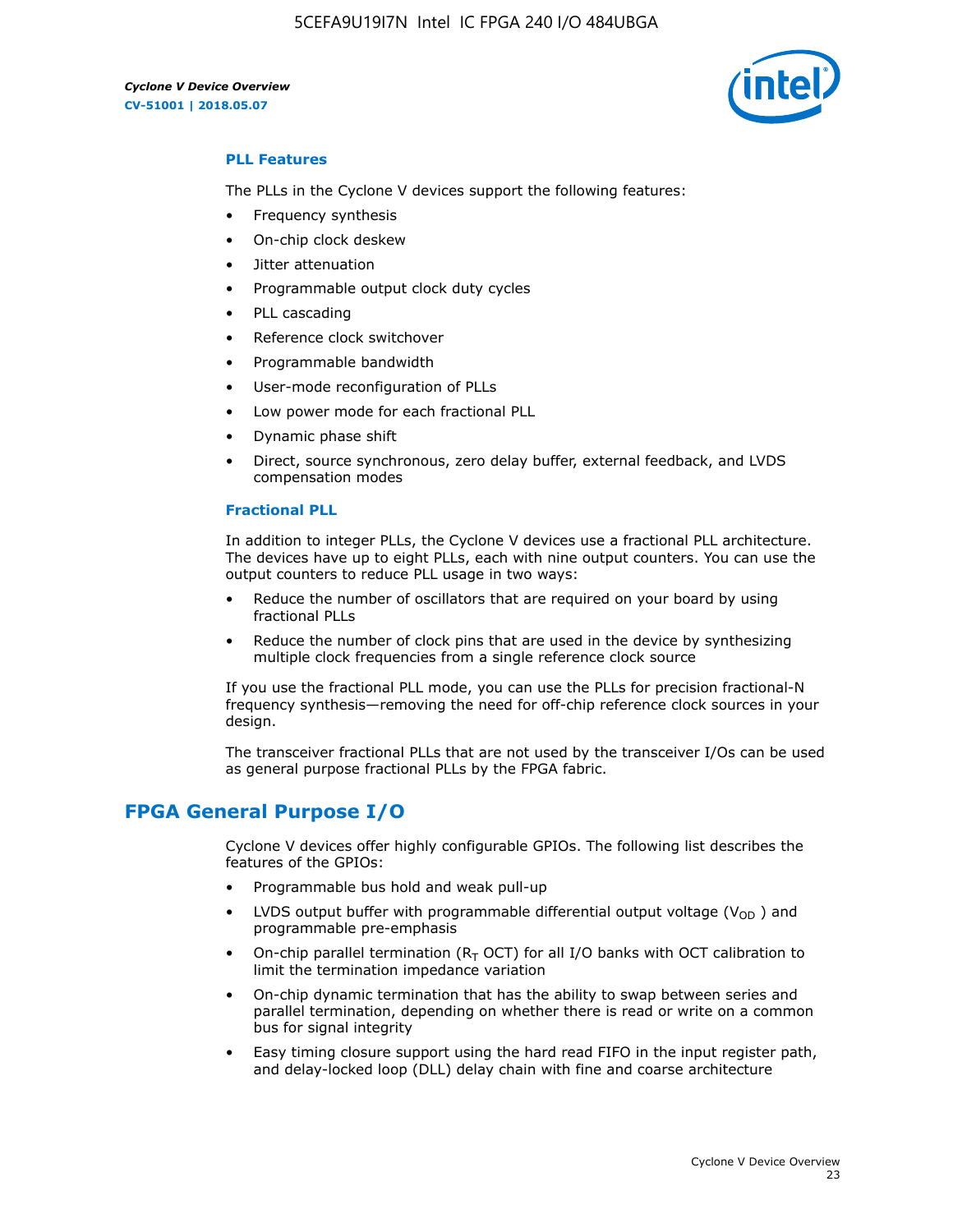

## **PCIe Gen1 and Gen2 Hard IP**

Cyclone V GX, GT, SX, and ST devices contain PCIe hard IP that is designed for performance and ease-of-use. The PCIe hard IP consists of the MAC, data link, and transaction layers.

The PCIe hard IP supports PCIe Gen2 and Gen1 end point and root port for up to x4 lane configuration. The PCIe Gen2 x4 support is PCIe-compatible.

The PCIe endpoint support includes multifunction support for up to eight functions, as shown in the following figure. The integrated multifunction support reduces the FPGA logic requirements by up to 20,000 LEs for PCIe designs that require multiple peripherals.

#### **Figure 9. PCIe Multifunction for Cyclone V Devices**



The Cyclone V PCIe hard IP operates independently from the core logic. This independent operation allows the PCIe link to wake up and complete link training in less than 100 ms while the Cyclone V device completes loading the programming file for the rest of the device.

In addition, the PCIe hard IP in the Cyclone V device provides improved end-to-end datapath protection using ECC.

## **External Memory Interface**

This section provides an overview of the external memory interface in Cyclone V devices.

#### **Hard and Soft Memory Controllers**

Cyclone V devices support up to two hard memory controllers for DDR3, DDR2, and LPDDR2 SDRAM devices. Each controller supports 8 to 32 bit components of up to 4 gigabits (Gb) in density with two chip selects and optional ECC. For the Cyclone V SoC devices, an additional hard memory controller in the HPS supports DDR3, DDR2, and LPDDR2 SDRAM devices.

All Cyclone V devices support soft memory controllers for DDR3, DDR2, and LPDDR2 SDRAM devices for maximum flexibility.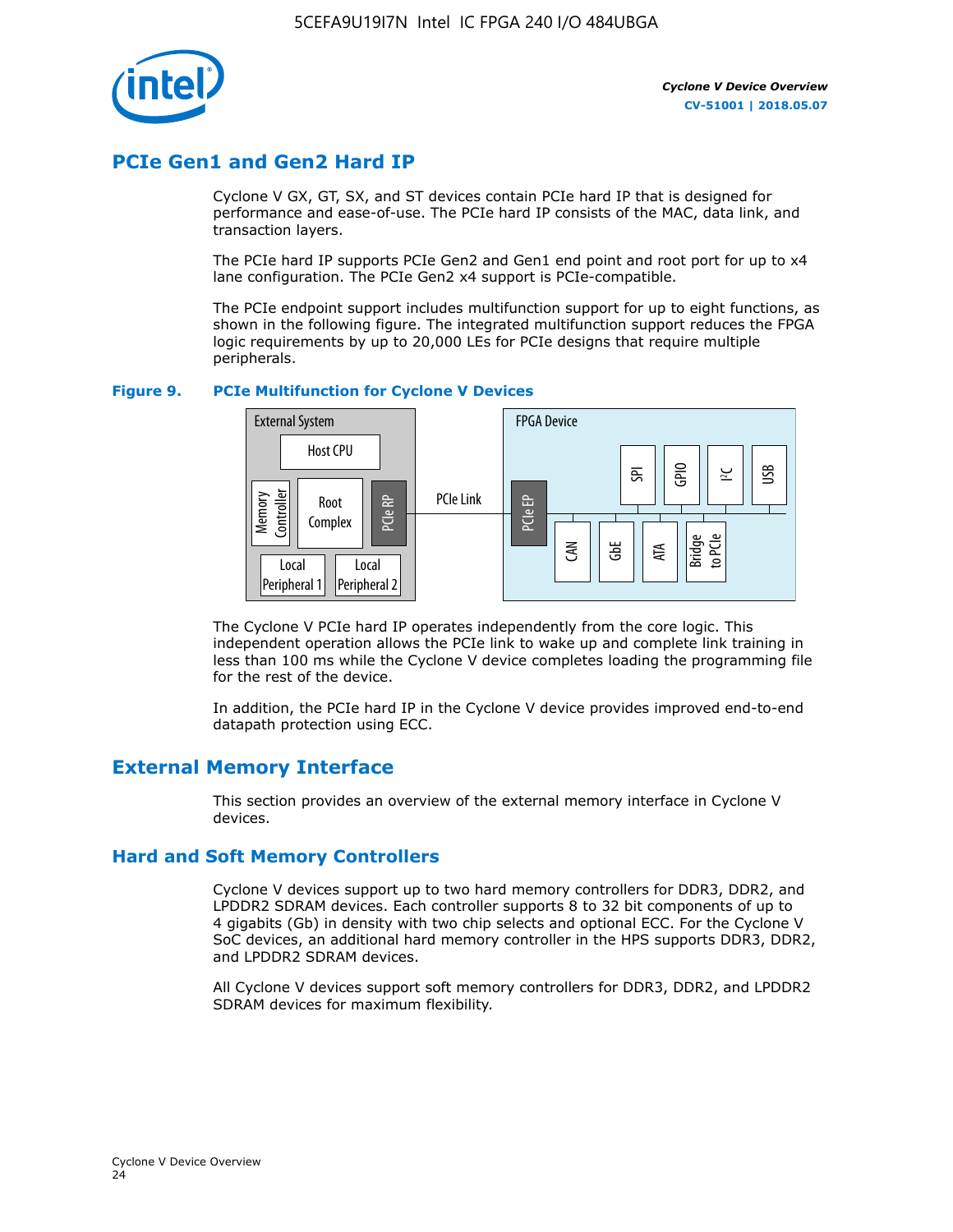

#### **External Memory Performance**

#### **Table 20. External Memory Interface Performance in Cyclone V Devices**

The maximum and minimum operating frequencies depend on the memory interface standards and the supported delay-locked loop (DLL) frequency listed in the device datasheet.

| <b>Voltage</b><br><b>Interface</b> |                | <b>Maximum Frequency (MHz)</b> | <b>Minimum Frequency</b> |       |
|------------------------------------|----------------|--------------------------------|--------------------------|-------|
|                                    | $(\mathsf{V})$ | <b>Hard Controller</b>         | <b>Soft Controller</b>   | (MHz) |
| <b>DDR3 SDRAM</b>                  | 1.5            | 400                            | 303                      | 303   |
|                                    | 1.35           | 400                            | 303                      | 303   |
| <b>DDR2 SDRAM</b>                  | 1.8            | 400                            | 300                      | 167   |
| LPDDR2 SDRAM                       | 1.2            | 333                            | 300                      | 167   |

#### **Related Information**

[External Memory Interface Spec Estimator](https://www.altera.com/solutions/technology/external-memory/spec-estimator.html)

For the latest information and to estimate the external memory system performance specification, use Intel's External Memory Interface Spec Estimator tool.

#### **HPS External Memory Performance**

#### **Table 21. HPS External Memory Interface Performance**

The hard processor system (HPS) is available in Cyclone V SoC devices only.

| <b>Interface</b>  | Voltage (V) | <b>HPS Hard Controller (MHz)</b> |
|-------------------|-------------|----------------------------------|
| <b>DDR3 SDRAM</b> | 1.5         | 400                              |
|                   | 1.35        | 400                              |
| <b>DDR2 SDRAM</b> | 1.8         | 400                              |
| LPDDR2 SDRAM      | 1.2         | 333                              |

#### **Related Information**

#### [External Memory Interface Spec Estimator](https://www.altera.com/solutions/technology/external-memory/spec-estimator.html)

For the latest information and to estimate the external memory system performance specification, use Intel's External Memory Interface Spec Estimator tool.

## **Low-Power Serial Transceivers**

Cyclone V devices deliver the industry's lowest power 6.144 Gbps transceivers at an estimated 88 mW maximum power consumption per channel. Cyclone V transceivers are designed to be compliant with a wide range of protocols and data rates.

#### **Transceiver Channels**

The transceivers are positioned on the left outer edge of the device. The transceiver channels consist of the physical medium attachment (PMA), physical coding sublayer (PCS), and clock networks.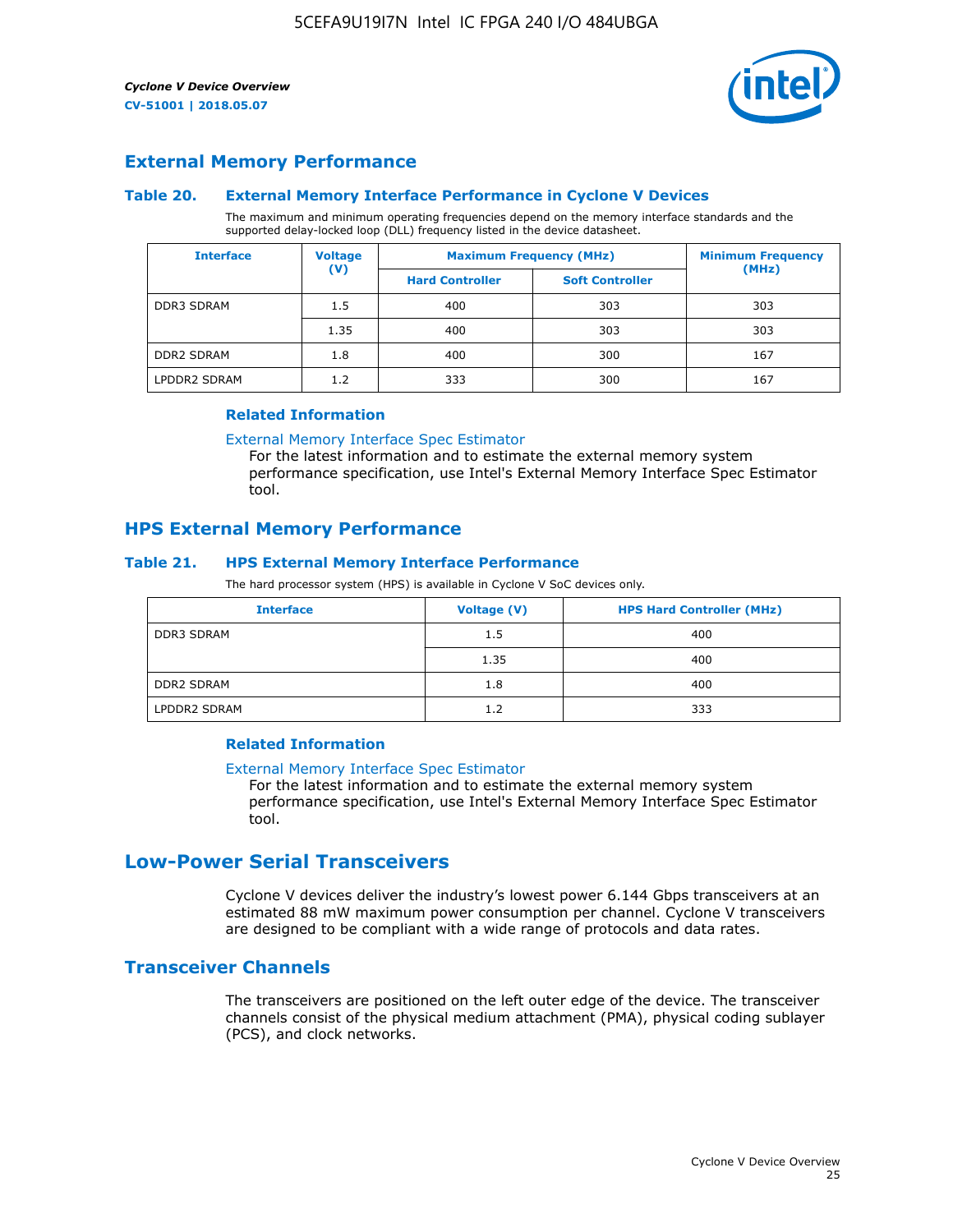

#### **Figure 10. Device Chip Overview for Cyclone V GX and GT Devices**

The figure shows a Cyclone V FPGA with transceivers. Different Cyclone V devices may have a different floorplans than the one shown here.



#### **PMA Features**

To prevent core and I/O noise from coupling into the transceivers, the PMA block is isolated from the rest of the chip—ensuring optimal signal integrity. For the transceivers, you can use the channel PLL of an unused receiver PMA as an additional transmit PLL.

#### **Table 22. PMA Features of the Transceivers in Cyclone V Devices**

| <b>Features</b>                                    | <b>Capability</b>                                                                                       |
|----------------------------------------------------|---------------------------------------------------------------------------------------------------------|
| Backplane support                                  | Driving capability up to 6.144 Gbps                                                                     |
| PLL-based clock recovery                           | Superior jitter tolerance                                                                               |
| Programmable deserialization and word<br>alignment | Flexible deserialization width and configurable word alignment pattern                                  |
| Equalization and pre-emphasis                      | Up to 14.37 dB of pre-emphasis and up to 4.7 dB of equalization<br>No decision feedback equalizer (DFE) |
| Ring oscillator transmit PLLs                      | 614 Mbps to 6.144 Gbps                                                                                  |
| Input reference clock range                        | 20 MHz to 400 MHz                                                                                       |
| Transceiver dynamic reconfiguration                | Allows the reconfiguration of a single channel without affecting the operation of<br>other channels     |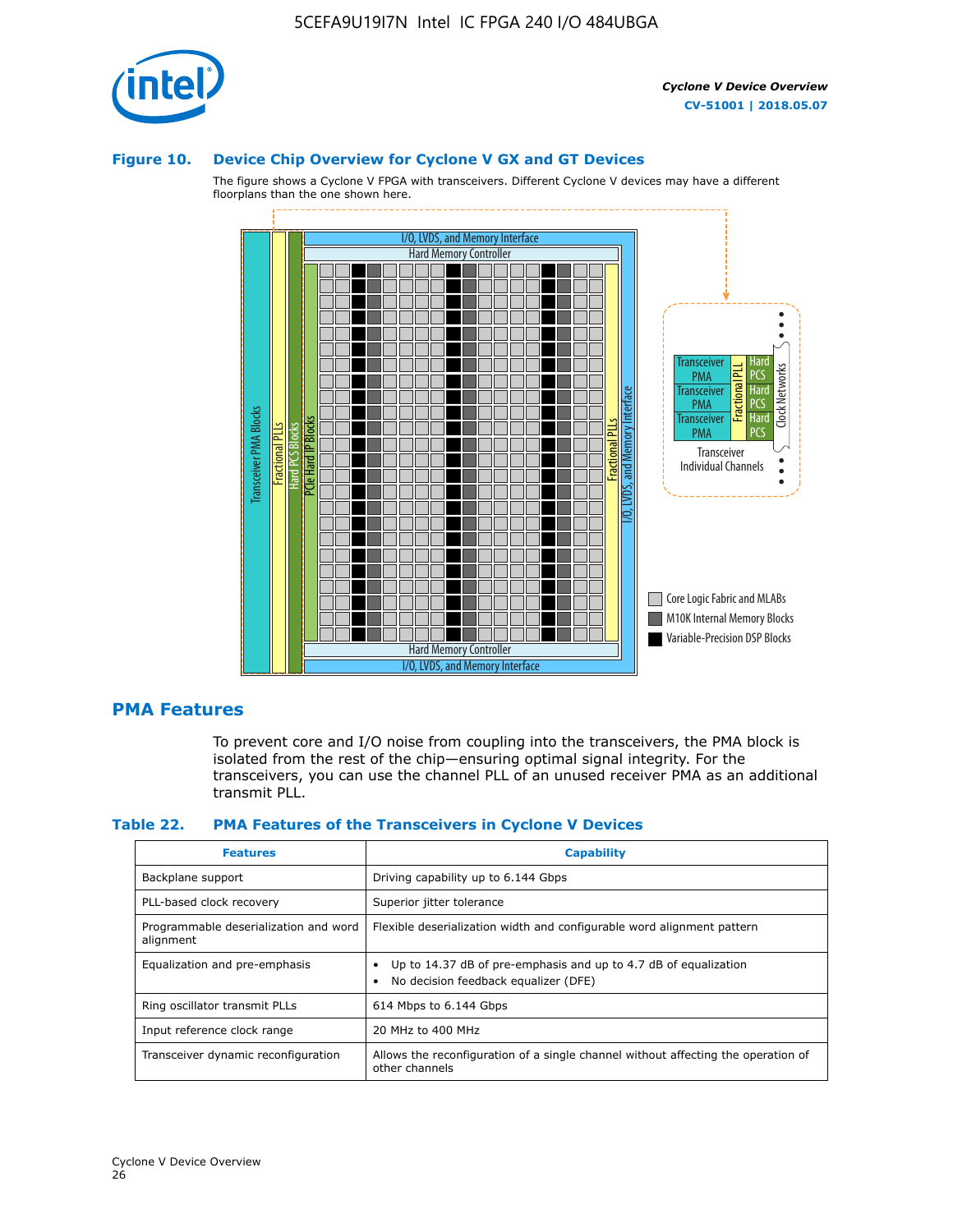

## **PCS Features**

The Cyclone V core logic connects to the PCS through an 8, 10, 16, 20, 32, or 40 bit interface, depending on the transceiver data rate and protocol. Cyclone V devices contain PCS hard IP to support PCIe Gen1 and Gen2, Gbps Ethernet (GbE), Serial RapidIO® (SRIO), and Common Public Radio Interface (CPRI).

Most of the standard and proprietary protocols from 614 Mbps to 6.144 Gbps are supported.

| Table 23. |  | <b>Transceiver PCS Features for Cyclone V Devices</b> |
|-----------|--|-------------------------------------------------------|
|           |  |                                                       |

| <b>PCS Support</b>                 | <b>Data Rates</b><br>(Gbps)        | <b>Transmitter Data Path Feature</b>                                                                         | <b>Receiver Data Path Feature</b>                                                                                                                                                                                                  |  |  |
|------------------------------------|------------------------------------|--------------------------------------------------------------------------------------------------------------|------------------------------------------------------------------------------------------------------------------------------------------------------------------------------------------------------------------------------------|--|--|
| 3-Gbps and 6-Gbps Basic            | 0.614 to 6.144                     | • Phase compensation FIFO<br>Byte serializer<br>8B/10B encoder<br>Transmitter bit-slip                       | Word aligner<br>$\bullet$<br>Deskew FIFO<br>$\bullet$<br>Rate-match FIFO<br>$\bullet$<br>8B/10B decoder<br>$\bullet$<br>Byte deserializer<br>$\bullet$<br>Byte ordering<br>$\bullet$<br>Receiver phase compensation<br><b>FIFO</b> |  |  |
| PCIe Gen1<br>(x1, x2, x4)          | $2.5$ and $5.0$                    | Dedicated PCIe PHY IP core<br>PIPE 2.0 interface to the core<br>$\bullet$<br>logic                           | Dedicated PCIe PHY IP core<br>$\bullet$<br>PIPE 2.0 interface to the core<br>$\bullet$<br>logic                                                                                                                                    |  |  |
| PCIe Gen2<br>$(x1, x2, x4)^{(12)}$ |                                    |                                                                                                              |                                                                                                                                                                                                                                    |  |  |
| GbE                                | 1.25                               | • Custom PHY IP core with preset<br>feature<br>GbE transmitter synchronization<br>$\bullet$<br>state machine | • Custom PHY IP core with preset<br>feature<br>GbE receiver synchronization<br>state machine                                                                                                                                       |  |  |
| $XAUI$ $(13)$                      | 3.125                              | Dedicated XAUI PHY IP core<br>$\bullet$                                                                      | Dedicated XAUI PHY IP core<br>$\bullet$                                                                                                                                                                                            |  |  |
| HiGig                              | 3.75                               | XAUI synchronization state<br>$\bullet$<br>machine for bonding four<br>channels                              | XAUI synchronization state<br>$\bullet$<br>machine for realigning four<br>channels                                                                                                                                                 |  |  |
| SRIO 1.3 and 2.1                   | 1.25 to 3.125                      | • Custom PHY IP core with preset<br>feature<br>• SRIO version 2.1-compliant x2<br>and x4 channel bonding     | • Custom PHY IP core with preset<br>feature<br>• SRIO version 2.1-compliant x2<br>and x4 deskew state machine                                                                                                                      |  |  |
| SDI, SD/HD, and 3G-SDI             | $0.27^{(14)}$ , 1.485,<br>and 2.97 | Custom PHY IP core with preset<br>feature                                                                    | Custom PHY IP core with preset<br>feature                                                                                                                                                                                          |  |  |
| JESD204A                           | $0.3125^{(15)}$ to<br>3.125        |                                                                                                              |                                                                                                                                                                                                                                    |  |  |
| continued                          |                                    |                                                                                                              |                                                                                                                                                                                                                                    |  |  |

<sup>(12)</sup> PCIe Gen2 is supported for Cyclone V GT and ST devices. The PCIe Gen2 x4 support is PCIe-compatible.

<sup>(13)</sup> XAUI is supported through the soft PCS.

<sup>(14)</sup> The 0.27-Gbps data rate is supported using oversampling user logic that you must implement in the FPGA fabric.

<sup>(15)</sup> The 0.3125-Gbps data rate is supported using oversampling user logic that you must implement in the FPGA fabric.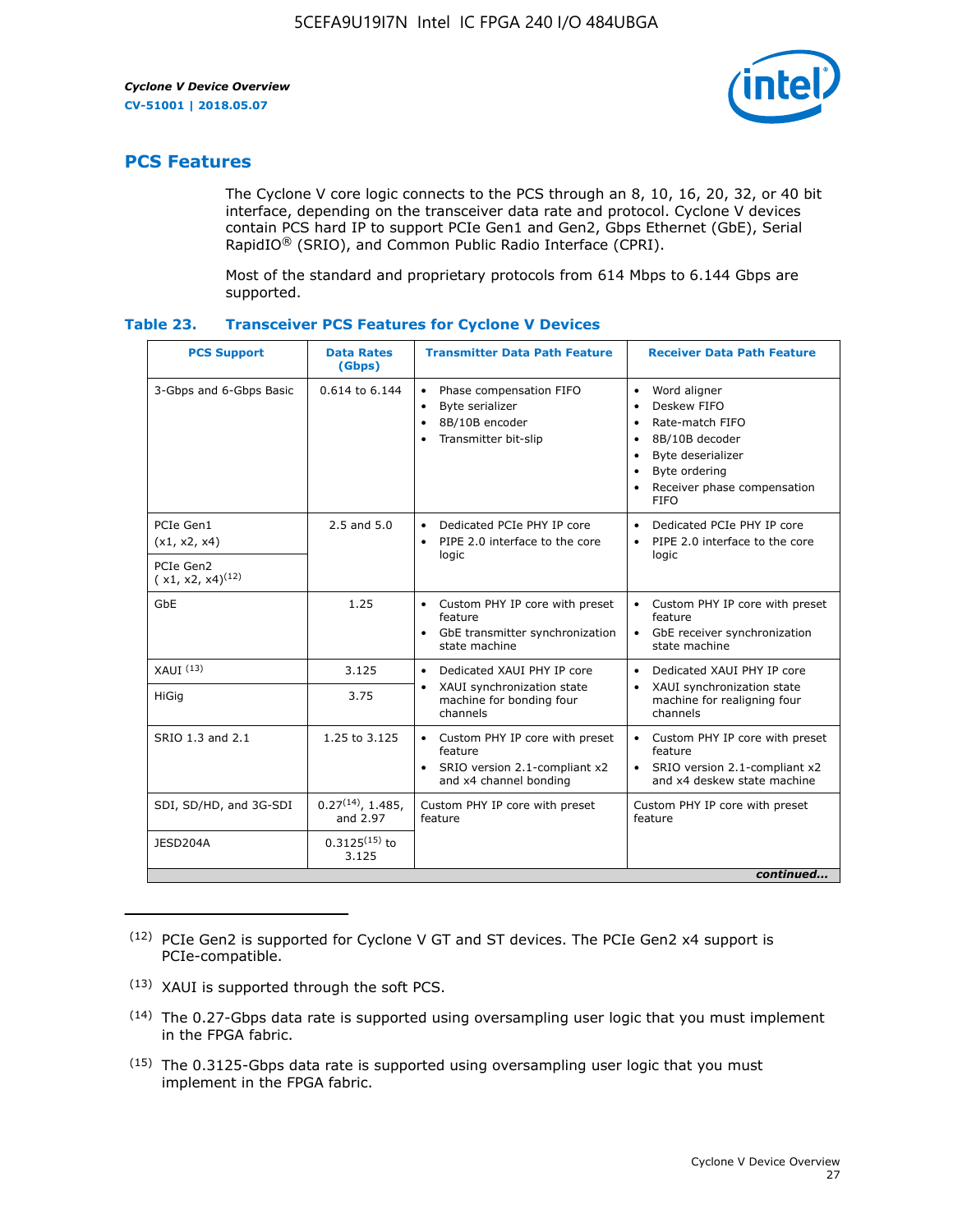

| <b>PCS Support</b>       | <b>Data Rates</b><br>(Gbps) | <b>Transmitter Data Path Feature</b>                         | <b>Receiver Data Path Feature</b>                                                                  |
|--------------------------|-----------------------------|--------------------------------------------------------------|----------------------------------------------------------------------------------------------------|
| Serial ATA Gen1 and Gen2 | $1.5$ and $3.0$             | Custom PHY IP core with preset<br>feature<br>Electrical idle | Custom PHY IP core with preset<br>feature<br>Signal detect<br>Wider spread of asynchronous<br>SSC. |
| CPRI $4.1^{(16)}$        | 0.6144 to 6.144             | Dedicated deterministic latency<br>$\bullet$<br>PHY IP core  | Dedicated deterministic latency<br>PHY IP core                                                     |
| OBSAI RP3                | 0.768 to 3.072              | Transmitter (TX) manual bit-slip<br>mode                     | Receiver (RX) deterministic<br>latency state machine                                               |
| V-by-One HS              | Up to 3.75                  | Custom PHY IP core                                           | Custom PHY IP core                                                                                 |
| DisplayPort $1.2^{(17)}$ | 1.62 and $2.7$              |                                                              | Wider spread of asynchronous<br><b>SSC</b>                                                         |

## **SoC with HPS**

Each SoC combines an FPGA fabric and an HPS in a single device. This combination delivers the flexibility of programmable logic with the power and cost savings of hard IP in these ways:

- Reduces board space, system power, and bill of materials cost by eliminating a discrete embedded processor
- Allows you to differentiate the end product in both hardware and software, and to support virtually any interface standard
- Extends the product life and revenue through in-field hardware and software updates

## **HPS Features**

The HPS consists of a dual-core Arm Cortex-A9 MPCore processor, a rich set of peripherals, and a shared multiport SDRAM memory controller, as shown in the following figure.

<sup>(16)</sup> High-voltage output mode (1000-BASE-CX) is not supported.

<sup>(17)</sup> Pending characterization.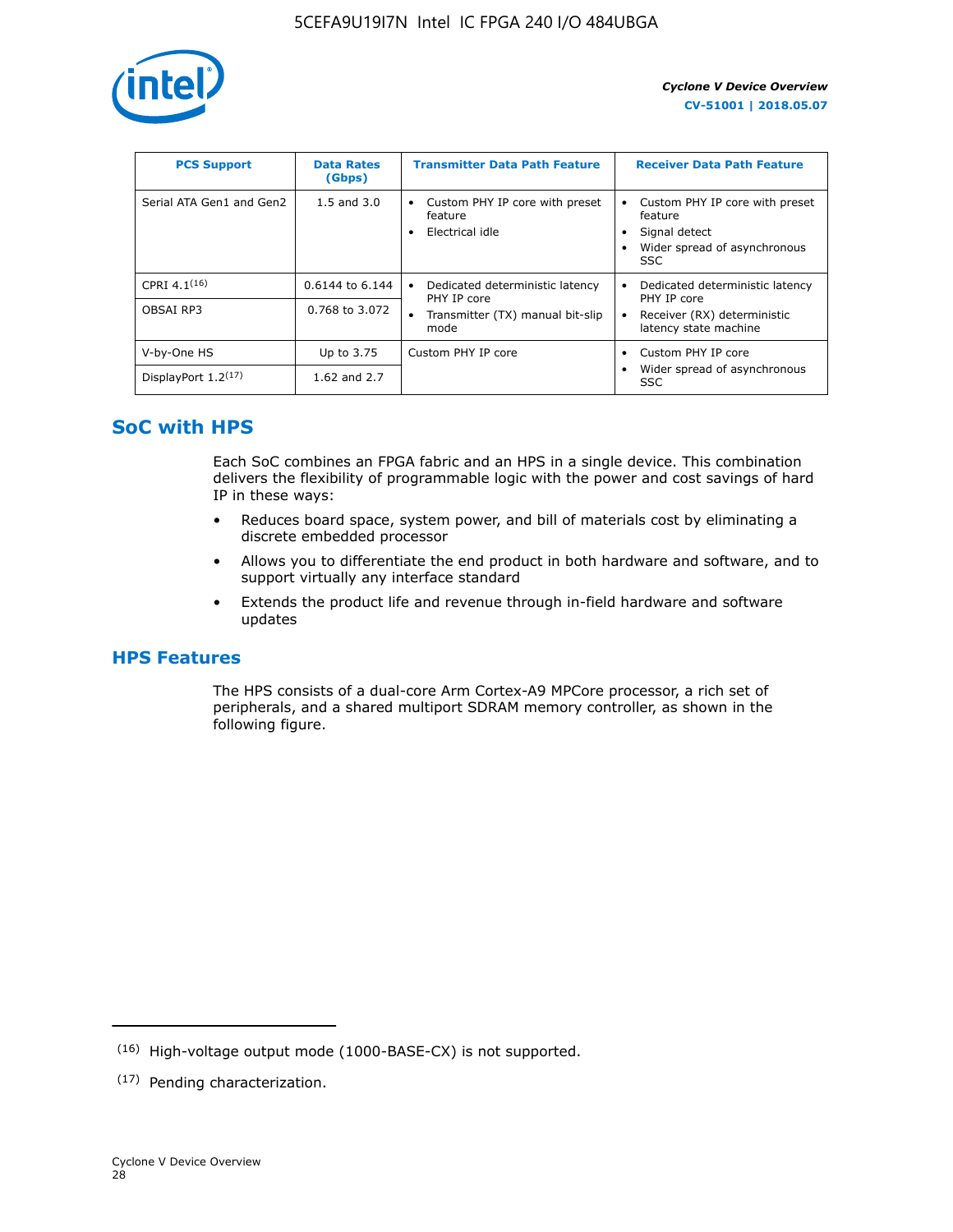



#### **Figure 11. HPS with Dual-Core Arm Cortex-A9 MPCore Processor**

#### **System Peripherals and Debug Access Port**

Each Ethernet MAC, USB OTG, NAND flash controller, and SD/MMC controller module has an integrated DMA controller. For modules without an integrated DMA controller, an additional DMA controller module provides up to eight channels of high-bandwidth data transfers. Peripherals that communicate off-chip are multiplexed with other peripherals at the HPS pin level. This allows you to choose which peripherals to interface with other devices on your PCB.

The debug access port provides interfaces to industry standard JTAG debug probes and supports Arm CoreSight debug and core traces to facilitate software development.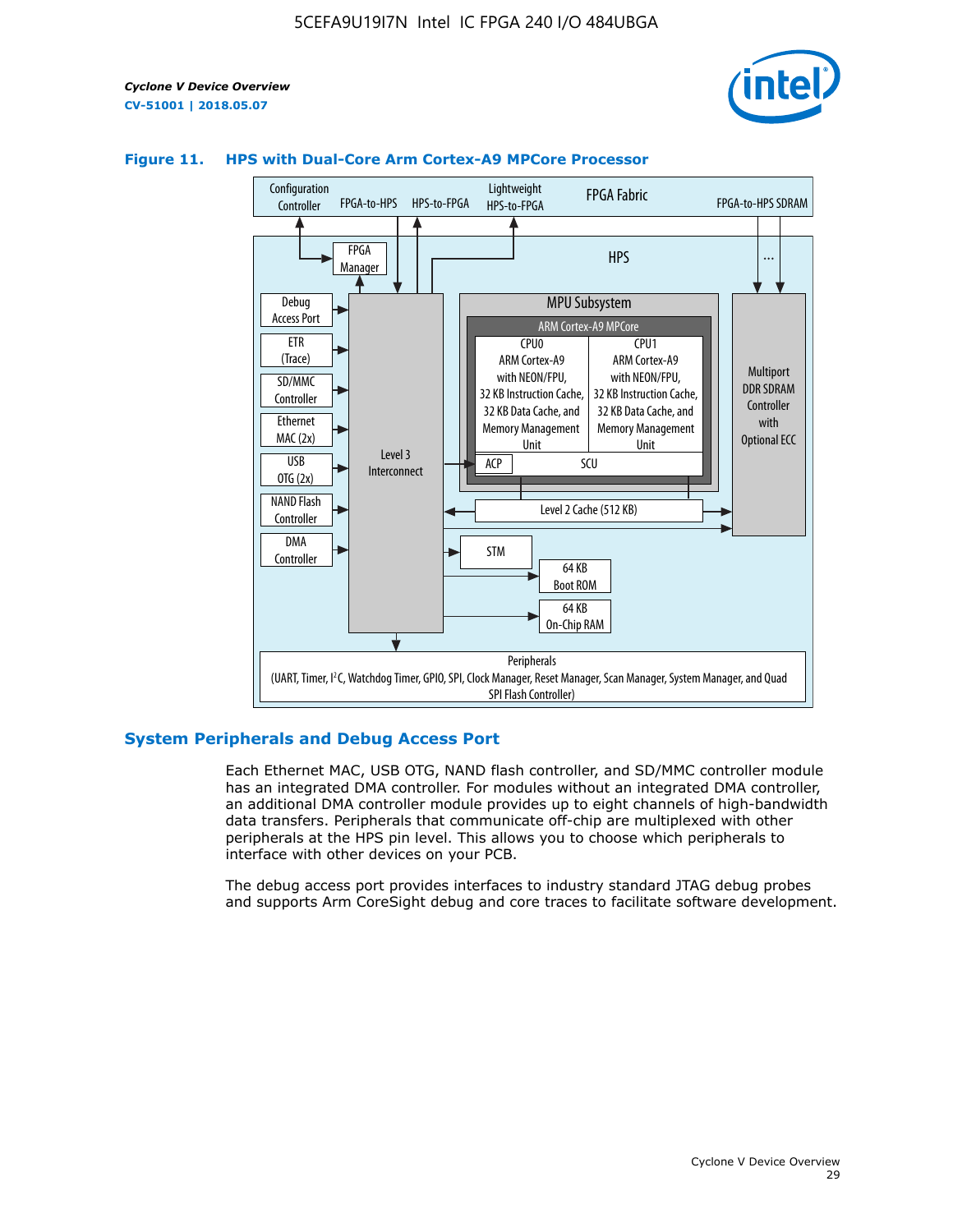

#### **HPS–FPGA AXI Bridges**

The HPS–FPGA bridges, which support the Advanced Microcontroller Bus Architecture (AMBA<sup>®</sup>) Advanced eXtensible Interface (AXI<sup>™</sup>) specifications, consist of the following bridges:

- FPGA-to-HPS AXI bridge—a high-performance bus supporting 32, 64, and 128 bit data widths that allows the FPGA fabric to issue transactions to slaves in the HPS.
- HPS-to-FPGA AXI bridge—a high-performance bus supporting 32, 64, and 128 bit data widths that allows the HPS to issue transactions to slaves in the FPGA fabric.
- Lightweight HPS-to-FPGA AXI bridge—a lower latency 32 bit width bus that allows the HPS to issue transactions to slaves in the FPGA fabric. This bridge is primarily used for control and status register (CSR) accesses to peripherals in the FPGA fabric.

The HPS–FPGA AXI bridges allow masters in the FPGA fabric to communicate with slaves in the HPS logic, and vice versa. For example, the HPS-to-FPGA AXI bridge allows you to share memories instantiated in the FPGA fabric with one or both microprocessors in the HPS, while the FPGA-to-HPS AXI bridge allows logic in the FPGA fabric to access the memory and peripherals in the HPS.

Each HPS–FPGA bridge also provides asynchronous clock crossing for data transferred between the FPGA fabric and the HPS.

#### **HPS SDRAM Controller Subsystem**

The HPS SDRAM controller subsystem contains a multiport SDRAM controller and DDR PHY that are shared between the FPGA fabric (through the FPGA-to-HPS SDRAM interface), the level 2 (L2) cache, and the level 3 (L3) system interconnect. The FPGA-to-HPS SDRAM interface supports AMBA AXI and Avalon® Memory-Mapped (Avalon-MM) interface standards, and provides up to six individual ports for access by masters implemented in the FPGA fabric.

To maximize memory performance, the SDRAM controller subsystem supports command and data reordering, deficit round-robin arbitration with aging, and high-priority bypass features. The SDRAM controller subsystem supports DDR2, DDR3, or LPDDR2 devices up to 4 Gb in density operating at up to 400 MHz (800 Mbps data rate).

#### **FPGA Configuration and Processor Booting**

The FPGA fabric and HPS in the SoC are powered independently. You can reduce the clock frequencies or gate the clocks to reduce dynamic power, or shut down the entire FPGA fabric to reduce total system power.

You can configure the FPGA fabric and boot the HPS independently, in any order, providing you with more design flexibility:

- You can boot the HPS independently. After the HPS is running, the HPS can fully or partially reconfigure the FPGA fabric at any time under software control. The HPS can also configure other FPGAs on the board through the FPGA configuration controller.
- You can power up both the HPS and the FPGA fabric together, configure the FPGA fabric first, and then boot the HPS from memory accessible to the FPGA fabric.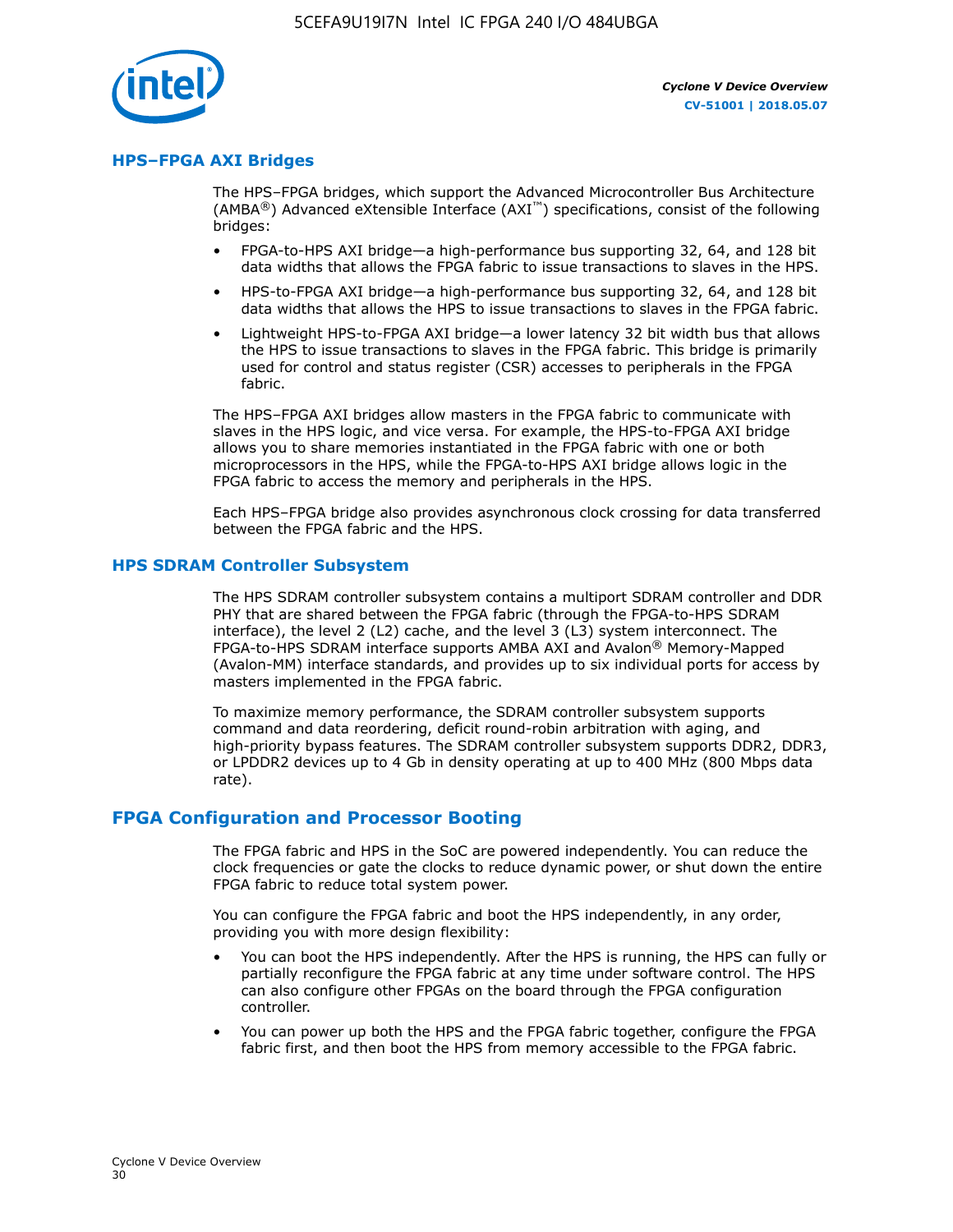

*Note:* Although the FPGA fabric and HPS are on separate power domains, the HPS must remain powered up during operation while the FPGA fabric can be powered up or down as required.

#### **Related Information**

[Cyclone V Device Family Pin Connection Guidelines](https://www.altera.com/content/dam/altera-www/global/en_US/pdfs/literature/dp/cyclone-v/pcg-01014.pdf)

Provides detailed information about power supply pin connection guidelines and power regulator sharing.

#### **Hardware and Software Development**

For hardware development, you can configure the HPS and connect your soft logic in the FPGA fabric to the HPS interfaces using the Platform Designer (Standard) system integration tool in the Intel Quartus Prime software.

For software development, the Arm-based SoC devices inherit the rich software development ecosystem available for the Arm Cortex-A9 MPCore processor. The software development process for Intel SoCs follows the same steps as those for other SoC devices from other manufacturers. Support for Linux, VxWorks®, and other operating systems is available for the SoCs. For more information on the operating systems support availability, contact the Intel sales team.

You can begin device-specific firmware and software development on the Intel SoC Virtual Target. The Virtual Target is a fast PC-based functional simulation of a target development system—a model of a complete development board that runs on a PC. The Virtual Target enables the development of device-specific production software that can run unmodified on actual hardware.

#### **Related Information**

[International Altera Sales Support Offices](https://www.altera.com/about/contact/contact/international-altera-sales-offices.html)

## **Dynamic and Partial Reconfiguration**

The Cyclone V devices support dynamic reconfiguration and partial reconfiguration.

#### **Dynamic Reconfiguration**

The dynamic reconfiguration feature allows you to dynamically change the transceiver data rates, PMA settings, or protocols of a channel, without affecting data transfer on adjacent channels. This feature is ideal for applications that require on-the-fly multiprotocol or multirate support. You can reconfigure the PMA and PCS blocks with dynamic reconfiguration.

## **Partial Reconfiguration**

*Note:* The partial reconfiguration feature is available for Cyclone V E, GX, SE, and SX devices with the "SC" suffix in the part number. For device availability and ordering, contact your local Intel sales representatives.

> Partial reconfiguration allows you to reconfigure part of the device while other sections of the device remain operational. This capability is important in systems with critical uptime requirements because it allows you to make updates or adjust functionality without disrupting services.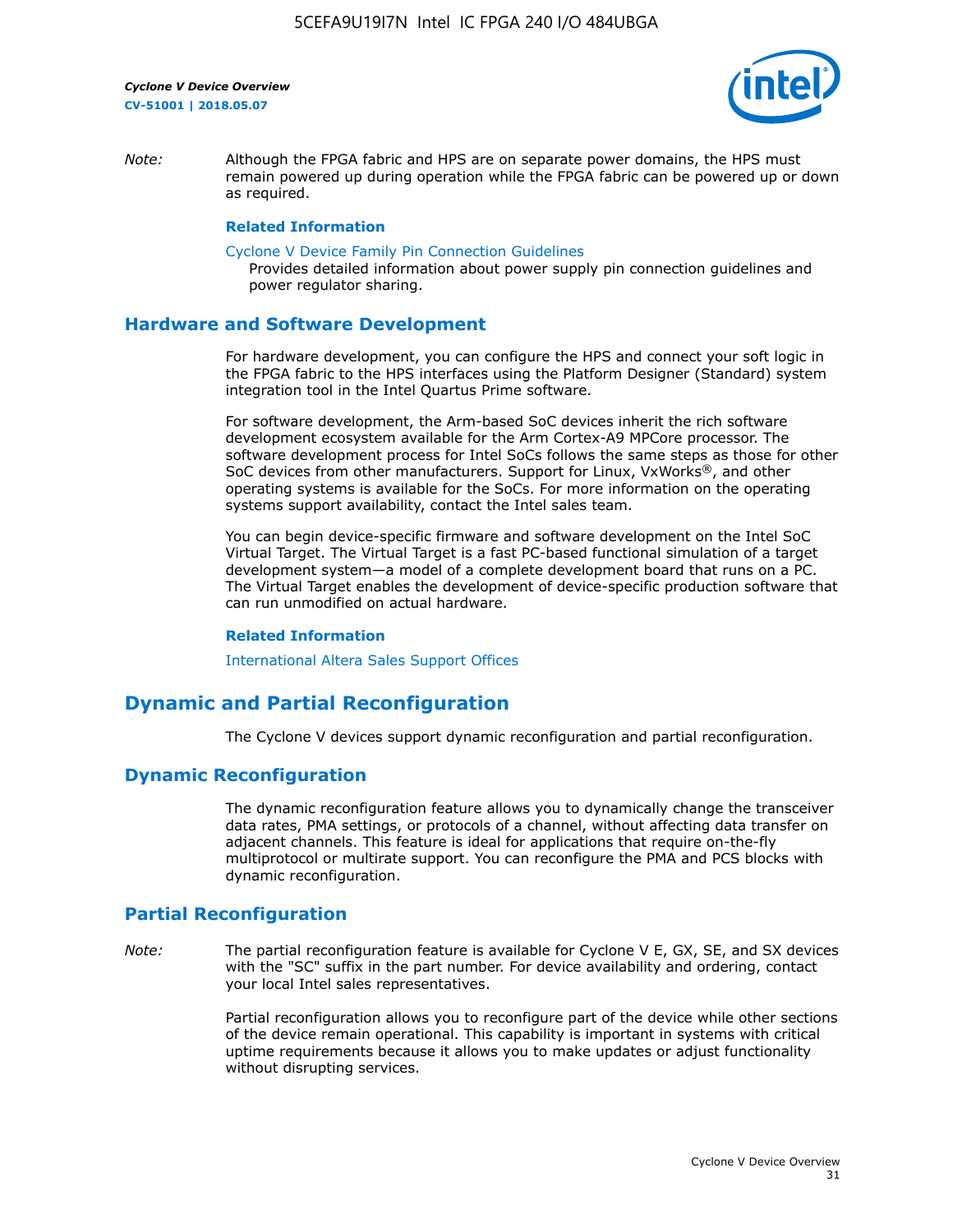

Apart from lowering cost and power consumption, partial reconfiguration increases the effective logic density of the device because placing device functions that do not operate simultaneously is not necessary. Instead, you can store these functions in external memory and load them whenever the functions are required. This capability reduces the size of the device because it allows multiple applications on a single device—saving the board space and reducing the power consumption.

Intel simplifies the time-intensive task of partial reconfiguration by building this capability on top of the proven incremental compile and design flow in the Intel Quartus Prime design software. With the Intel solution, you do not need to know all the intricate device architecture details to perform a partial reconfiguration.

Partial reconfiguration is supported through the FPP x16 configuration interface. You can seamlessly use partial reconfiguration in tandem with dynamic reconfiguration to enable simultaneous partial reconfiguration of both the device core and transceivers.

## **Enhanced Configuration and Configuration via Protocol**

Cyclone V devices support 1.8 V, 2.5 V, 3.0 V, and 3.3 V programming voltages and several configuration schemes.

| <b>Mode</b>                                                    | <b>Data</b><br>Width         | Max Clock  <br>Rate<br>(MHz) | <b>Max Data</b><br>Rate<br>(Mbps) | <b>Decompressi</b><br>on | <b>Design</b><br><b>Security</b> | <b>Partial</b><br>Reconfigurat<br>ion <sup>(18)</sup> | <b>Remote</b><br><b>System</b><br><b>Update</b> |
|----------------------------------------------------------------|------------------------------|------------------------------|-----------------------------------|--------------------------|----------------------------------|-------------------------------------------------------|-------------------------------------------------|
| AS through the EPCS<br>and EPCQ serial<br>configuration device | 1 bit, 4<br>bits             | 100                          |                                   | Yes                      | Yes                              |                                                       | Yes                                             |
| PS through CPLD or<br>external<br>microcontroller              | 1 bit                        | 125                          | 125                               | Yes                      | Yes                              |                                                       |                                                 |
| <b>FPP</b>                                                     | 8 bits                       | 125                          |                                   | Yes                      | Yes                              |                                                       | Parallel flash                                  |
|                                                                | 16 bits                      | 125                          |                                   | Yes                      | Yes                              | Yes                                                   | loader                                          |
| CvP (PCIe)                                                     | x1, x2,<br>and $x4$<br>lanes |                              |                                   | Yes                      | Yes                              | Yes                                                   |                                                 |
| <b>JTAG</b>                                                    | 1 bit                        | 33                           | 33                                |                          |                                  |                                                       |                                                 |

**Table 24. Configuration Schemes and Features Supported by Cyclone V Devices**

Instead of using an external flash or ROM, you can configure the Cyclone V devices through PCIe using CvP. The CvP mode offers the fastest configuration rate and flexibility with the easy-to-use PCIe hard IP block interface. The Cyclone V CvP implementation conforms to the PCIe 100 ms power-up-to-active time requirement.

#### **Related Information**

[Configuration via Protocol \(CvP\) Implementation in Intel FPGAs User Guide](https://www.altera.com/documentation/nik1412546950394.html#nik1412546833714) Provides more information about CvP.

 $(18)$  The partial reconfiguration feature is available for Cyclone V E, GX, SE, and SX devices with the "SC" suffix in the part number. For device availability and ordering, contact your local Intel sales representatives.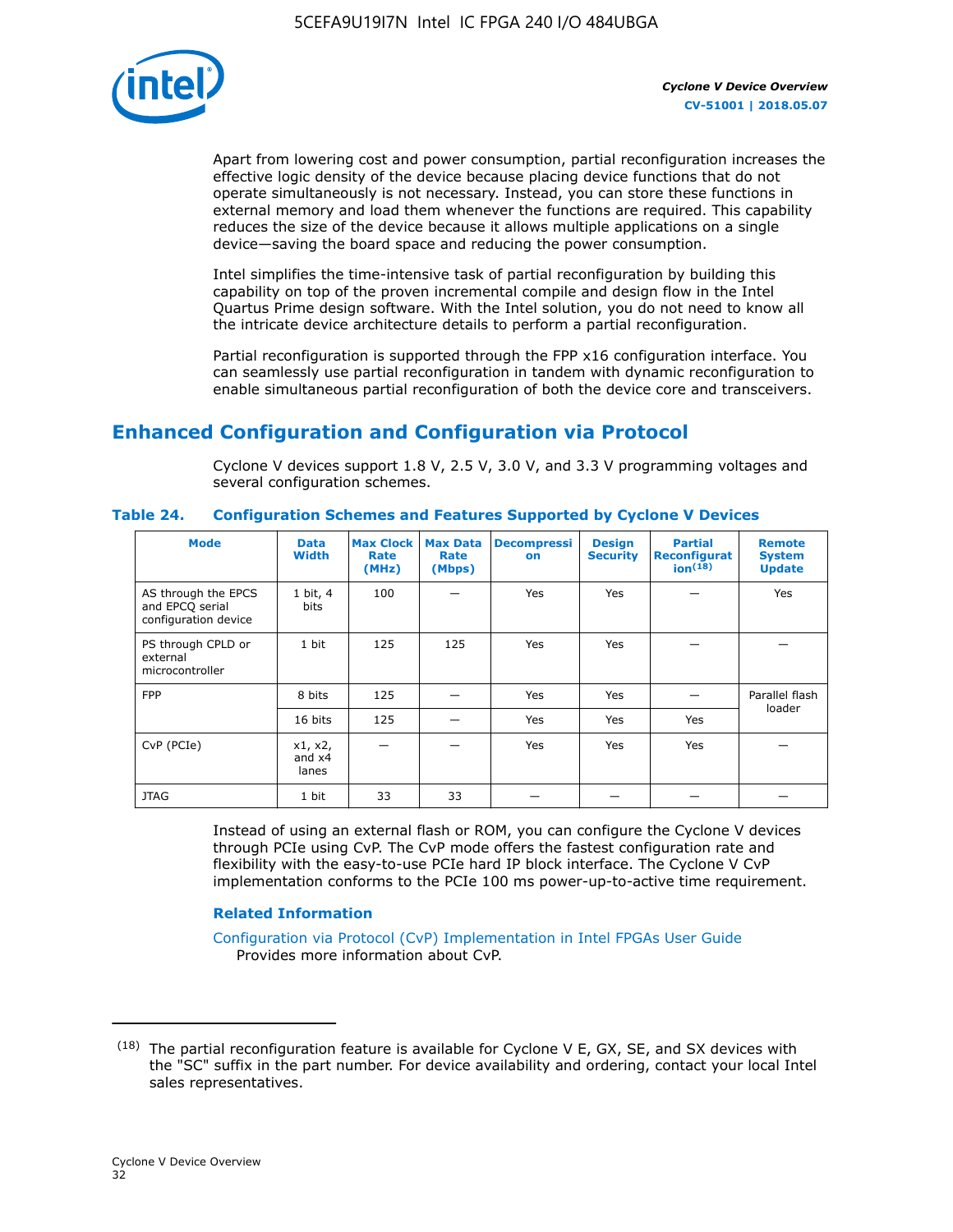

## **Power Management**

Leveraging the FPGA architectural features, process technology advancements, and transceivers that are designed for power efficiency, the Cyclone V devices consume less power than previous generation Cyclone FPGAs:

- Total device core power consumption—less by up to 40%.
- Transceiver channel power consumption—less by up to 50%.

Additionally, Cyclone V devices contain several hard IP blocks that reduce logic resources and deliver substantial power savings of up to 25% less power than equivalent soft implementations.

## **Document Revision History for Cyclone V Device Overview**

| <b>Document</b><br><b>Version</b> | <b>Changes</b>                                                                                                                                                          |
|-----------------------------------|-------------------------------------------------------------------------------------------------------------------------------------------------------------------------|
| 2018.05.07                        | Added the low power option ("L" suffix) for Cyclone V SE and Cyclone V SX devices in the Sample<br>Ordering Code and Available Options diagrams.<br>Rebranded as Intel. |

| <b>Date</b>   | <b>Version</b> | <b>Changes</b>                                                                                                                                                                                                                                                                                                                                                                                                                                                                                                                                                                                                                                                                                                                                                                                                                                                                                                  |
|---------------|----------------|-----------------------------------------------------------------------------------------------------------------------------------------------------------------------------------------------------------------------------------------------------------------------------------------------------------------------------------------------------------------------------------------------------------------------------------------------------------------------------------------------------------------------------------------------------------------------------------------------------------------------------------------------------------------------------------------------------------------------------------------------------------------------------------------------------------------------------------------------------------------------------------------------------------------|
| December 2017 | 2017.12.18     | Updated ALM resources for Cyclone V E, Cyclone V SE, Cyclone V SX, and<br>Cyclone V ST devices.                                                                                                                                                                                                                                                                                                                                                                                                                                                                                                                                                                                                                                                                                                                                                                                                                 |
| June 2016     | 2016.06.10     | Updated Cyclone V GT speed grade to -7 in Sample Ordering Code and<br>Available Options for Cyclone V GT Devices diagram.                                                                                                                                                                                                                                                                                                                                                                                                                                                                                                                                                                                                                                                                                                                                                                                       |
| December 2015 | 2015.12.21     | Added descriptions to package plan tables for Cyclone V GT and ST<br>devices.<br>Changed instances of Quartus II to Quartus Prime.                                                                                                                                                                                                                                                                                                                                                                                                                                                                                                                                                                                                                                                                                                                                                                              |
| June 2015     | 2015.06.12     | Replaced a note to partial reconfiguration feature. Note: The partial<br>reconfiguration feature is available for Cyclone V E, GX, SE, and SX<br>devices with the "SC" suffix in the part number. For device availability and<br>ordering, contact your local Altera sales representatives.<br>Updated logic elements (LE) (K) for the following devices:<br>$\bullet$<br>- Cyclone V E A7: Updated from 149.5 to 150<br>- Cyclone V GX C3: Updated from 35.5 to 36<br>- Cyclone V GX C7: Updated from 149.7 to 150<br>- Cyclone V GT D7: Updated from 149.5 to 150<br>Updated MLAB (Kb) in Maximum Resource Counts for Cyclone V GX<br>Devices table as follows:<br>- Cyclone V GX C3: Updated from 291 to 182<br>- Cyclone V GX C4: Updated from 678 to 424<br>- Cyclone V GX C5: Updated from 678 to 424<br>- Cyclone V GX C7: Updated from 1,338 to 836<br>$-$ Cyclone V GX C9: Updated from 2,748 to 1,717 |
|               |                | continued                                                                                                                                                                                                                                                                                                                                                                                                                                                                                                                                                                                                                                                                                                                                                                                                                                                                                                       |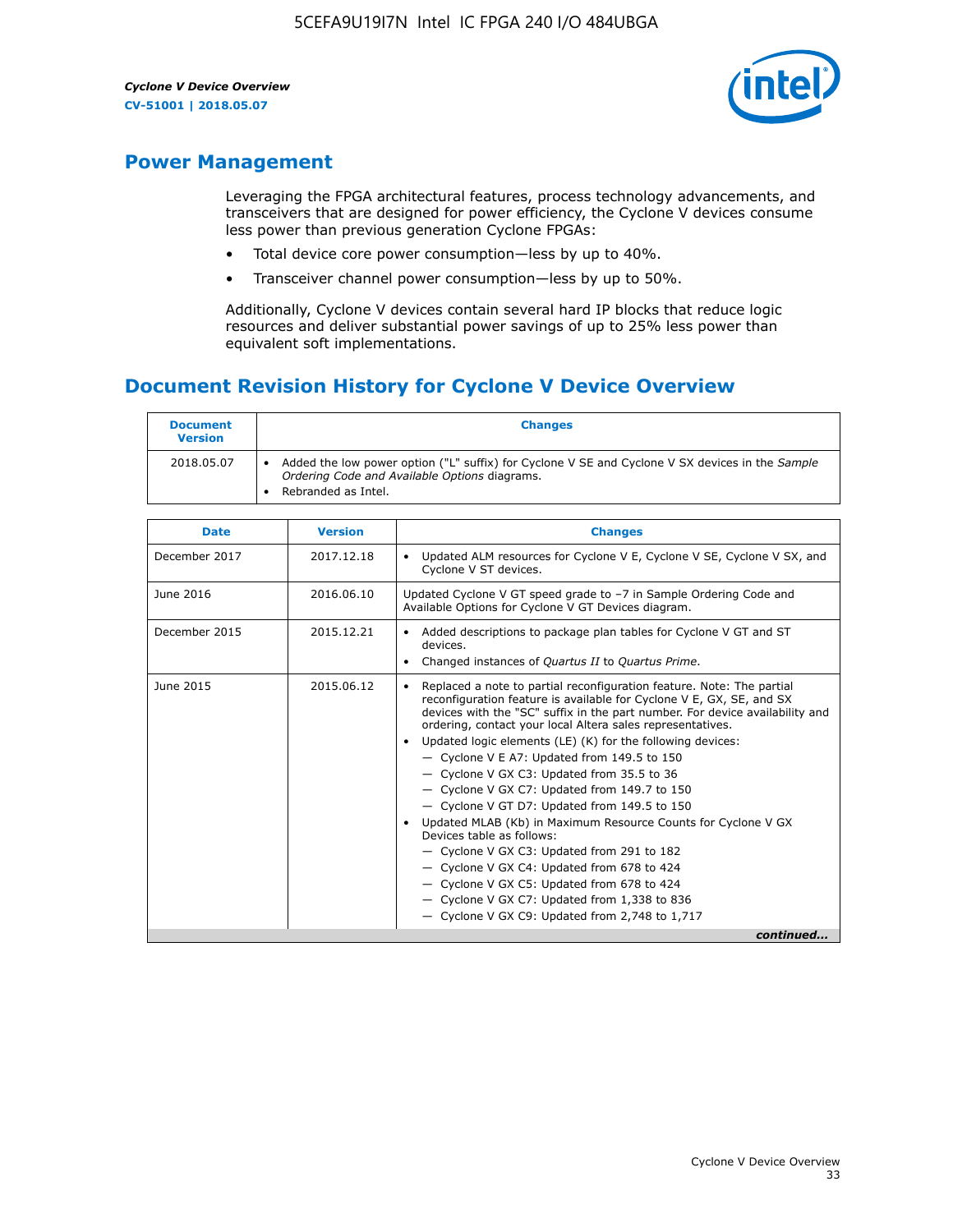

| <b>Date</b>  | <b>Version</b> | <b>Changes</b>                                                                                                                                                                                                                                                                                                                                                                                                                                                                                                                                                                                                                                                                                                                                                                                                                                                                                                                                                                                                                                                                                                                                                                                                                                                                                                                                                                                                                                                                                                                                                                                                                                                                                                |
|--------------|----------------|---------------------------------------------------------------------------------------------------------------------------------------------------------------------------------------------------------------------------------------------------------------------------------------------------------------------------------------------------------------------------------------------------------------------------------------------------------------------------------------------------------------------------------------------------------------------------------------------------------------------------------------------------------------------------------------------------------------------------------------------------------------------------------------------------------------------------------------------------------------------------------------------------------------------------------------------------------------------------------------------------------------------------------------------------------------------------------------------------------------------------------------------------------------------------------------------------------------------------------------------------------------------------------------------------------------------------------------------------------------------------------------------------------------------------------------------------------------------------------------------------------------------------------------------------------------------------------------------------------------------------------------------------------------------------------------------------------------|
|              |                | Updated MLAB RAM Bit (Kb) in Embedded Memory Capacity and<br>Distribution in Cyclone V Devices table as follows:<br>- Cyclone V GX C3: Updated from 181 to 182<br>- Cyclone V GX C4: Updated from 295 to 424<br>Updated Total RAM Bit (Kb) in Embedded Memory Capacity and<br>Distribution in Cyclone V Devices table as follows:<br>$-$ Cyclone V GX C3: Updated from 1,531 to 1,532<br>- Cyclone V GX C4: Updated from 2,795 to 2,924<br>Updated MLAB Block count in Embedded Memory Capacity and<br>Distribution in Cyclone V Devices table as follows:<br>- Cyclone V GX C4: Updated from 472 to 678<br>- Cyclone V GX C5: Updated from 679 to 678                                                                                                                                                                                                                                                                                                                                                                                                                                                                                                                                                                                                                                                                                                                                                                                                                                                                                                                                                                                                                                                        |
| March 2015   | 2015.03.31     | Added internal scrubbing feature under configuration in Summary of<br>$\bullet$<br>Features for Cyclone V Devices table.<br>Added optional suffix "SC: Internal scrubbing support" to the following<br>diagrams:<br>- Sample Ordering Code and Available Options for Cyclone V E Devices<br>- Sample Ordering Code and Available Options for Cyclone V GX Devices<br>- Sample Ordering Code and Available Options for Cyclone V SE Devices<br>- Sample Ordering Code and Available Options for Cyclone V SX Devices                                                                                                                                                                                                                                                                                                                                                                                                                                                                                                                                                                                                                                                                                                                                                                                                                                                                                                                                                                                                                                                                                                                                                                                           |
| January 2015 | 2015.01.23     | Updated Sample Ordering Code and Available Options for Cyclone V ST<br>Devices figure because Cyclone V ST devices are only available in I<br>temperature grade and -7 speed grade.<br>- Operating Temperature: Removed C and A temperature grades<br>- FPGA Fabric Speed Grade: Removed -6 and -8 speed grades<br>Updated the transceiver specification for Cyclone V ST from 5 Gbps to<br>6.144 Gbps:<br>- Device Variants for the Cyclone V Device Family table<br>- Sample Ordering Code and Available Options for Cyclone V ST Devices<br>figure<br>- Maximum Resource Counts for Cyclone V ST Devices<br>Updated Maximum Resource Counts for Cyclone V GX Devices table for<br>Cyclone V GX G3 devices.<br>$-$ Logic elements (LE) (K): Updated from 35.7 to 35.5<br>- Variable-precision DSP block: Updated from 51 to 57<br>$-18 \times 18$ multiplier: Updated from 102 to 114<br>Updated Number of Multipliers in Cyclone V Devices table for Cyclone V<br>GX G3 devices.<br>- Variableprecision DSP Block: Updated from 51 to 57<br>$-9x9$ Multiplier: Updated from 153 to 171<br>$-18 \times 18$ Multiplier: Updated from 102 to 114<br>- 27 x 27 Multiplier: Updated from 51 to 57<br>- 18 x 18 Multiplier Adder Mode: Updated from 51 to 57<br>$-18 \times 18$ Multiplier Adder Summed with 36 bit Input: Updated from 51<br>to 57<br>Updated Embedded Memory Capacity and Distribution in Cyclone V<br>Devices table for Cyclone V GX G3 devices.<br>- M10K block: Updated from 119 to 135<br>- M10K RAM bit (Kb): Updated from 1,190 to 1,350<br>- MLAB block: Updated from 255 to 291<br>- MLAB RAM bit (Kb): Updated from 159 to 181<br>$-$ Total RAM bit (Kb): Updated from 1,349 to 1,531 |
| October 2014 | 2014.10.06     | Added a footnote to the "Transceiver PCS Features for Cyclone V Devices"<br>table to show that PCIe Gen2 is supported for Cyclone V GT and ST devices.                                                                                                                                                                                                                                                                                                                                                                                                                                                                                                                                                                                                                                                                                                                                                                                                                                                                                                                                                                                                                                                                                                                                                                                                                                                                                                                                                                                                                                                                                                                                                        |
|              |                | continued                                                                                                                                                                                                                                                                                                                                                                                                                                                                                                                                                                                                                                                                                                                                                                                                                                                                                                                                                                                                                                                                                                                                                                                                                                                                                                                                                                                                                                                                                                                                                                                                                                                                                                     |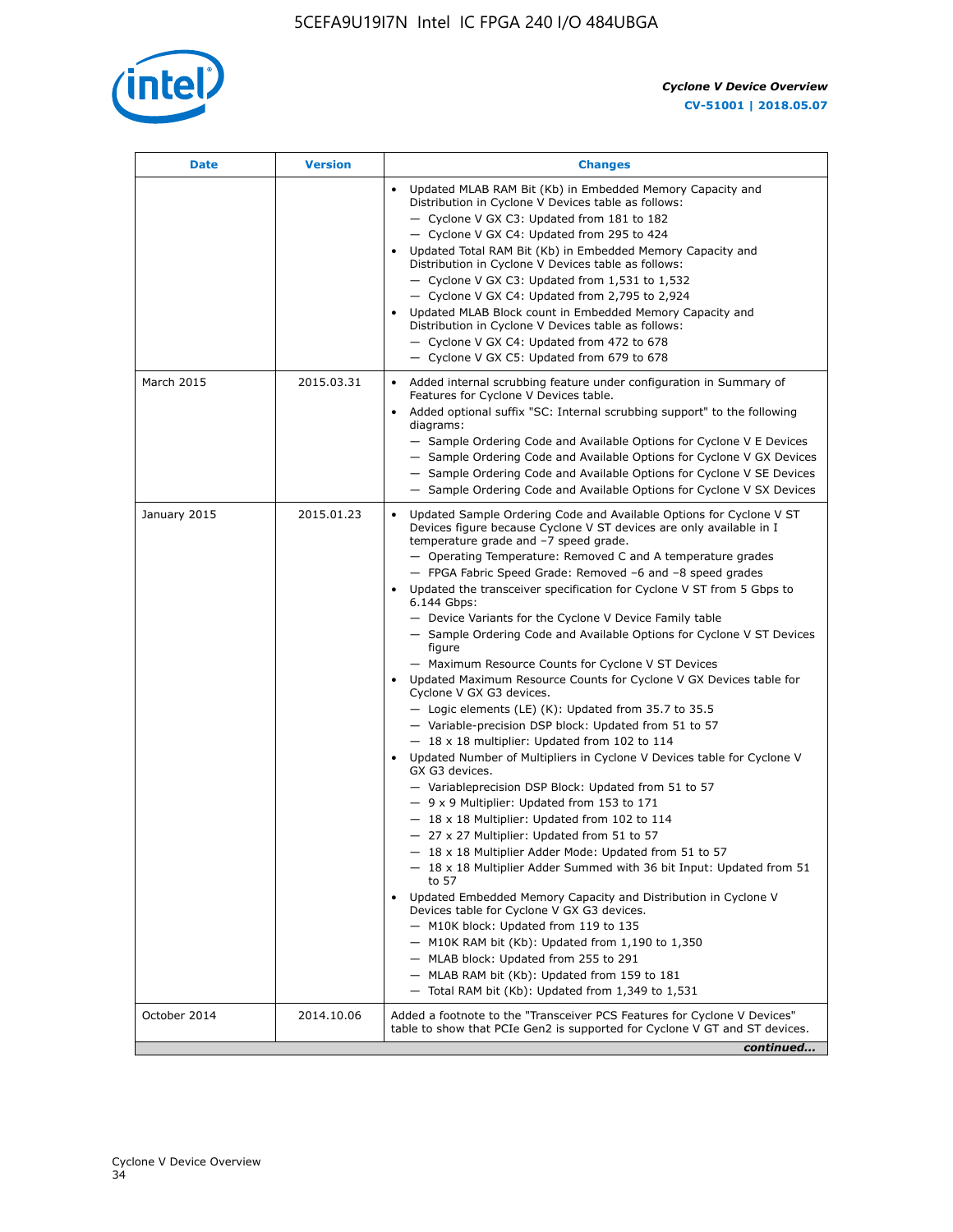$\mathbf{r}$ 



| <b>Date</b>   | <b>Version</b> | <b>Changes</b>                                                                                                                                                                                                                                                                                                                                                                                                                                                                                                                                                                                                                                                                                                                                                                                                                                                                                                                                                                                                                                                                                                                                                                                                                                   |
|---------------|----------------|--------------------------------------------------------------------------------------------------------------------------------------------------------------------------------------------------------------------------------------------------------------------------------------------------------------------------------------------------------------------------------------------------------------------------------------------------------------------------------------------------------------------------------------------------------------------------------------------------------------------------------------------------------------------------------------------------------------------------------------------------------------------------------------------------------------------------------------------------------------------------------------------------------------------------------------------------------------------------------------------------------------------------------------------------------------------------------------------------------------------------------------------------------------------------------------------------------------------------------------------------|
| July 2014     | 2014.07.07     | Updated the I/O vertical migration figure to clarify the migration capability of<br>Cyclone V SE and SX devices.                                                                                                                                                                                                                                                                                                                                                                                                                                                                                                                                                                                                                                                                                                                                                                                                                                                                                                                                                                                                                                                                                                                                 |
| December 2013 | 2013.12.26     | Corrected single or dual-core ARM Cortex-A9 MPCore processor-up to 925<br>MHz from 800 MHz.<br>Removed "Preliminary" texts from Ordering Code figures, Maximum<br>Resources, Package Plan and I/O Vertical Migration tables.<br>Removed the note "The number of GPIOs does not include transceiver<br>I/Os. In the Quartus II software, the number of user I/Os includes<br>transceiver I/Os." for GPIOs in the Maximum Resource Counts table for<br>Cyclone V E and SE.<br>Added link to Altera Product Selector for each device variant.<br>Updated Embedded Hard IPs for Cyclone V GT devices to indicate<br>Maximum 2 hard PCIe and 2 hard memory controllers.<br>• Added leaded package options.<br>Removed the note "The number of PLLs includes general-purpose<br>fractional PLLs and transceiver fractional PLLs." for all PLLs in the<br>Maximum Resource Counts table.<br>• Corrected max LVDS counts for transmitter and receiver for Cyclone V E                                                                                                                                                                                                                                                                                    |
|               |                | A5 device from 84 to 60.<br>• Corrected max LVDS counts for transmitter and receiver for Cyclone V E<br>A9 device from 140 to 120.<br>Corrected variable-precision DSP block, 27 x 27 multiplier, 18 x 18<br>multiplier adder mode and 18 x 18 multiplier adder summed with 36 bit<br>input for Cyclone V SE devices from 58 to 84.<br>Corrected 18 x 18 multiplier for Cyclone V SE devices from 116 to 168.<br>Corrected 9 x 9 multiplier for Cyclone V SE devices from 174 to 252.<br>• Corrected LVDS transmitter for Cyclone V SE A2 and A4 as well as SX C2<br>and C4 devices from 31 to 32.<br>• Corrected LVDS receiver for Cyclone V SE A2 and A4 as well as SX C2 and<br>C4 devices from 35 to 37.<br>• Corrected transceiver speed grade for Cyclone V ST devices ordering code<br>from 4 to 5.<br>• Updated the DDR3 SDRAM for the maximum frequency's soft controller<br>and the minimum frequency from 300 to 303 for voltage 1.35V.<br>Added links to Altera's External Memory Spec Estimator tool to the topics<br>listing the external memory interface performance.<br>• Corrected XAUI is supported through the soft PCS in the PCS features for<br>Cyclone V.<br>Added decompression support for the CvP configuration mode. |
| May 2013      | 2013.05.06     | Added link to the known document issues in the Knowledge Base.<br>$\bullet$<br>Moved all links to the Related Information section of respective topics for<br>$\bullet$<br>easy reference.<br>• Corrected the title to the PCIe hard IP topic. Cyclone V devices support<br>only PCIe Gen1 and Gen2.<br>• Updated Supporting Feature in Table 1 of Increased bandwidth capacity to<br>'6.144 Gbps'.<br>Updated Description in Table 2 of Low-power high-speed serial interface to<br>'6.144 Gbps'.<br>Updated Description in Table 3 of Cyclone V GT to '6.144 Gbps'.<br>Updated the M386 package to M383 for Figure 1, Figure 2 and Figure 3.<br>$\bullet$<br>Updated Figure 2 and Figure 3 for Transceiver Count by adding 'F : 4'.<br>$\bullet$<br>Updated LVDS in the Maximum Resource Counts tables to include<br>Transmitter and Receiver values.<br>Updated the package plan with M383 for the Cyclone V E device.<br>Removed the M301 and M383 packages from the Cyclone V GX C4 device.<br>Updated the GPIO count to '129' for the M301 package of the Cyclone V<br>$\bullet$<br>GX C5 device.<br>Updated 5 Gbps to '6.144 Gbps' for Cyclone V GT device.<br>continued                                                                  |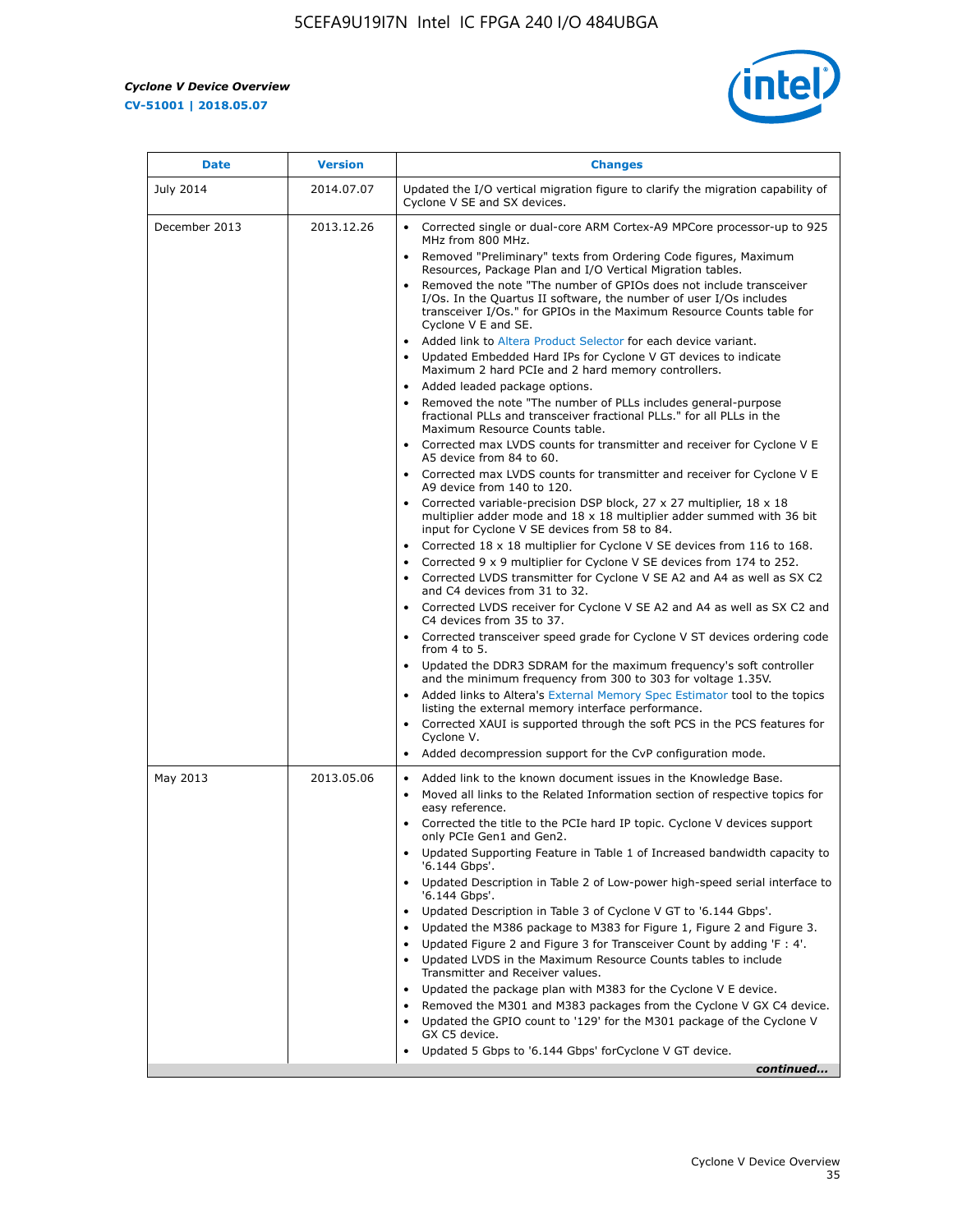

| Date          | <b>Version</b> | <b>Changes</b>                                                                                                                                      |
|---------------|----------------|-----------------------------------------------------------------------------------------------------------------------------------------------------|
|               |                | Updated HPS I/O for U484 (19 mm) in Table 11 with '151' for A2, A4, A5<br>$\bullet$<br>and A6.                                                      |
|               |                | Updated Memory (Kb) for Maximum Resource Counts for Cyclone V SE A4<br>and A6, SX C4 and C6, ST D6 devices.                                         |
|               |                | • Updated FPGA PLL for Maximum Resource Counts for Cyclone V SE A2, SX<br>C2, devices.                                                              |
|               |                | • Removed '36 x 36' from the Variable-Precision DSP Block.                                                                                          |
|               |                | Updated Variable-precision DSP Blocks and $18 \times 18$ Multiplier for<br>Maximum Resource Counts for Cyclone V SX C4 device.                      |
|               |                | • Updated the HPS I/O counts for Cyclone V SE, SX, and ST devices.                                                                                  |
|               |                | Updated Figure 7 which shows the I/O vertical migration table.<br>Updated Table 17 for Cyclone V SX C4 device.<br>$\bullet$                         |
|               |                | Updated Embedded Memory Capacity and Distribution table for Cyclone V<br>$\bullet$                                                                  |
|               |                | SE A4 and A6, SX C4 and C6, ST D6 devices.                                                                                                          |
|               |                | • Removed 'Counter reconfiguration' from the PLL Features.                                                                                          |
|               |                | Updated Low-Power Serial Transceivers by replacing 5 Gbps with<br>6.144 Gbps.                                                                       |
|               |                | Removed 'Distributed Memory' symbol.<br>$\bullet$                                                                                                   |
|               |                | Updated the Capability in Table 22 of Backplane support to '6.144 Gbps'.<br>• Updated Capability in Table 22 of Ring oscillator transmit PLLs with  |
|               |                | 6.144 Gbps.                                                                                                                                         |
|               |                | Updated the PCS Support in Table 23 from 5 Gbps to '6 Gbps'.                                                                                        |
|               |                | Updated the Data Rates (Gbps) in Table 23 of 3 Gbps and 6 Gbps Basic to<br>$\bullet$<br>'6.144 Gbps'.                                               |
|               |                | Updated the Data Rates (Gbps) in Table 23 of CPRI 4.1 to '6.144 Gbps'.                                                                              |
|               |                | Clarified that partial reconfiguration is an advanced feature. Contact Altera                                                                       |
|               |                | for support of the feature.                                                                                                                         |
| December 2012 | 2012.12.28     | Updated the pin counts for the MBGA packages.<br>$\bullet$                                                                                          |
|               |                | Updated the GPIO and transceiver counts for the MBGA packages.<br>٠<br>Updated the GPIO counts for the U484 package of the Cyclone V E A9, GX       |
|               |                | C9, and GT D9 devices.                                                                                                                              |
|               |                | • Updated the vertical migration table for vertical migration of the U484<br>packages.                                                              |
|               |                | Updated the MLAB supported programmable widths at 32 bits depth.                                                                                    |
| November 2012 | 2012.11.19     | • Added new MBGA packages and additional U484 packages for Cyclone V E,                                                                             |
|               |                | GX, and GT.                                                                                                                                         |
|               |                | • Added ordering code for five-transceiver devices for Cyclone V GT and ST.<br>Updated the vertical migration table to add MBGA packages.           |
|               |                | Added performance information for HPS memory controller.<br>$\bullet$                                                                               |
|               |                | Removed DDR3U support.<br>$\bullet$                                                                                                                 |
|               |                | Updated Cyclone V ST speed grade information.                                                                                                       |
|               |                | Added information on maximum transceiver channel usage restrictions for<br>PCI Gen2 and CPRI at 4.9152 Gbps transmit jitter compliance.             |
|               |                | Added note on the differences between GPIO reported in Overview with                                                                                |
|               |                | User I/O numbers shown in the Quartus II software.<br>Updated template.                                                                             |
|               |                |                                                                                                                                                     |
| July 2012     | 2.1            | Added support for PCIe Gen2 x4 lane configuration (PCIe-compatible)                                                                                 |
| June 2012     | 2.0            | Restructured the document.<br>٠                                                                                                                     |
|               |                | Added the "Embedded Memory Capacity" and "Embedded Memory<br>Configurations" sections.                                                              |
|               |                | Added Table 1, Table 3, Table 16, Table 19, and Table 20.                                                                                           |
|               |                | Updated Table 2, Table 4, Table 5, Table 6, Table 7, Table 8, Table 9, Table<br>10, Table 11, Table 12, Table 13, Table 14, Table 17, and Table 18. |
|               |                | continued                                                                                                                                           |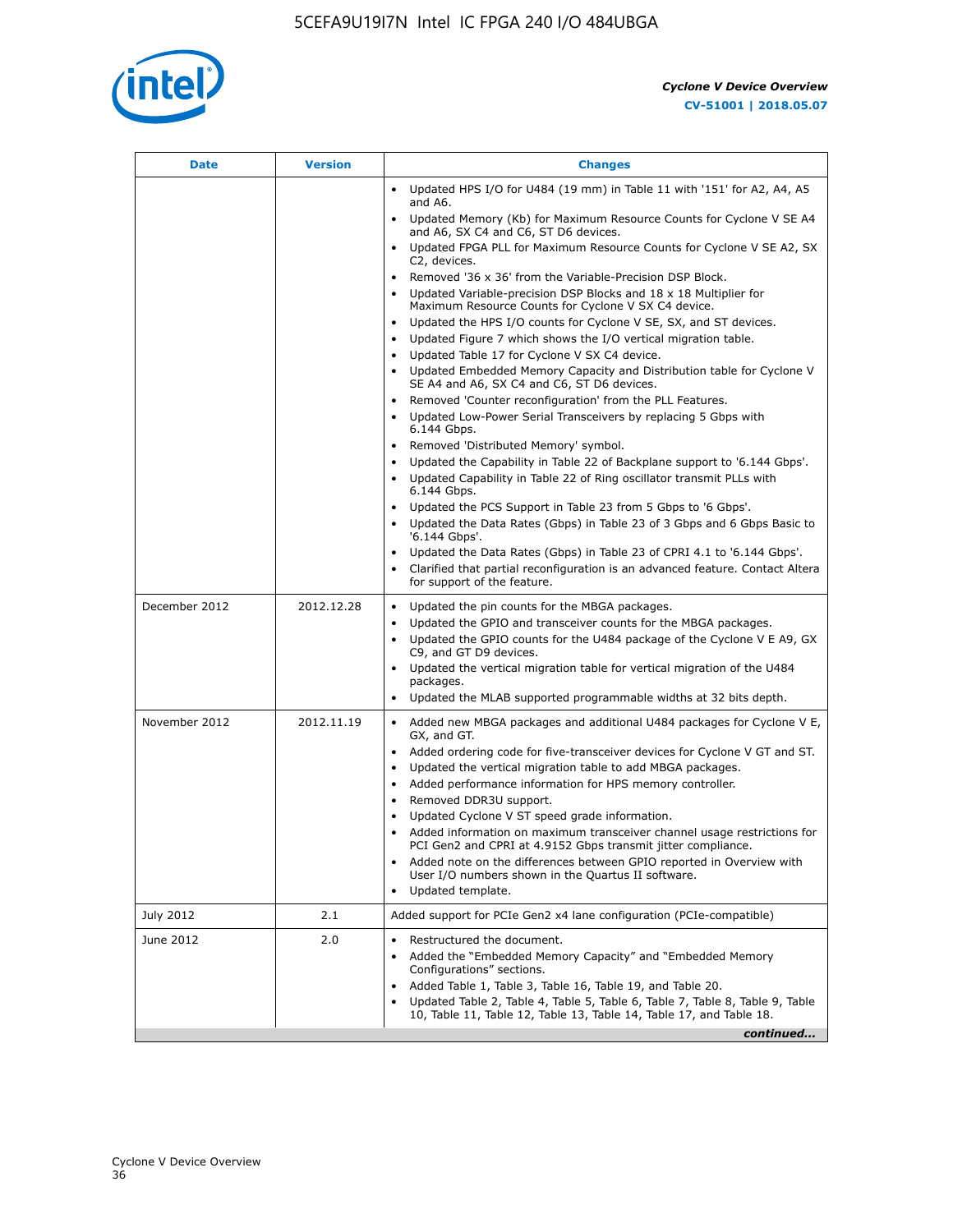

| <b>Date</b>   | <b>Version</b> | <b>Changes</b>                                                                                                                                                                                                                                                                                                                                                                                                                                                                          |
|---------------|----------------|-----------------------------------------------------------------------------------------------------------------------------------------------------------------------------------------------------------------------------------------------------------------------------------------------------------------------------------------------------------------------------------------------------------------------------------------------------------------------------------------|
|               |                | Updated Figure 1, Figure 2, Figure 3, Figure 4, Figure 5, Figure 6, and<br>Figure 10.<br>Updated the "FPGA Configuration and Processor Booting" and "Hardware"<br>and Software Development" sections.<br>Text edits throughout the document.                                                                                                                                                                                                                                            |
| February 2012 | 1.2            | Updated Table $1-2$ , Table $1-3$ , and Table $1-6$ .<br>$\bullet$<br>Updated "Cyclone V Family Plan" on page 1-4 and "Clock Networks and<br>PLL Clock Sources" on page 1-15.<br>Updated Figure 1-1 and Figure 1-6.                                                                                                                                                                                                                                                                     |
| November 2011 | 1.1            | Updated Table $1-1$ , Table $1-2$ , Table $1-3$ , Table $1-4$ , Table $1-5$ , and Table<br>$\bullet$<br>$1 - 6.$<br>Updated Figure 1-4, Figure 1-5, Figure 1-6, Figure 1-7, and Figure 1-8.<br>Updated "System Peripherals" on page 1-18, "HPS-FPGA AXI Bridges" on<br>page 1-19, "HPS SDRAM Controller Subsystem" on page 1-19, "FPGA<br>Configuration and Processor Booting" on page 1-19, and "Hardware and<br>Software Development" on page 1-20.<br>Minor text edits.<br>$\bullet$ |
| October 2011  | 1.0            | Initial release.                                                                                                                                                                                                                                                                                                                                                                                                                                                                        |